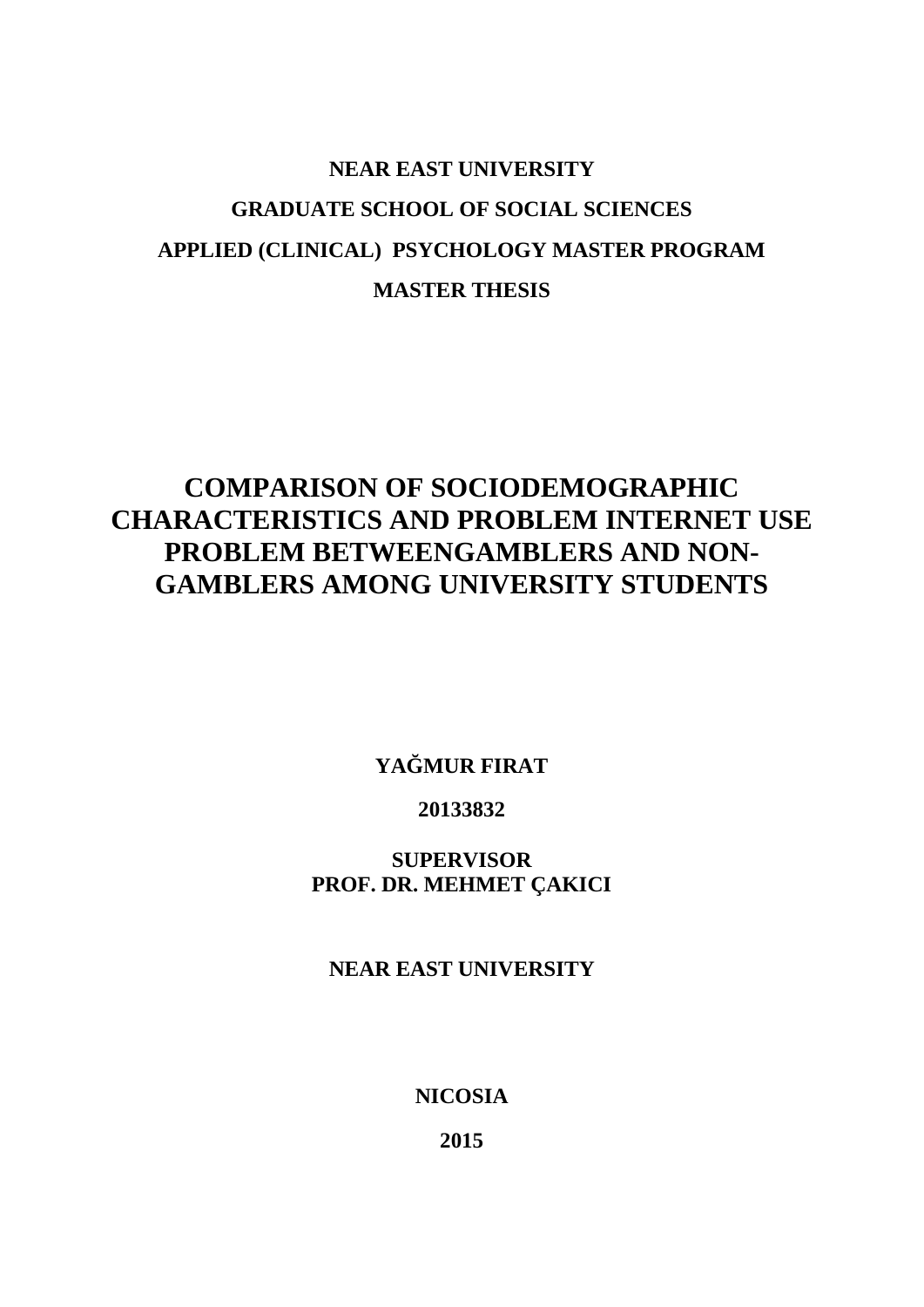## **NEAR EAST UNIVERSITY GRADUATE SCHOOL OF SOCIAL SCIENCES APPLIED ( CLINICAL ) PSYCHOLOGY POSTGRADUATE PROGRAM**

## **MASTER THESIS**

## **Comparison of SociodemographicCharacterısticsand Problem Internet Use of Problem GamblersandNon-gamblersAmongUnıversıtyStudents**

Preparedby: Ya mur Fırat

**ExaminingCommitee in Charge**

**Assoc.Prof. Dr. Ebru Tansel ÇAKICI Chairman of thecommitee**

**Department of Psychology**

**Near East University**

**Assist. Prof. Dr. Zihniye OKRAY Department of Psychology**

**EuropeanUniversity of Lefke**

**Prof. Dr. Mehmet ÇAKICIDepartment of Psychology**

**Near East University (Supervisor)**

**Approval of theGraduate School of SocialSciences**

**Prof. Dr. Çelik Aruoba- Dr. Muhittin Özsağlam**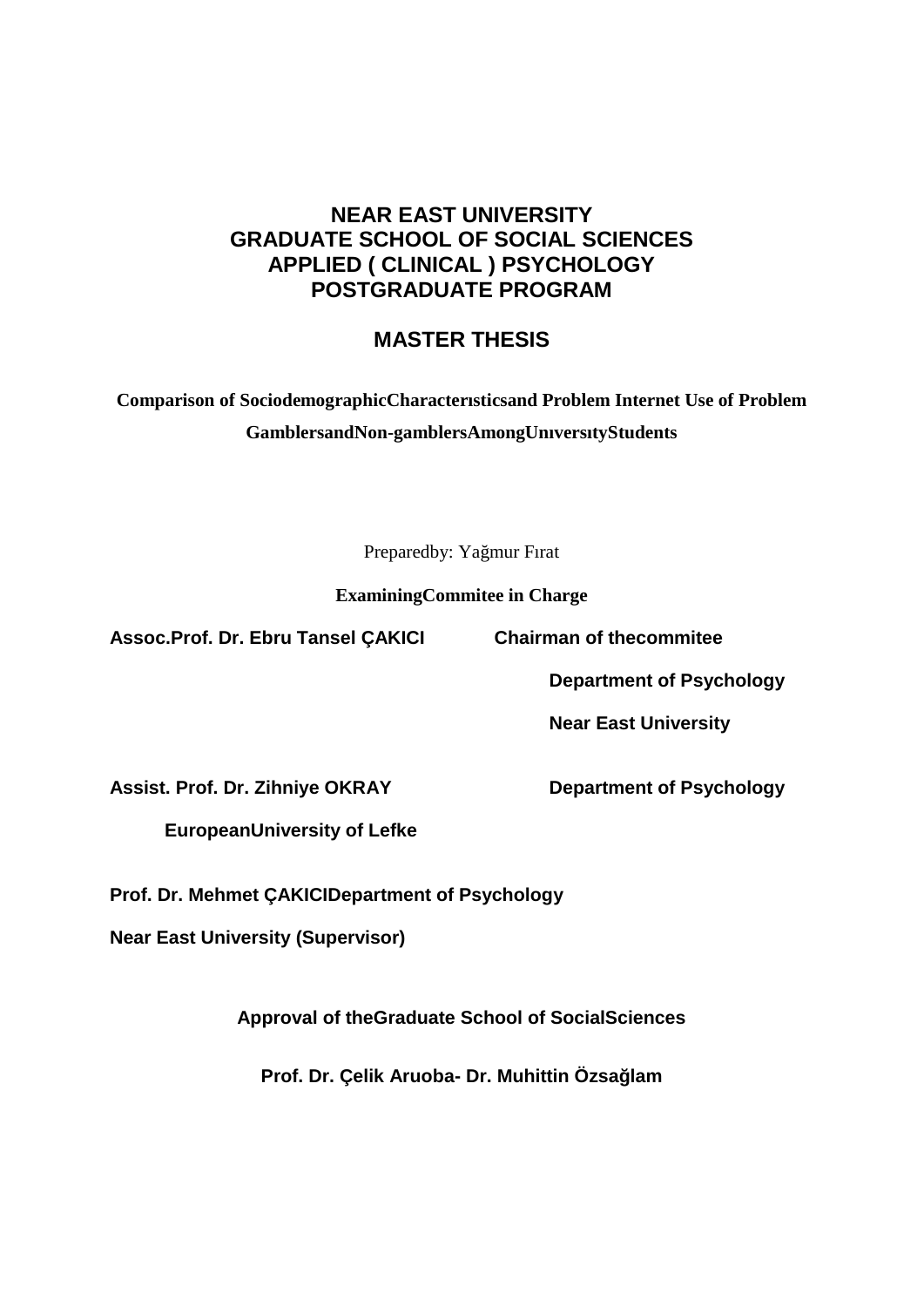### **ÖZET**

## **Üniversite Öğrencileri Arasında Problemli Kumar Oynayanlar ile Oynamayanların Sosyo-demografik Özelliklerinin ve Problemli İnternet** Kullanımının Kar ıla tırılması

#### Hazırlayan**: Yağmur Fırat**

#### **Eylül, 2015**

Kumarın yasalla masıyla birlikte önceden eri kin erkeklere özgü oldu u dü ünülen kumar sorunları, kadınlarda ve gençlerde de daha sık görülmeye ba lanmı tır. Özellikle internet kullanımının gençler arasında yaygınla masıyla beraber problemli kumar oynama davranı ı ile problemli internet kullanımı arasında ili ki daha da belirginle mi tir. Bu çalı mada üniversite ö rencileri arasında problemli kumar oynayanlar ile oynamayanların sosyo-demografik özellikleri kar ıla tırmak ve problemli internet kullanımı arasındaki ili ki düzeyini belirlemek amaçlanmı tır.

Nisan-Mayıs 2015 tarihinde Yakın Do u Üniversite ö rencileri arasında yüz yüze görü me yöntemiyle anket uygulanmı tır. Uygulanan anket formu sosyo-demografik bilgileri, Problemli internet kullanım ölçe ini (P KÖ) ve South OaksKumar Tarama ölçeğini (SOKTÖ) içermekteydi. Çalışmada betimleyici istatistik yöntemleri, problemli kumar oynayanlar ve oynamayanların sosyo demografik özelliklerinin kar ıla tırılmasında ki-kare istatistik yöntemi ve PKÖ ile SOKTÖpuanlarının ili kisinin belirlenmesinde pearson korelasyon analizi kullanılmı tır.

Ara tırma sonuçları Problemli ve patolojik kumar oynatanların yarısından fazlasının internet ile olan kumarı hiç oynamadığını belirtmektedirler. Erkeklerin kadınlardan daha fazla kumar oynadı ı görülmü tür. Gelir seviyesi yüksek olanlar daha fazla problemli ve patolojik kumar oynadı 1 gösterilmi tir. Üniversitede 5 yıldan fazla olan ö rencilerin daha fazla Problemli Ve Patolojik Kumarı (PPK) oynadı ı görülmü tür. Problem ve patolojik kumar oynayanların derslerindeki ba arı durumunun dü ük oldu u görülmü tür. PPK oynayanların at yarı 1-köpek-futbol kumarı PPK oynamayanlara göre daha yüksek bulunmu tur. nternet ba imlili 1 ve problemli ve patolojik kumar bağımlılı 1 arasındaki ili kinin olduğu görülmü tür.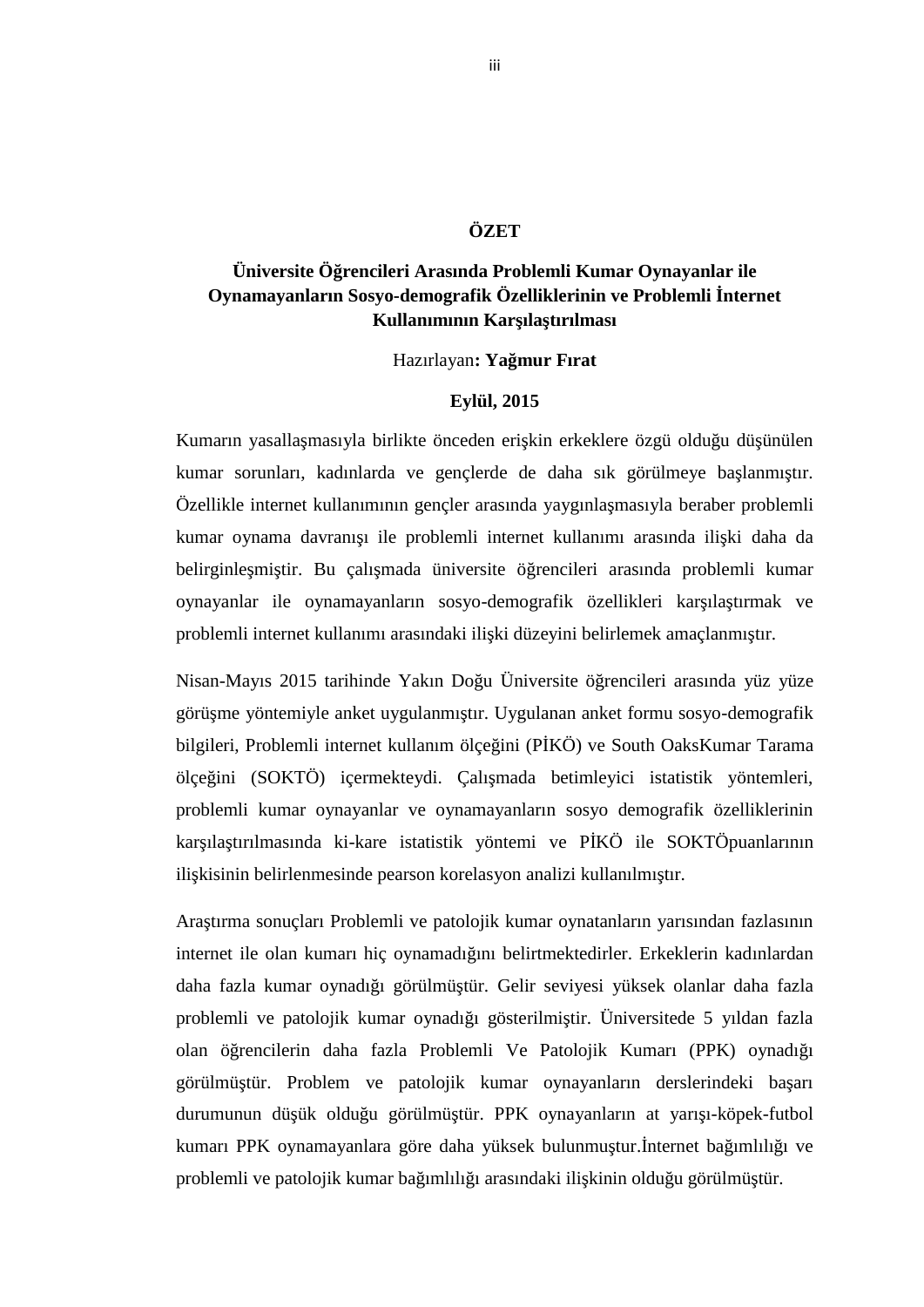Bu çalı ma göstermektedir ki problemli internet kullanımı olan üniversite ö rencileri PPK problemine daha yatkındır ve önemli bir risk grubudur. Birbirini etkileyen sorunlar olan problemli ve patolojik kumar sorununu ve problemli internet kullanımını önlemek için devletin etkin bir halk sa lı ı politikasına ihtiyaç bulunmaktadır. Özellikle üniversitelerde farkındalık ve bilinçlendirme programlarına ihtiyaç vardır.

**Anahtarkelime: Problemlikumaroynama, Patolojikkumaroynama,problemli** internet kullanımı, Üniversiteö rencileri,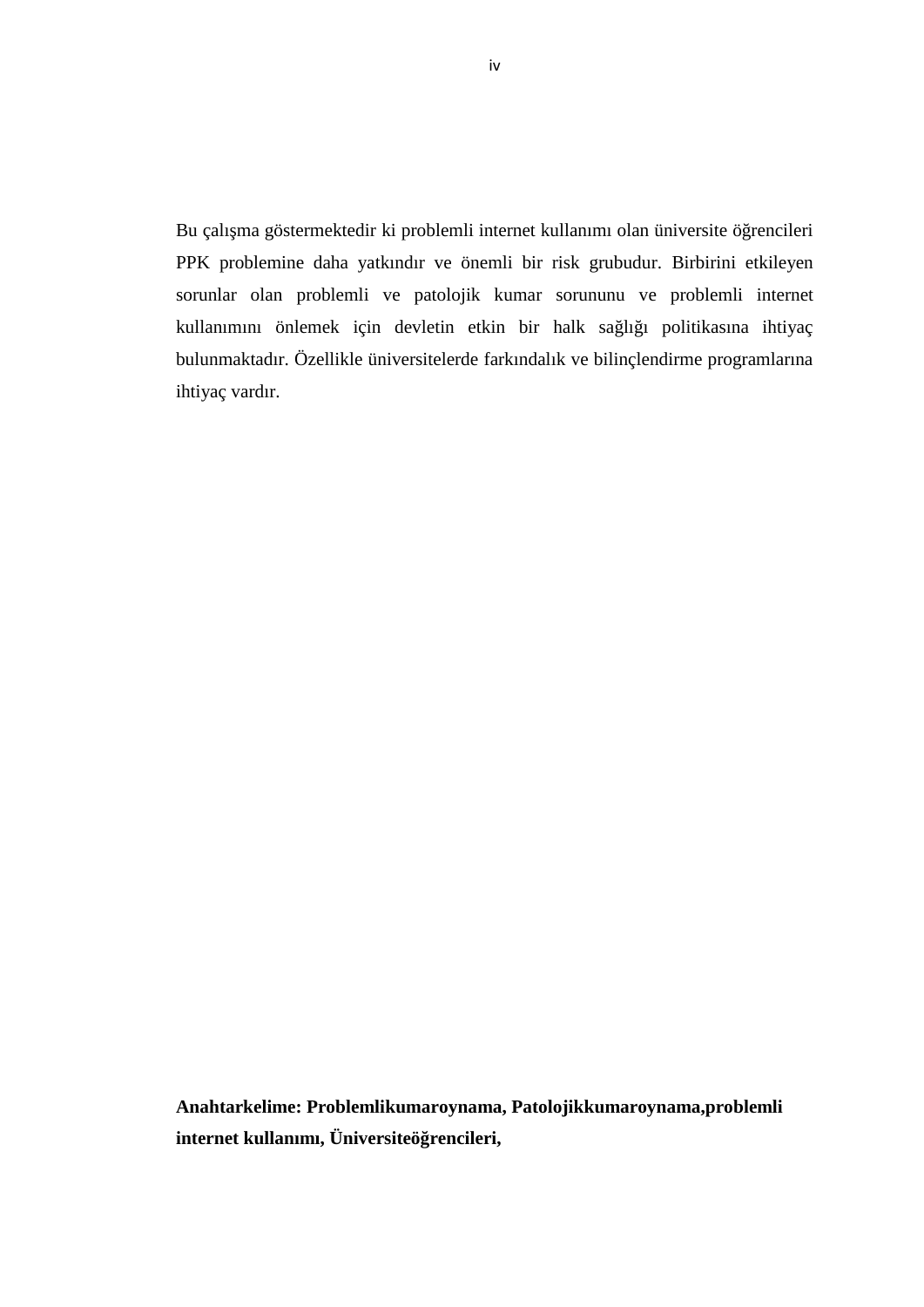#### **ABSTRACT**

## **Comparison of Socio Demographic Characteristics and Problem Internet Use between Problem Gamblers and Non-gamblers Among University Students**

#### Prepared by**: YağmurFırat**

#### **September, 2015**

Gambling problems were previously seen to be only unique to males, however, now due to legalization of gambling, women and adolescents are also prone to such problems. With the widespread use of internet among young people, a relationship is evident between problem with gambling and internet use. The purpose of thisstudy is to investigate the differences about their socio-demographic characteristics and problem internet use, between problematic gamblers and non-gamblers.

The research's survey questionnaire was administered by face to face interviews with Near East University students in April-May 2015. The questionnaire has three parts. The first part includesocio-demographic information questions, second part include South Oaks Gambling Screening (SOGS) scale questions and third part include Problematic Internet Usage Scale (PIUS) questions. Descriptive and chi-square statistical methods were used in comparison of soscio-demographic characteristics and analysis of the Pearson correlation was used to determine the relationship between PIUScale and SOGS Scale.

The survey results showed that more than half of the gamblers played gambling over the internet. It also showed that men tended to gamble more than women. Those with high income level were found to have more pathological gambling problem. Students attending to the university for more than 5 years were shown to have more frequent PPG problem. Problem and students with PPG had lower academic success. It is also observed that gambling on games such as horse-racing and dog-football-gambling were higher than those with PPG. Problem internet use has been seen as one of the leading causes of problem and pathological gambling.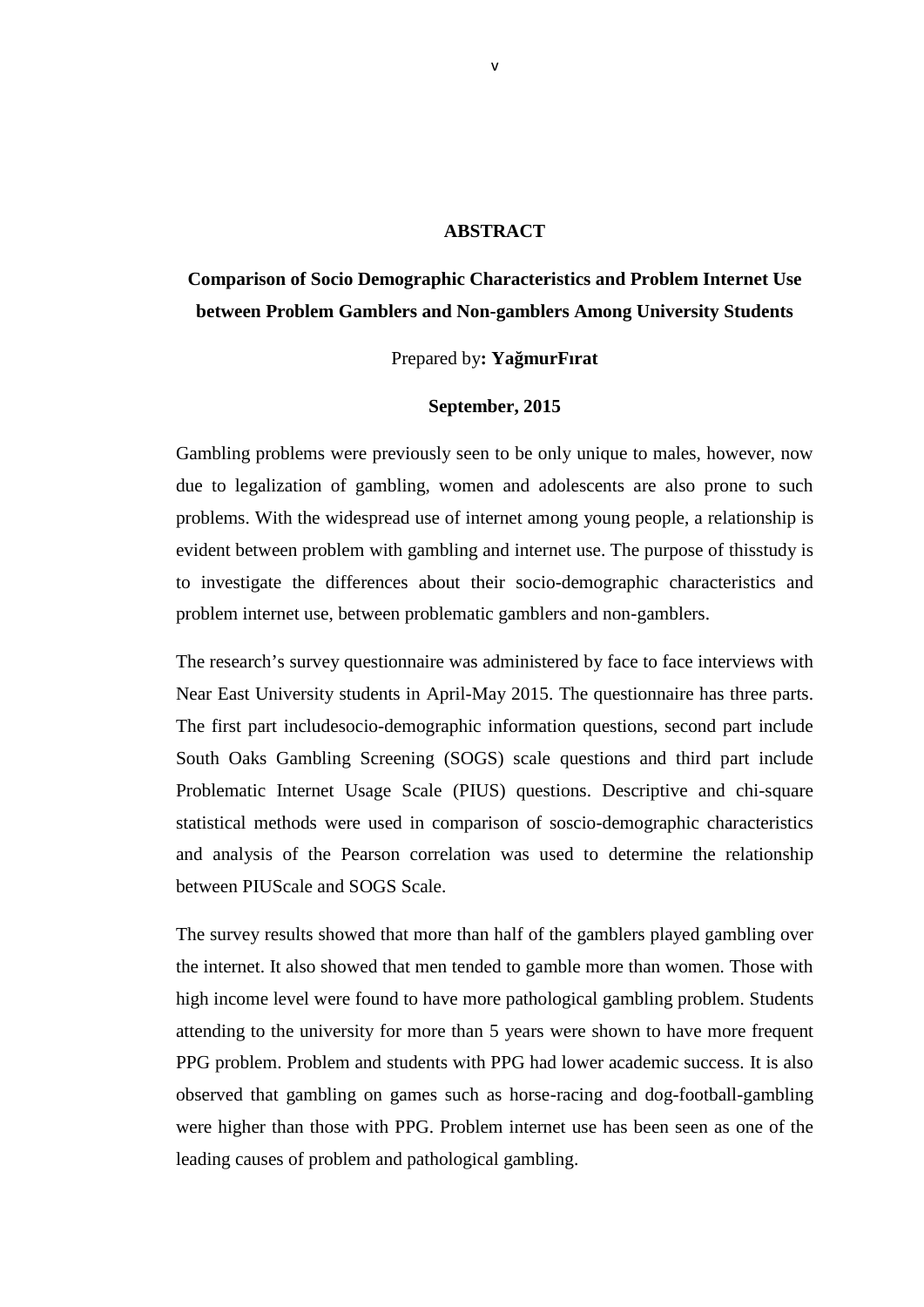These studies showed that university students who had problem internet use were more prone to have PPG problem and are one of the riskgroups. In order to prevent the inter related problems of PPG and problem internet use, there needs to be effective public health policy. In particular there is a need for awareness and consciousness programs at universities.

**Key words: Problem gambling, Problematic gambling, University students**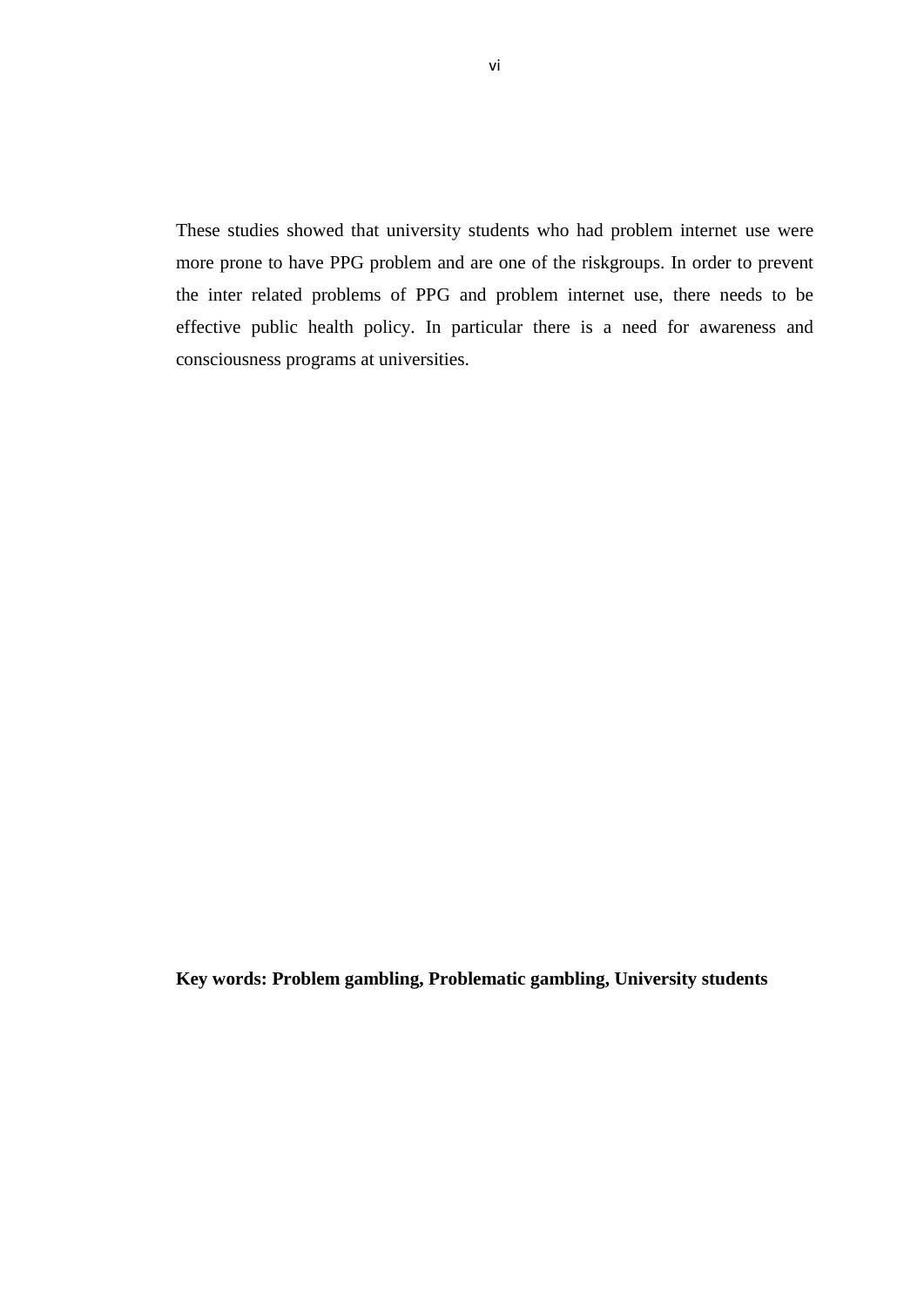#### **ACNOWLEDGEMENT**

Firstly, I would like to thank my supervisor Prof. Mehmet Çakıcı for his advice and useful directions that made me work on this dissertation more effectively and helped me stay motivated. I would like to thank my dear teachers; Assoc. Prof. EbruTanselÇakıcı, Dr. DenizKarademir, Assist. Prof.Dr. ZihniyeOkray, for all the support, understanding and concern that they provided me with during my master program at Near East University. I would also like to thank my family for helping me and supporting my achievement. Not forgetting my friends who helped in the course of editing and reading through the thesis.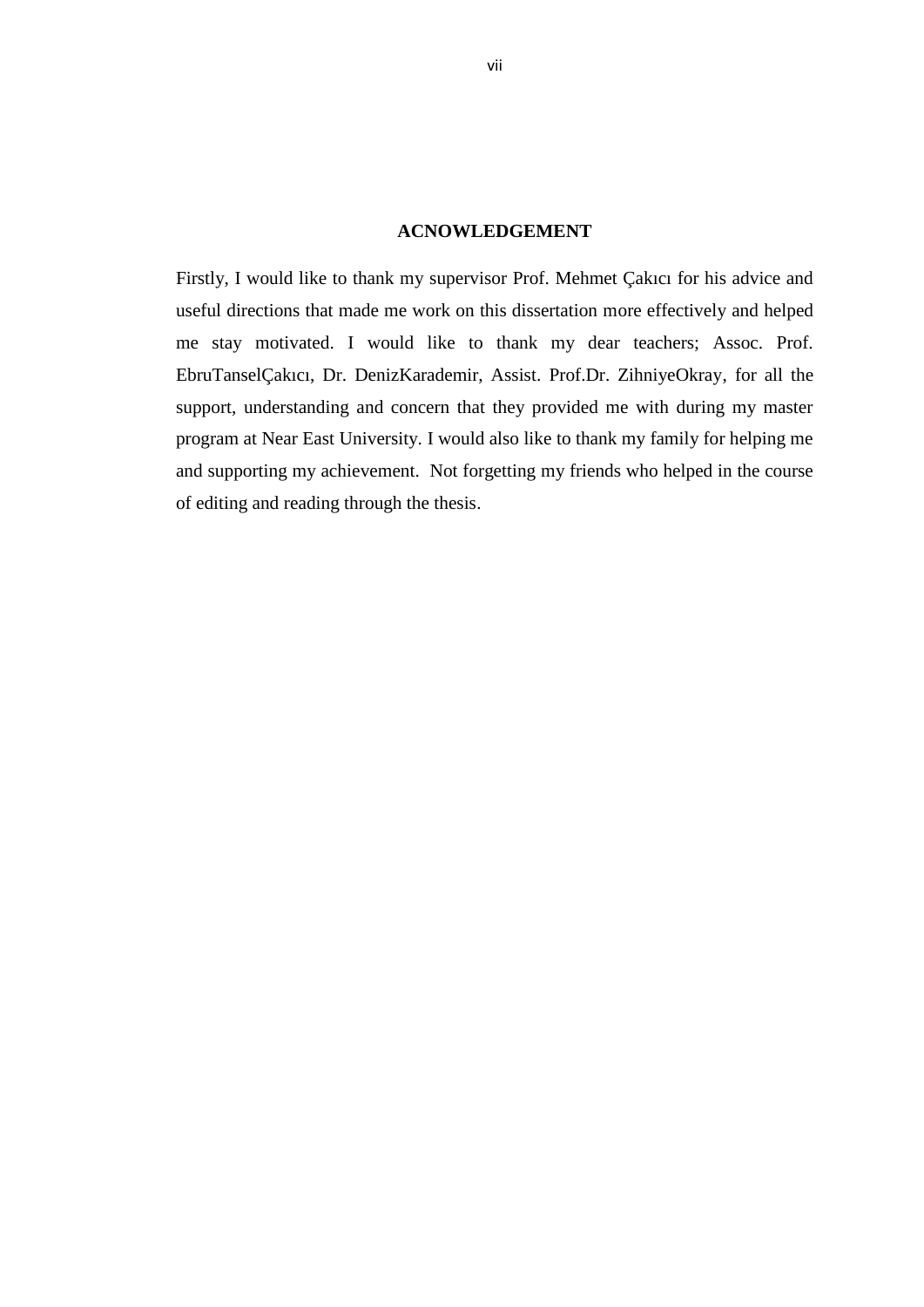## **INDEX**

| 1.6.1. Young's Internet Addiction Diagnostic Criteria for the Advice 9            |
|-----------------------------------------------------------------------------------|
| 1.6.2. Diagnostic Criteria for Internet Addiction Goldberg9                       |
|                                                                                   |
|                                                                                   |
|                                                                                   |
| 1.8. Relationship between Problem and Pathologic gambling and ProblematicInternet |
|                                                                                   |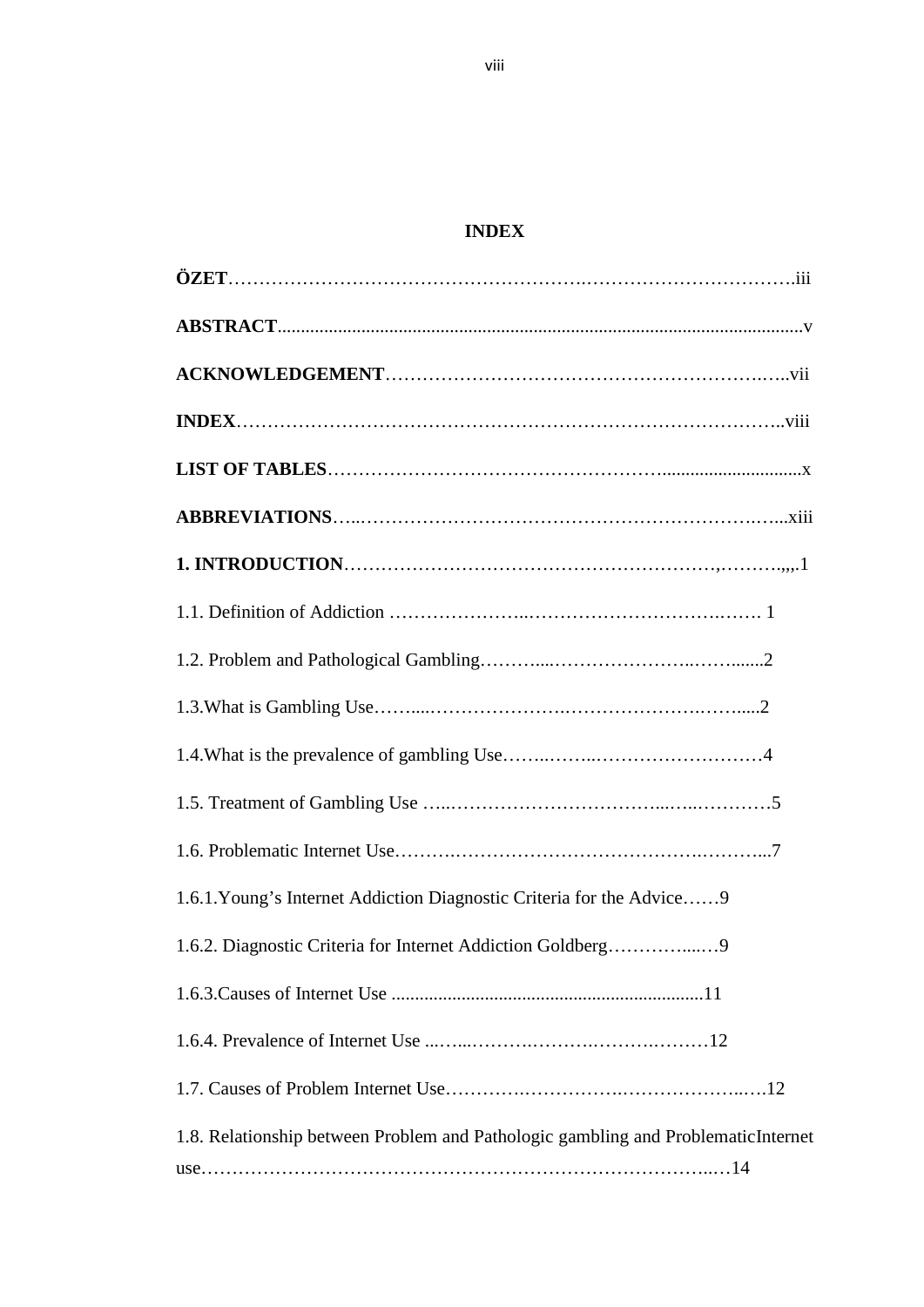| 2.2.2. South Oaks Gambling Screen Scale (SOGS Scale)15                  |  |
|-------------------------------------------------------------------------|--|
|                                                                         |  |
|                                                                         |  |
|                                                                         |  |
|                                                                         |  |
|                                                                         |  |
|                                                                         |  |
| Socio-Demographic Form                                                  |  |
| Problematic Internet Usage Scale                                        |  |
| South Oaks Gambling Screening Test (SOKTT) Turkish League Schedule From |  |
| <b>Informed Consent</b>                                                 |  |
| Debrief form                                                            |  |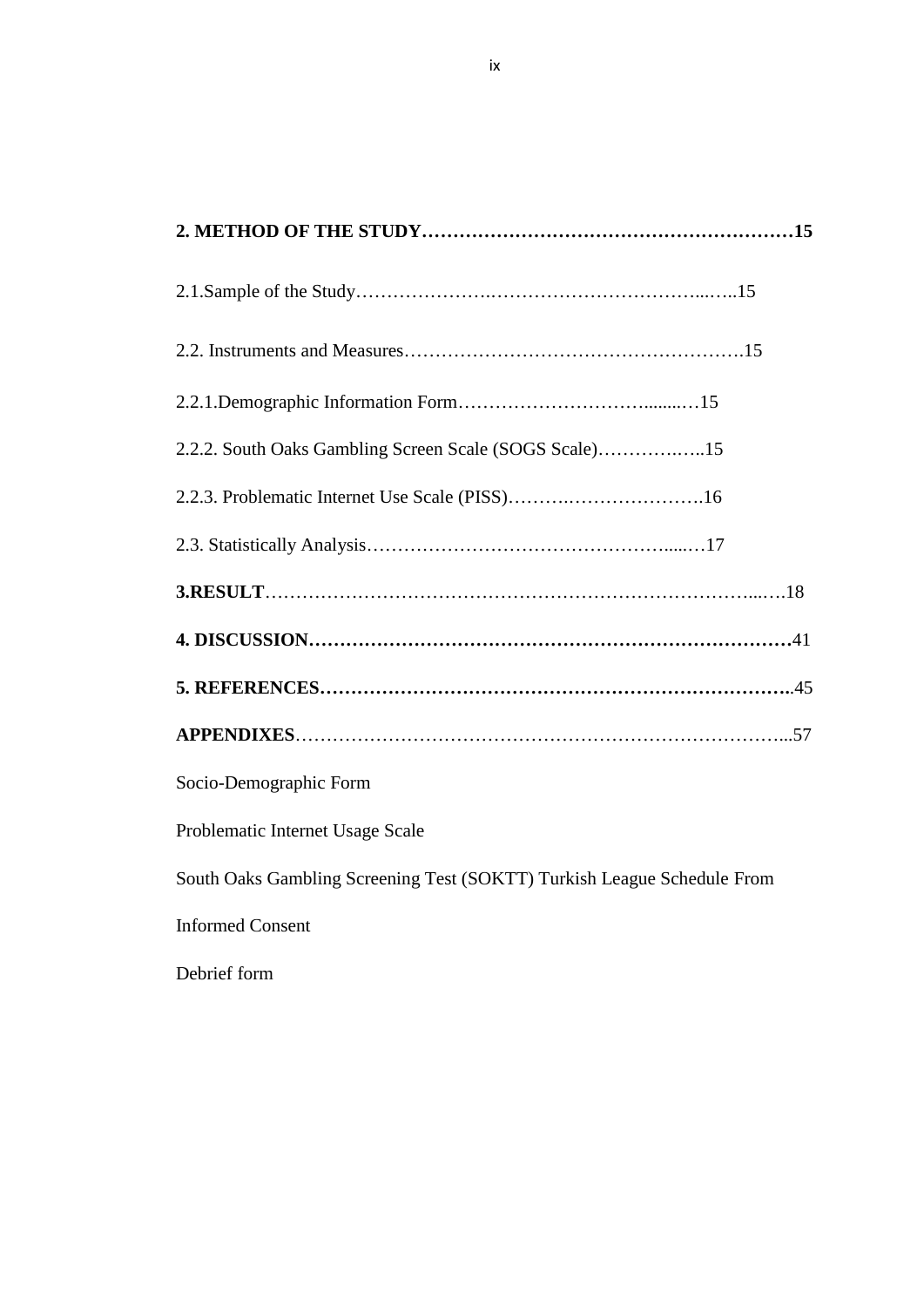#### **LIST OF TABLE**

**Table 1.** Comparison of PPG and non-gamblers in terms of men and women – comparison

**Table 2.** Comparison of PPG and non-gamblers in terms of nationality

**Table 3**. Comparison of PPG and non-gamblers by birth place

**Table 4**. Comparison of PPG and non-gamblers by marital status

**Table 5**. Comparison of PPG and non-gamblers living together

**Table 6.** Comparison of PPG and non-gamblers who get the scholarship and who don't

**Table 7.** Comparison of PPG and non-gamblers by their monthly income

**Table 8.** Comparison of PPG and non-gamblers enrolled at university

**Table 9.** Comparison of PPG and non-gamblers in terms of those who study and who work

**Table 10.** Comparison of PPG and non-gamblers by how successful they are at studies

**Table 11**. Comparison of PPG and non-gamblers in terms of their academic performance

**Table 12.** Comparison of PPG and non-gamblers in terms the schooling level of their mothers

**Table 13**. Comparison of PPG and non-gamblers in terms the schooling level of their fathers

**Table 14.**Comparison of PPG and non-gamblers in terms their religious attitude

**Table 15.** Comparison of PPG and non-gamblers who bet with horse-dogs-football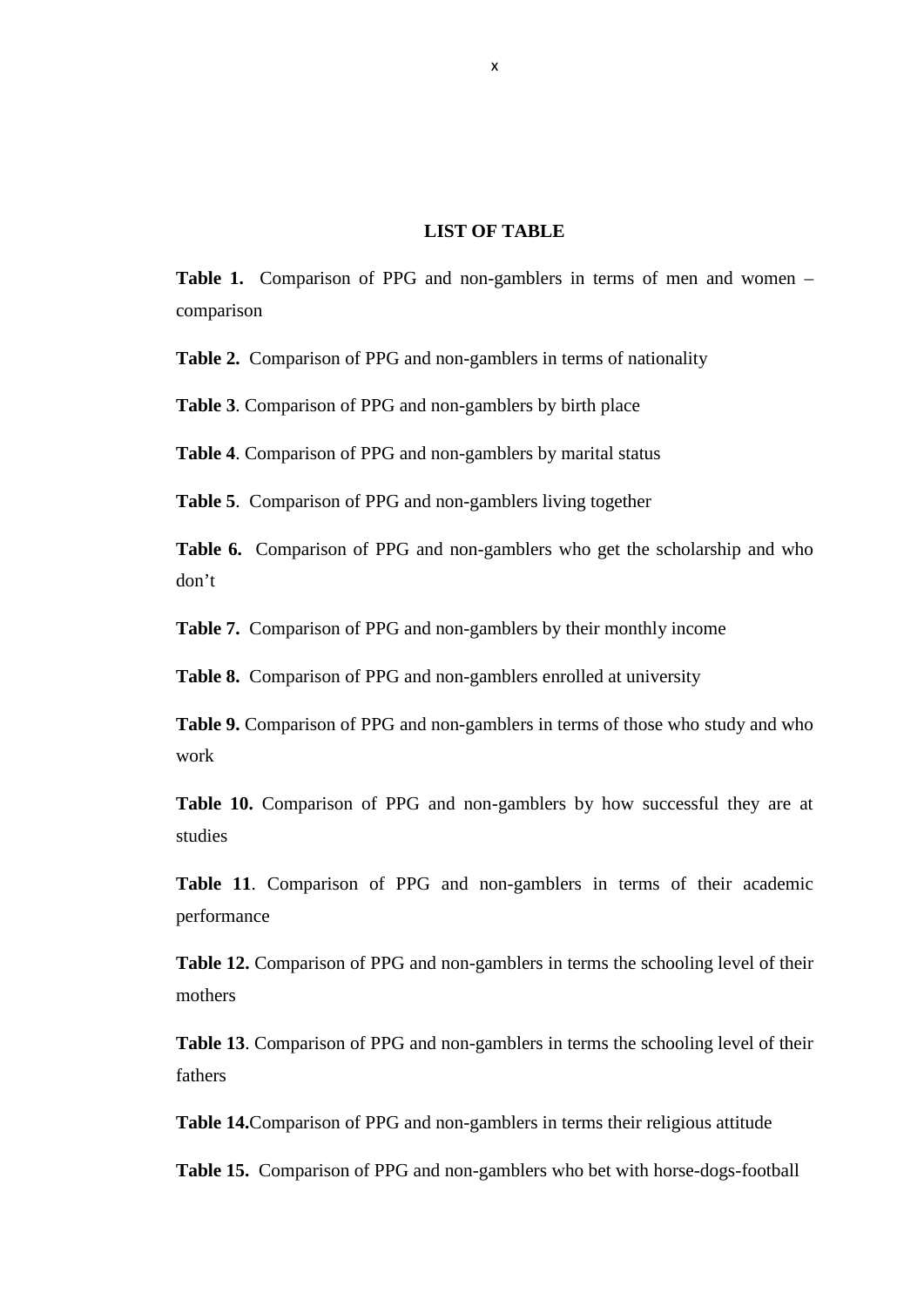**Table 16.** Comparison of PPG and non-gamblers who bet with money and those with cards

**Table 17**. Comparison of PPG and non-gamblers who play Okey game with Money

**Table 18**. Comparison of PPG and non-gamblers who play gambling with dice games

**Table 19.** Comparison of PPG and non-gamblers who bet on cockfighting

**Table 20**. Comparison of PPG and non-gamblers who bet on sport lotteries

**Table 21.**Comparison of PPG and non-gamblers who bet on lotteries.

**Table 22.** Comparison of PPG and non-gamblers who play scratch-off games

**Table 23**.Comparison of PPG and non-gamblers who play national lottery game.

**Table 24**.Comparison of PPG and non-gamblers who bet on stock market.

**Table 25**: Comparison of PPG and non-gamblers who bet in casinos.

**Table 26.** Comparison ofPPGand non-gamblers who have skills of gambling.

**Table 27.** Comparison of PPG and non-gamblers who play gambling games on internet

**Table 28**. Comparison of PPG and non-gamblers who play other gambling games

**Table 29**: Comparison of PPG and non-gamblers who play frequently on internet.

**Table 30.** Comparison of PPG and non-gamblers who play on internet with Money.

**Table 31**. Comparison of PPG and non-gamblers who play on internet without Money

**Table 32**.Comparison of PPG and non-gamblers who play in casino.

**Table 33**.Comparison of PPG and non-gamblers who bet in betting Office.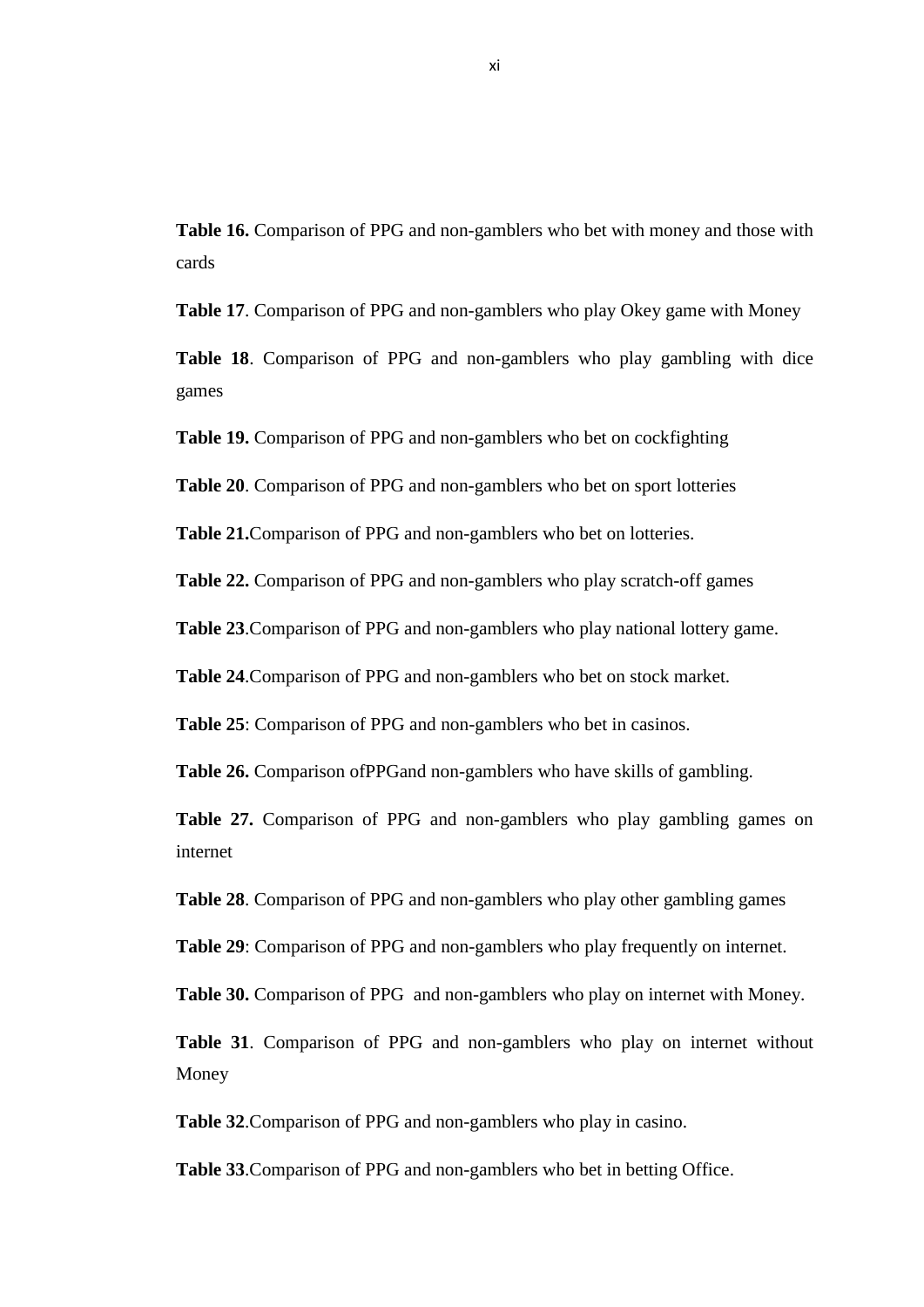**Table 34.** Comparison of PPG and non-gamblers who bet on gambling games on internet.

**Table 35.**Comparison of PPG and non-gamblers who bet on gambling in coffeehouse.

**Table 36.**Comparison of PPG and non-gamblers who bet on gambling in sportsclubs.

**Table 37.**Comparison of PPG and non-gamblers who bet on gambling in other places.

**Table 38.**Comparison of PPG and non-gamblers in terms of age.

**Table 39**. Comparison of PPG and non-gamblers in terms of Money spent in a day.

**Table 40.**Comparison of PPG and non-gamblers in terms of people betting from different places due to internet connections.

**Table 41**.Comparison of PPG and non-gamblers in terms of playing different types of games on internet.

Table 42. Comparison of PPG and non-gamblers in terms of P<sub>KO</sub> total and subscales.

**Table 43**. All of the individuals' SOKTT points total and subscale scores with PIKO comparison by using Pearson Correlation Analysis.

#### **ABBREVATION**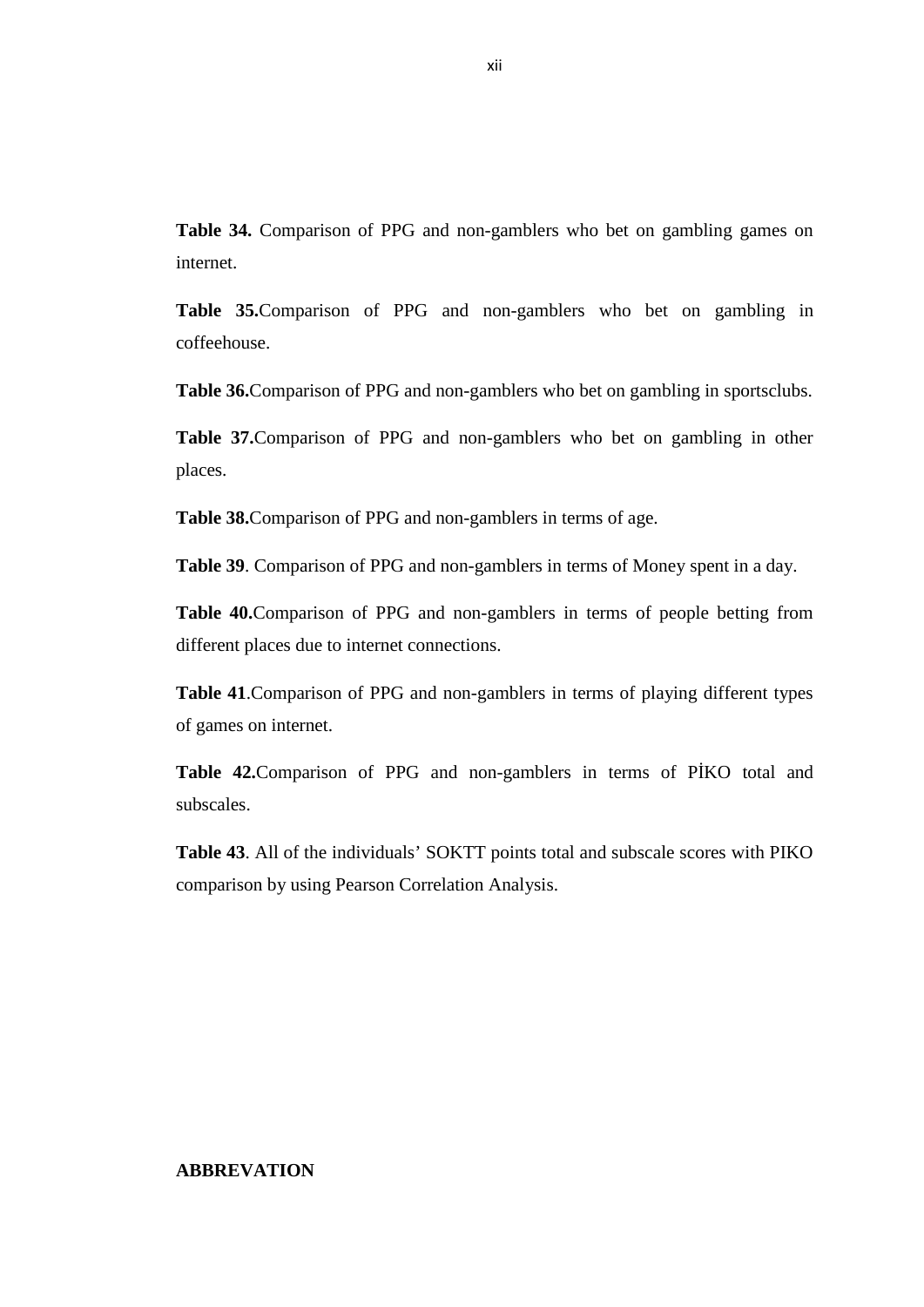- PPG :Problem and pathological gambling
- PPK: Problem and pathological gambling
- PKÖ : Problematic Internet Use Scale
- SOGS : South Oaks Gambling screening
- SOKTÖ: South Oaks Gambling screening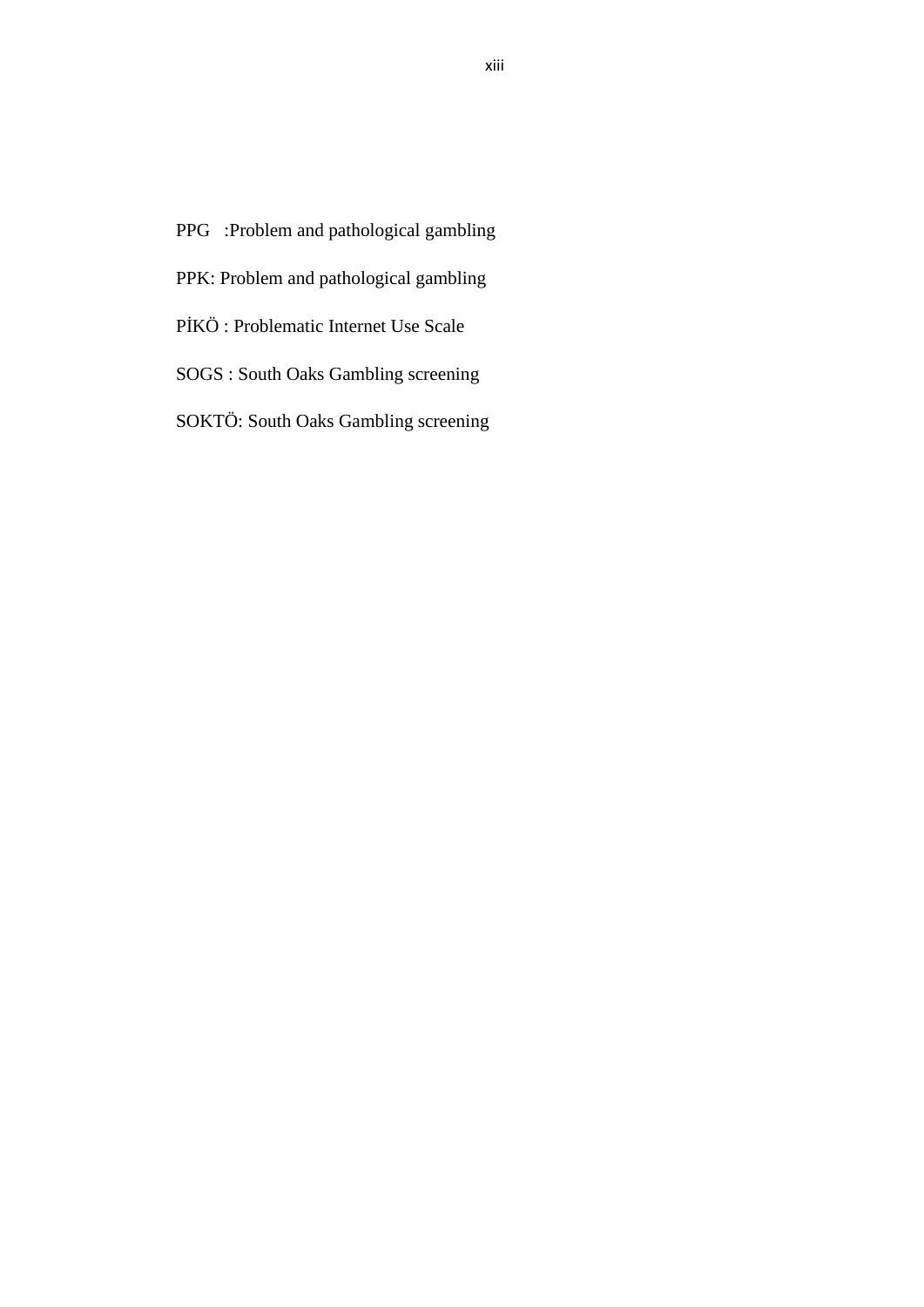#### **1. INTRODUCTION**

#### **1.1. Definition of Addiction**

Dependency is defined as a substance or stop using me or inability to control behavior (Egger, Rauterberg, 1996:8). The concept of "addiction" and "dependence" is found in the international literature in abundance and is corresponding to the notion of inability to control behavior (Günüç, Kayri, 2010: 220-232).

Individuals smoking and/or drinking alcohol may be addicted to many substances such as drugs; but synonymous with addiction to smoking, alcohol, drugs and so on. It also includes material other than a physical addiction, eating behavior based addiction, game addiction, sex addiction, computer addiction, T.V addiction, shopping addiction, internet addiction etc. (Kim, Kim, 2002:3-4). It is stated that despite their inability to control behavior or actions, causes them to not care about the consequences (Henderson, 2001: 4-153).

The behavior-based addiction; eating, gambling, sex and so on technological dependence and the establishment of human-machine interaction is stated that in addition to the dependence covers (Griffiths, 1999: 246-250). In the context of examining the individual behavior-based technology addiction addictive, passive (e.g. television) or active (e.g. computer games) are said to be the case, it provides the ability to interact with the technology tools with voice, image and so on. Dependence on technology covers by media addiction, TV addiction, cell phone addiction, computer addiction, internet addiction. Internet is very important in today"s modern life and therefore it cannot be removed and hence we need to come up with solutions to reduce dependency on internet and associated addiction (Günüç, Kayri, 2010: 220-232).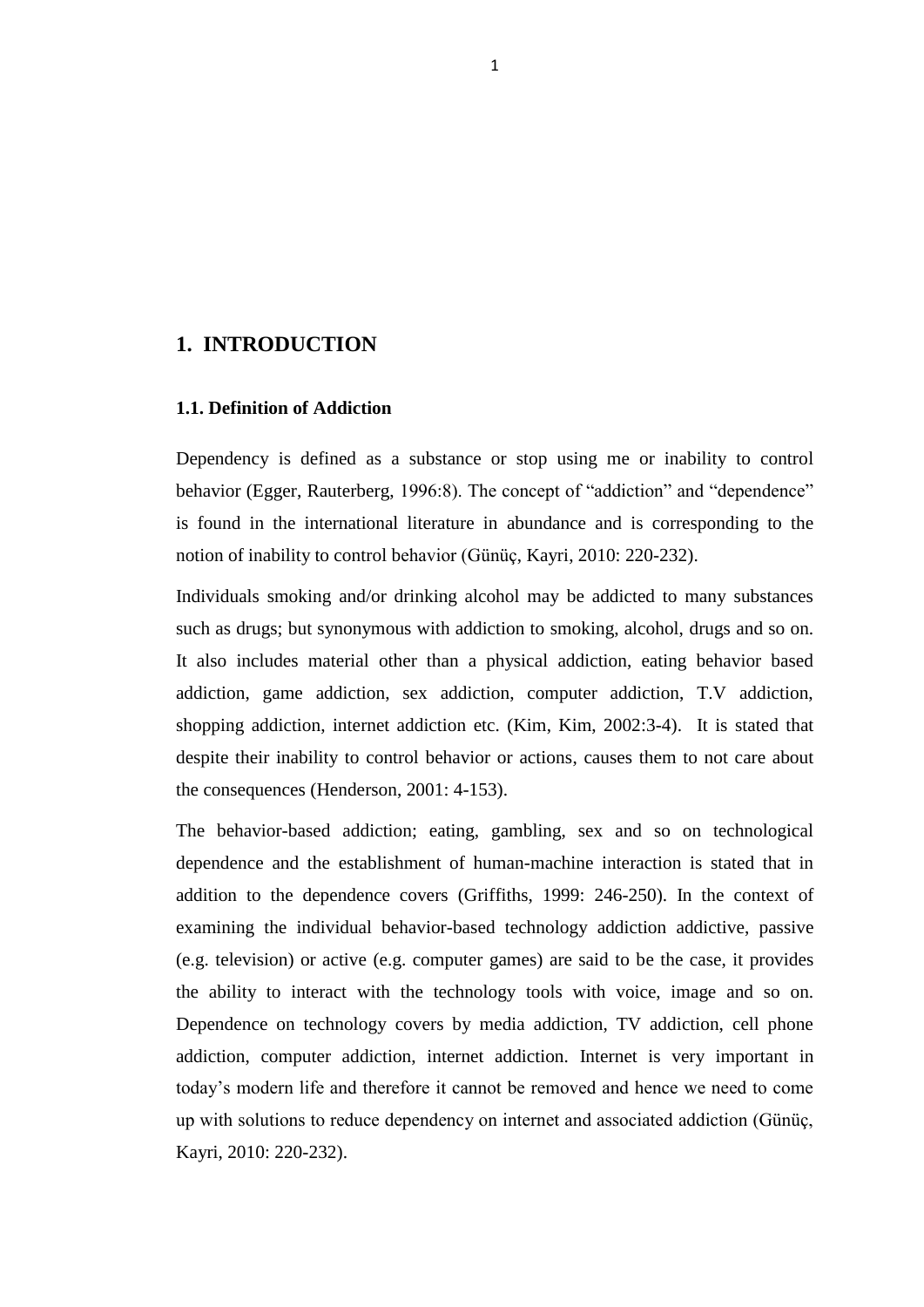#### **1.2. Problem and Pathological Gambling**

Williams et al (2012), the term "*pathological gambling'* is similar to severe problem gambling. The origin of problem gambling started in medical history in early 1800s (Harvard Mental Health Letter, 2010: 1-3). It was recognized as an official impulse control disorder in DSM-III (American Psychiatric Association 1980). However, accordıng to Çakıcı et al (2015), in order to be classified under the category of pathological gambling, nine conditions were set as criteria in DSM V. They were such as an increasing need to gamble, requiring more money to gamble, irritable behavior if not allowed to gamble.

According to the University of Maryland Medical Center it defines pathological gambling as "being unable to resist impulses to gamble, which can lead to severe personal or social consequences".

#### **1.3. What is Gambling Behaviors?**

Many societies throughout the ages show gambling behavior are a phenomenon in culture (Allcock, 1986:259-265). By undergoing several changes in its historical development process it has evolved into a quality representing the economic and social situation. (Kaya, 2001: 119-125), states that gambling is both legal and becomes important in a major tourism and entertainment industry in the world. State regulation of gambling as a source of revenue for the first time in the 16th century was the time of Queen Elizabeth and etc. After 1990, legal gambling, including government policies and practices it has been observed much more frequently pathological gambling (Ögel, 2010, 5). The reason is to diversify at the same time as the vehicle while carrying a valid social aspect of gaming. Gambling problems previously thought to be unique to the adult male along with increasingly more legalized gambling, women and young people have also become more frequent.

Pathological gambling, DSM-IV-TR discussed in the category of impulse control disorders; continuous and repetitive behavior manifested by way of social gambling is defined as a mental disorder that can cause significant losses in professional and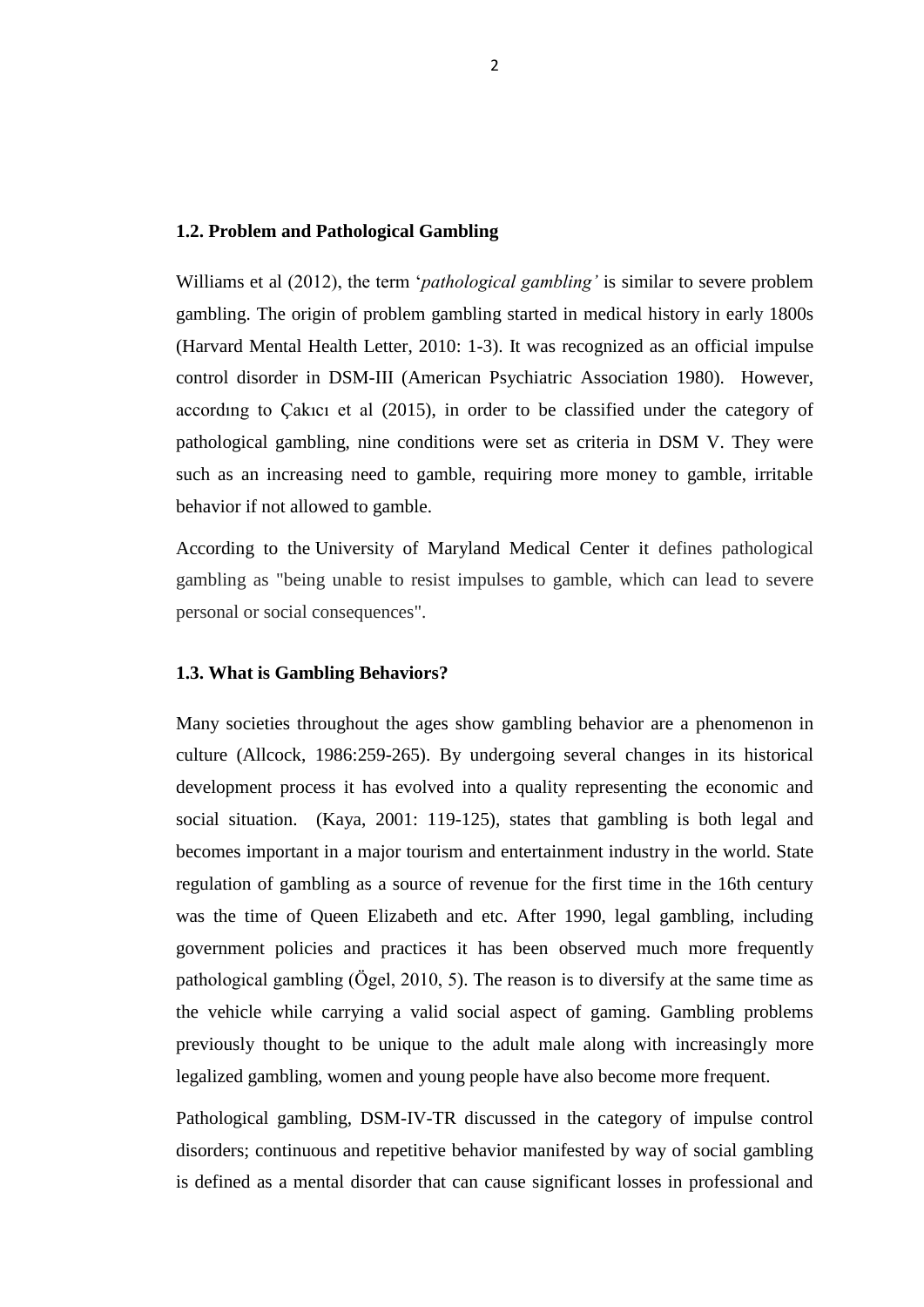family life (APA, 2007). DSM-V in the "Substance Abuse and Addiction Disorders related" took place under the title (APA, 2013). In addition to these now, gambling for fun "normal gaming", coping with stress and the difficulties in solving the crisis "psychologically predisposed gaming" and impulsive behavior that exhibits the characteristics of "impulsive gambling" including three pathological gambling type. It reveals that there are three subtypes, including obsessive-compulsive and dependent. (Dannon, et al, 2006, 49-54).

It is reported that concomitant treatment of pathological gambling behavior affects the results of psychological disorders (Güriz, Türkçapar, Ekinci , 2012, 1105-112). When held up to now examine research in pathological gambling it was found to be the most frequently encountered comorbid depression (Kalyoncu , Pektas , Mırsal , 2003, 76-80). In a study of 30 patients, it was seen that the various somatoform disorders accompanied the diagnosis (Black, Moyer, 1998). In addition, there has not been provided any information relating to the conversion of a pathological gambling cases and the treatment process accompanied by disorder (Sevi et al, 2014, 105-109).

The following features are problematic / pathological gambling is characterized by (Güriz, Ekinci, Türkçapar, 2012, 1105-112).

Unchangeable prejudgment of individual about luck of game.

Increasing the money spent on gambling to achieve the desired level of excitement

Gambling repeated failures in efforts to limit or leave

Gambling as a result of trying to limit the restlessness and irritability to play

Luck Game as seen as an escape from the problems of negative emotions, with the idea of winning by playing again

Hiding the gambling problem in their behavior towards people close to them.

Resorting to illegal methods to find financial resources to gambling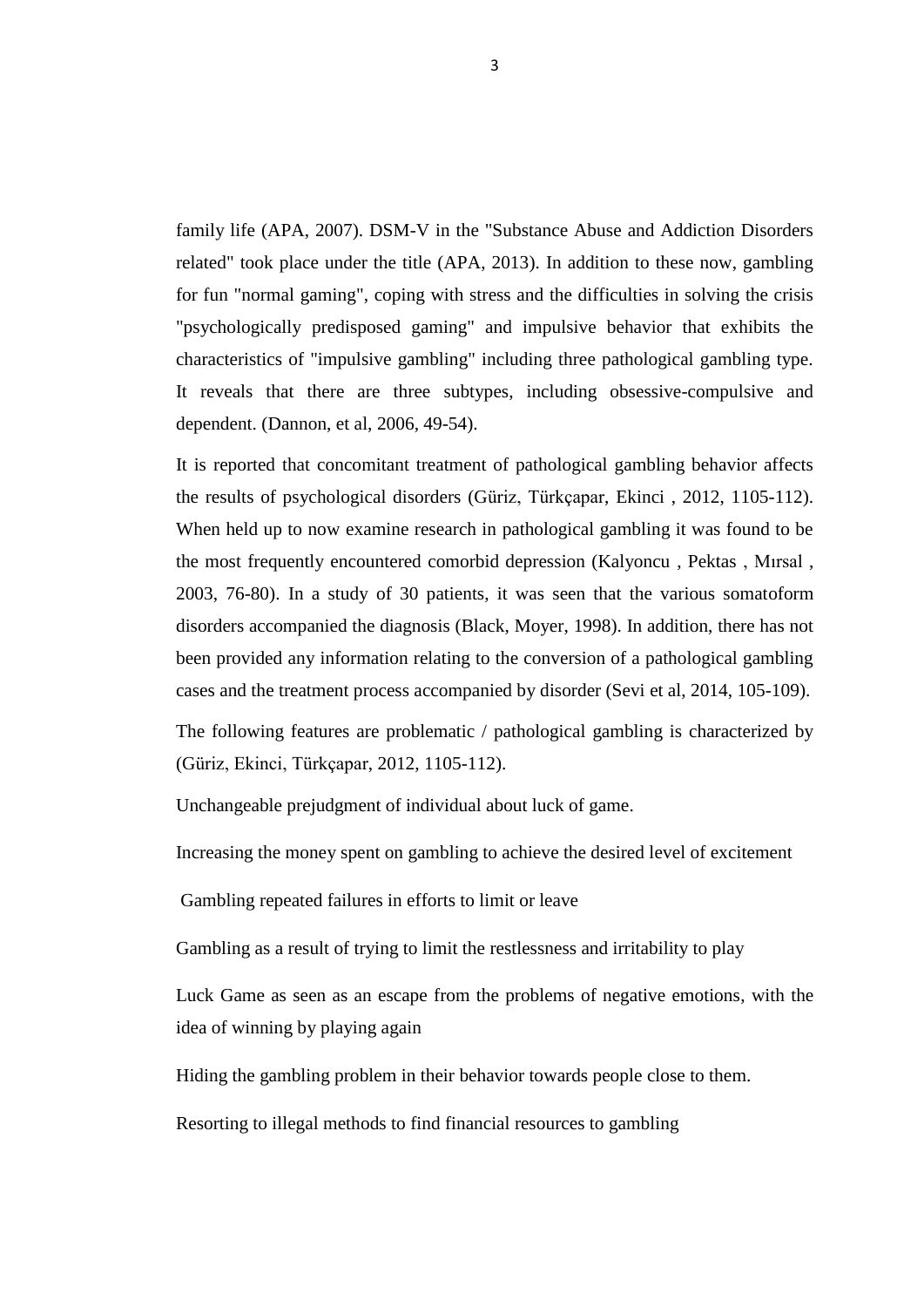Gambling playing results in the loss of close relationship and endangered by opportunities to entering a job.

Using other people's money to gamble.

A person with "pathological gambling" displays at least five of the ten criteria; "Problematic gambling behavior" must contain at least three of them to the criteria listed above.

#### **1.4. What is the prevalence of gambling Use?**

Looking at the studies of the prevalence of pathological gambling seems to be between 1-3% of the adult population (Kaplan, 1995, 31-60; Leiseur, 1992:32-62). America, Canada, Australia and New Zealand made the prevalence study the prevalence of pathological gambling are found to be 0.42 to 4% (Volberg, Steadman, 1988: 502-505; Volberg, 1994: 237–241; Volberg, 1996: 237-241; Cox et al, 2005: 213–217; Shaffer et al, 1999: 1369 –1376). According to Derevensky, et al, (2003), the prevalence of pathological gambling in young people, the general adult populations, such as 4-8% are stated at a higher rate. Pathological gambling men play in early adolescence and that woman start in the elderly, and both these developments in both the amount of money invested in gambling the result has been argued that followed a marked increase in the number of people with gambling problems (Cayuela, Guirao 1991: 679-688; Walker, 1992; Lesieur, 1992; Lester 1994; 1611-1616: Hollander, Wong., 1995; 7-12).

Blume (1996) stated that gambling is legalized in the last thirty years by governments who are experiencing financial difficulties. In women, the proliferation of increasingly legalized gambling and casino gambling problem and the youth are set to be more in respect (Ögel, 2010, 7). Young experienced problems due to gambling of 2-3%, and it appears to form 10-15% of their risk for pathological gambling.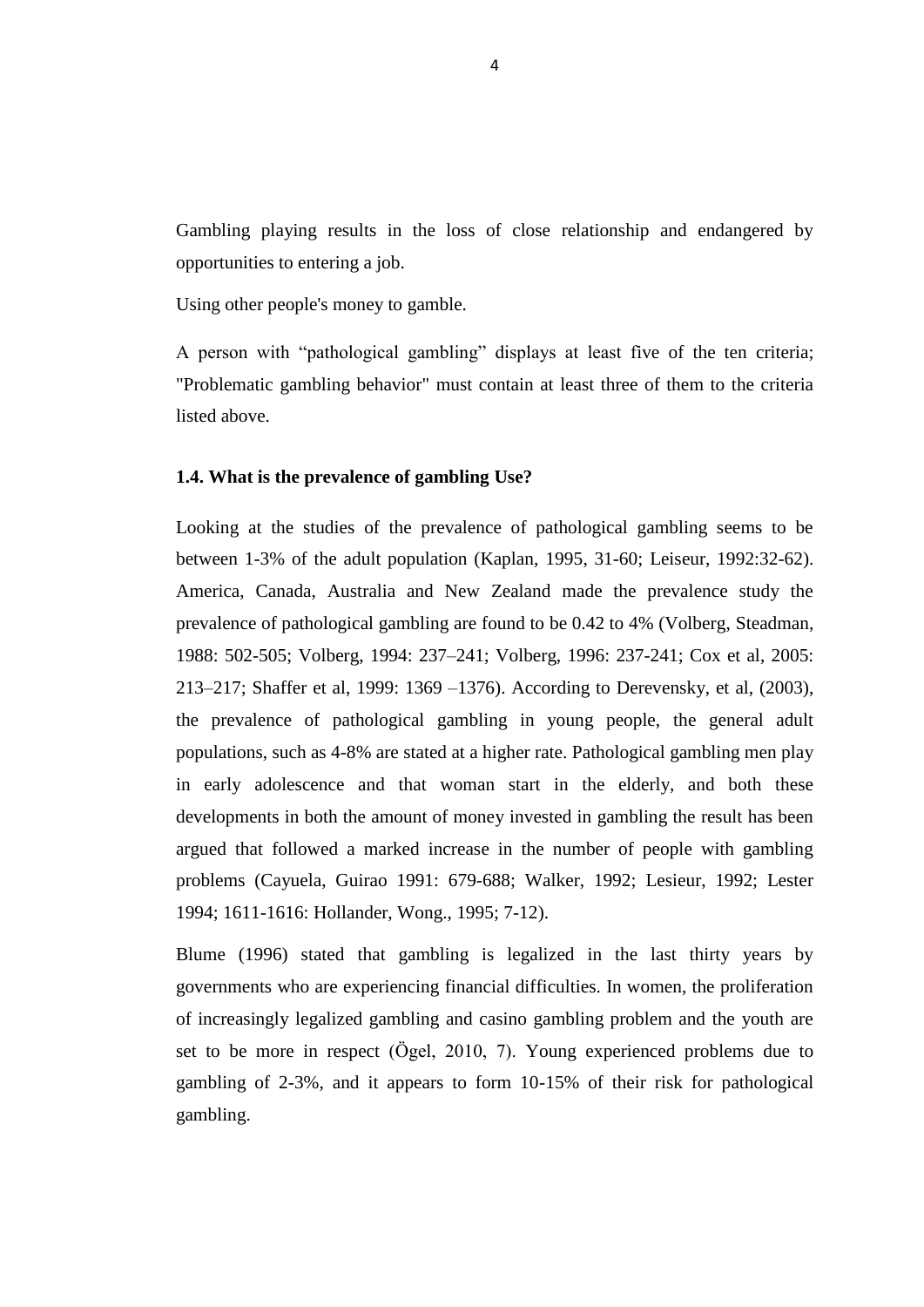11% of those who have problems with gambling appear to be under 18 years of age. Despite all the restrictions adolescents have gambled for a year, 75%, and 15% have played every week (Cayule, Guirao 1991; 679-688: Walker 1992; Hollander; Wong; 1995; 7-12). McGill's study found that more than four times higher than the general population of adolescents with gambling problems. (Bostancı, Doksat, 2000:154- 156) states that many people gambling pathological gambling started 19 years ago. In Turkey country there are no statistical data on the number of gambling, when some gambling-related statistics are examined, the number of people gambling in our country there is an increase, for example, compared to the previous year, in 1988 the number of dealers who Ganymede in Izmir city center about states that reached 155 increased by 50% (Duvarcı, Varanda, 2001: 24-45).

Çakıcı (2014) by the study held northern Cyprus to investigate the prevalence and risk factors of gambling behavior in the Turkish Republic, the participants of 17 varieties over 55% of life involving one or more of the gambling activity and the TRNC 2% in the possible gambling addiction 2007 2 and 3.5% in 2012, the gambling addicts (SOKTT points 8 and higher) rate has risen to 3.8% level. Gambling problem (SOKTT score between 3 and 7) the rate at 9.2% in 2007, and has been identified as 9.5% in 2014 to 9.7% in 2012. Most played national lottery games, scratch, casino games, horse and dog racing and was found to be betting on football games (Çakıcı et al, 2014, 7).

#### **1.5. Treatment of Gambling**

It is indicated for the treatment of pathological gambling, that cognitive behavioral approach to the current approach. The purpose of this treatment, people's perceptions and irrational thinking and develop awareness against faulty cognitions such as these seems to be changing with the adaptive scheme that provides a better fit (Wan, Chiou, 2006, 762-6). Although breaking the denial of a person's treatment program tailored to the person, confronted with the problem of coping with the problems and the ability to say no development, teaching can be said that the concept of addiction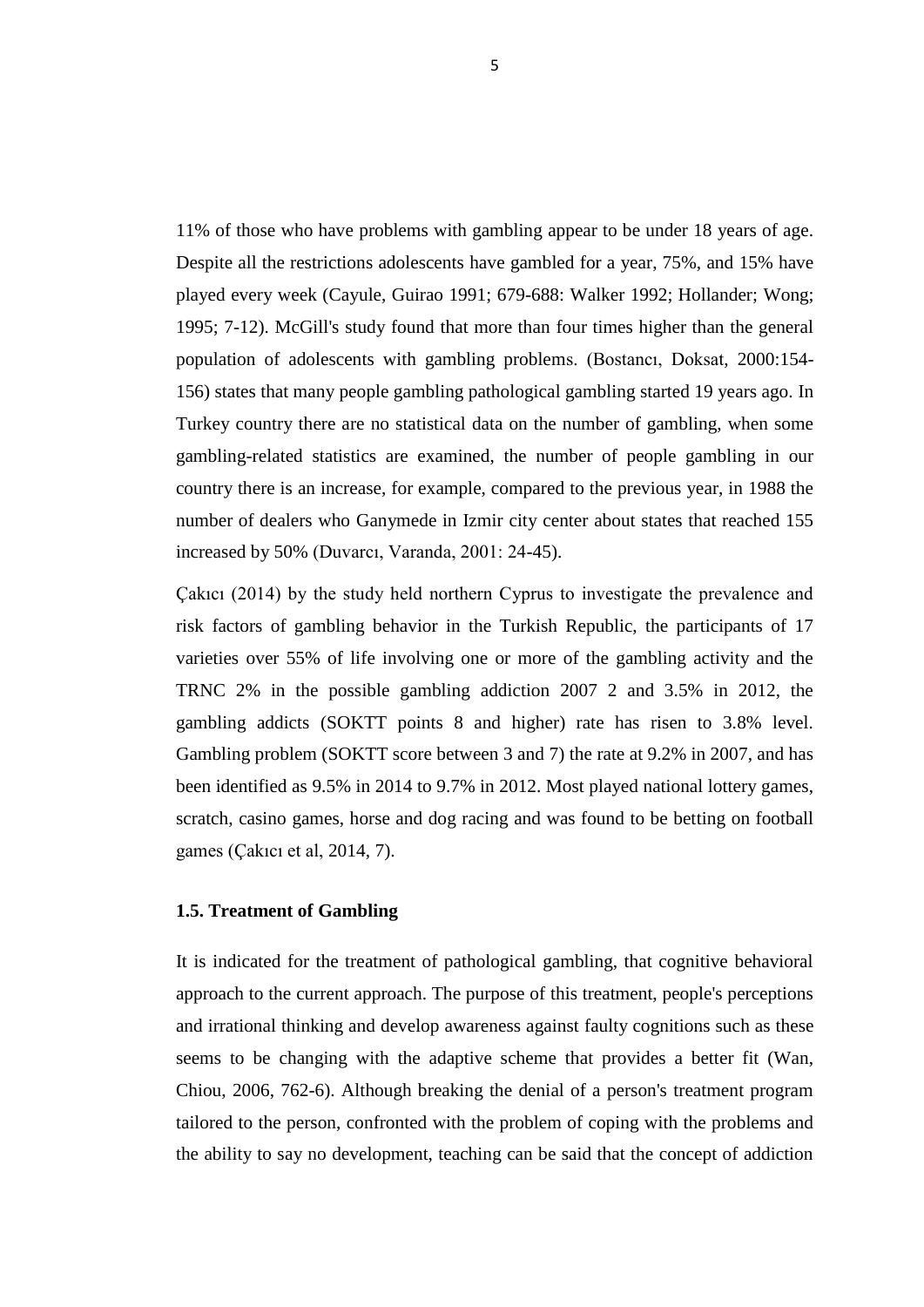are the main concern. This as well as the relationships within the family of information work done for family therapy program for improving implementation is seen to increase its effectiveness.

Also associated with pathological gambling depression, treatment is required to identify the diseases, such as alcohol or drug abuse. Changing the shape of a person's previous behavior and lifestyle in the development of a successful treatment program is important for the prevention of relapse. In studies examining the pharmacological treatment of pathological gambling, a variety of SSRI 's mood and editor of opiates antagonists have been found to be effective in the short term (Chou, Ting, 2003, 663- 75).

The recommendations made in order to cope with gambling thoughts are listed as follows (Charlton, Danforth, 2007, 1531-1548).

Gambling is required to stay away from places to play. Internet gambling sites should be avoided.

Gamblers should move away from the things that make up the idea of playing (horse racing programs, "Casino" ads, lottery tickets, etc.)

Gambling interested persons who should be avoided.

Gamblers should avoid entering into discussions about gambling

Will your money should be enough to meet your daily needs, with the use of Credit cards and ATM cards.

In addition, members of Gamblers Anonymous, anger, impatience, laziness and emotions like self-pity, people have said it to gamble again. Changing the lifestyle to stay away, it is necessary to put in the positive instead of the negative habits of behavior. In addition, help is available by referring to BATE for the treatment of gambling addiction.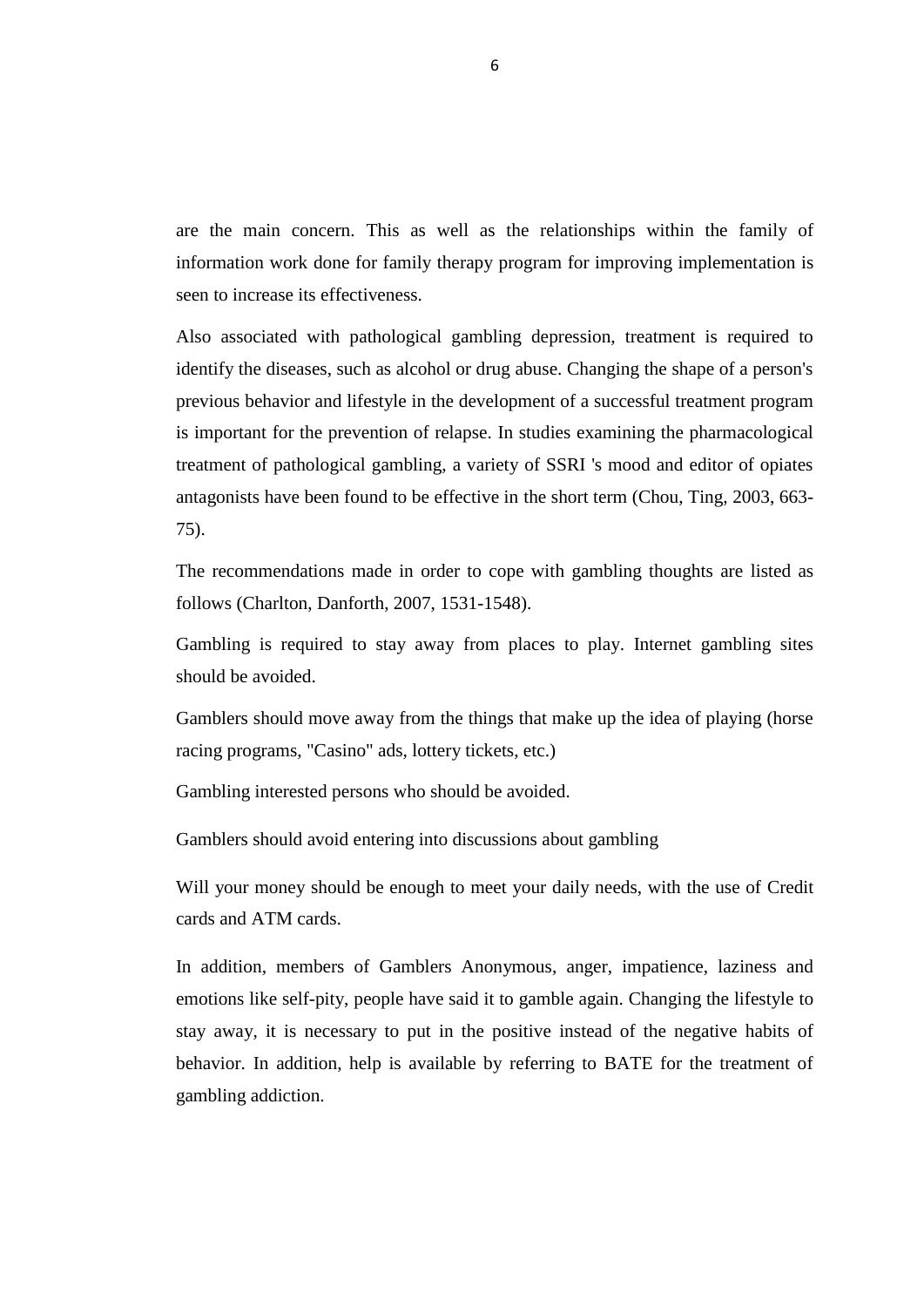#### **1.6. Problematic Internet Use**

The internet is an important communication and information sharing tool in home and business environments contain many activity indicate that changing our everyday lives (Yellowlees, Marks, 2007:23). In addition to the benefits of the Internet, everyone is likely to be the use of the problems that arise from being open. Information on the internet, information overload and knowledge etc. do not allow unsafe. It indicates that. Also still in the cyber-crimes committed via the Internet and Internet addiction it can be said that the serious problems caused by the Internet (Kim, Kim, 2002: 1-19).

Turkish 'as mostly "internet addiction" as used in this concept, the international literature for the first time, Dr. For the joke which was sent in 1996 by Ivan Goldberg, a specific Mail is reported (Goldberg et al, 1996). International literature the first "Internet addiction" of this concept, then it is seen that the concept of entering different concept called by different researchers and clinicians. These concepts are "Internet dependency (Internet addiction)" (Tvedt, 2007), "pathological internet use (pathological Internet use)" (Young et al, 2004, 402-415), "problematic Internet use (problematic Internet use)" (Caplan et al., 2002: 625-648). (Internet abuse (internet abuse) "(Young KS, Case SJ, 2004, 105-111)," Internet addiction Disorder (irregular internet use) "(Kiralla, 2005) and so on. It is stated in the figures.

Young (2004) and Goldberg (1996), first used the concept of Internet addiction, but the absence of a clinical concept in later work, "Internet addiction" is a clinical concept rather than the concept of "pathological internet use" have used the concept. Similarly, also by other researchers "addiction" rather than the concept of "problematic" and "pathological" concept to be said that orientation. Basically, all of these concepts are used similarly, as a starting point the scope excessive and problematic internet use has been advocated can be addressed (Ceyhan, Ceyhan, Gurcan, 2007:411-416). In addition to these (Thurlow, Lengel, Tomic, 2004, 150- 159), DSM researchers to define Internet addiction (American Psychiatric Association's Diagnostic and Statistical Manual of Mental Disorders) using the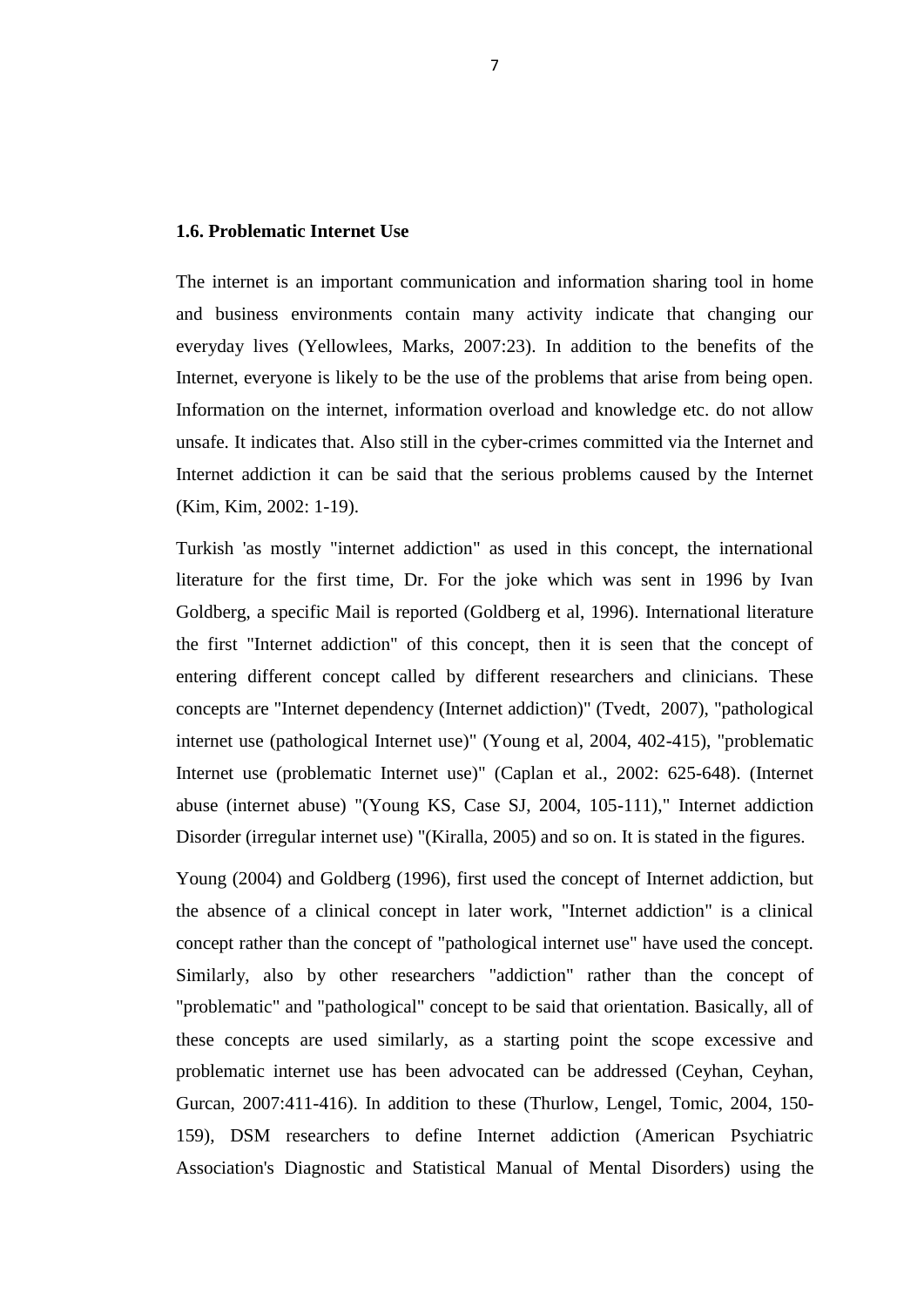criteria, the scope of DSM sex addiction, pathological gambling, etc. It is that they also benefit from other behavioral addictions.

Internet addiction is defined as the inability to control for a long time reviewing and using the Internet (Leung et al, 2004, 333-348). The use of the Internet to express a dependency with another statement and identified the biggest symptoms and effects, the individual can be said to occur when the beginning of the internet excessive spending.

In addition, the American Psychiatric Association (APA) by 1994, published and "DSM-IV", known by the acronym "Descriptive and numeric Manual of Mental Disorders" in there has not been identified as still a disease of internet addiction. In contrast with the use of the internet in recent years, an increasing publications that reach the size of some people may be talking about an addictive habit and use of the Internet is rapidly increasing case reports can be called. Therefore investigators DSM V of internet addiction 'is said to have begun to enter the candidate becomes a disorder that can qualify.

Who is the first Internet addiction diagnostic criteria for definition and constitutes the first Young, the internet is just as addictive as gambling and said they showed symptoms of impulse control disorders in a variety of Internet addicts. However, DSM-IV dependence criteria were identified only as defined chemicals and to include behavioral dependencies. DSM-IV dependence on non-chemical behavior from "impulse control disorders" is considered; DSM's closest internet addiction disorder does not contain any substance abuse IV also included under the heading of impulse control disorders "pathological gambling" that there has been no conviction. Therefore, the diagnostic criteria for pathological gambling have adapted pathological use of the Internet and the "Internet addiction" has been created and published the first serious diagnostic criteria for.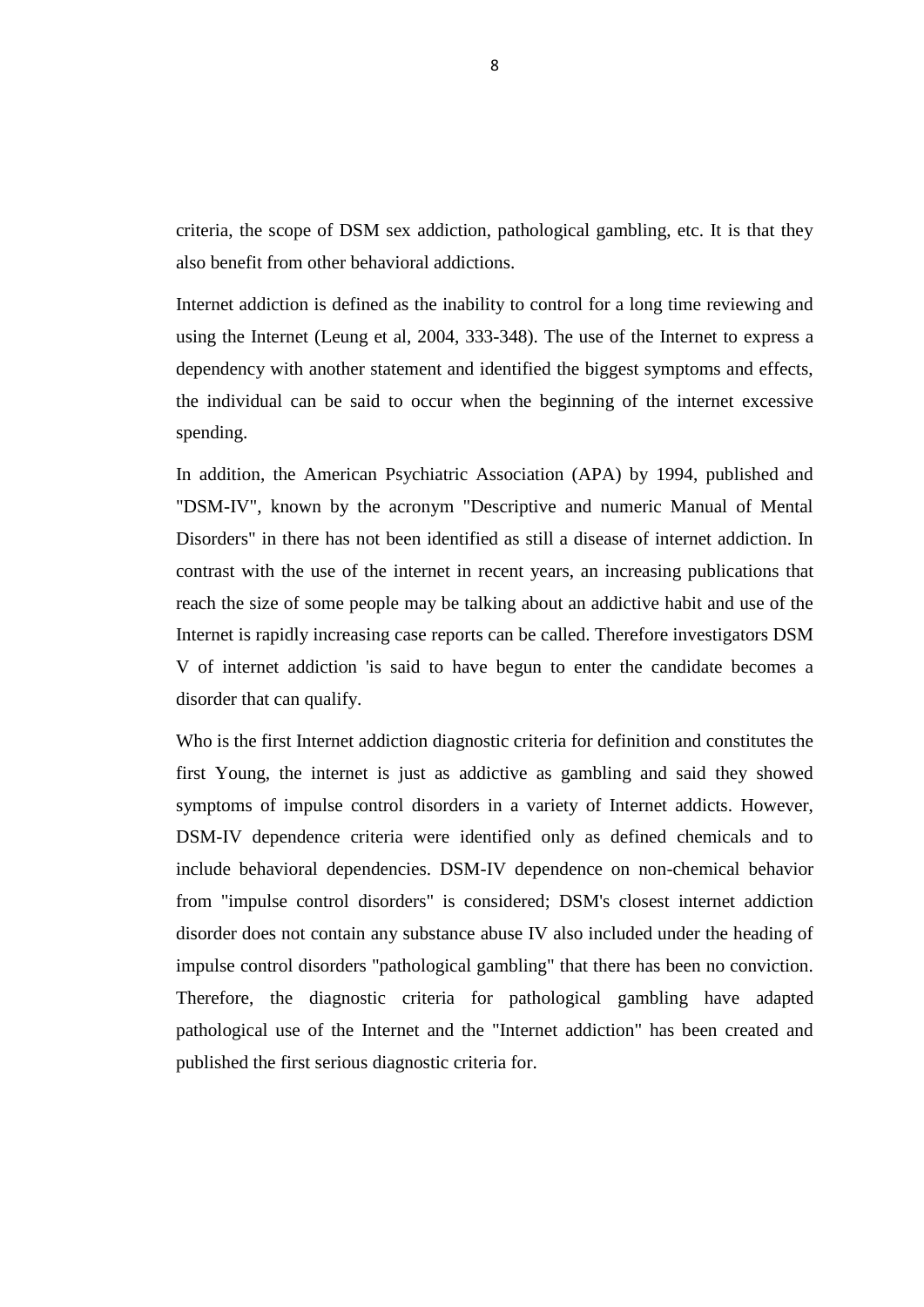#### **1.6.1. Young's Internet Addiction Diagnostic Criteria for the Advice**

Young Pathological Gambling and 5 by criteria was prepared by modifying the criteria for diagnoses are diagnosed to be positive (Young et al, 2004, 402-415).

1.İnternet related to extreme mental occupation (constantly thinking of the Internet, setting up the dream of the activities carried out on the Internet, think about the next event scheduled on the internet, etc.)

2. Increasingly more likely to get the desired pleasure of needing to use the internet

3. Check the use of the Internet, reducing or completely be the unsuccessful attempt to quit

4. In the case of Internet use to reduce or completely cut restlessness, depression or anger to be felt

5. Initially planned to stay longer on the internet

6. Due to excessive Internet use from family, school, work and friends have problems with the environment, education or an opportunity to dispose of hazards related to career or losing

7 others (family, friends, therapists, etc.) lie about the time spent in the Internet

8. Internet to escape problems or negative emotions (eg, helplessness, guilt, depression, anxiety) use to walk away

#### **1.6.2. Diagnostic Criteria for Internet Addiction Goldberg**

On three of the following at any time occurring within two months or more manifested clinically significant deterioration or causing distress inappropriate internet usage (Öztürk, Odabaşıoğlu, Eraslan, Genç, Kalyoncu, 2007, 36-41).

Development of tolerance defined by those

a. Internet usage significantly increased time to obtain the desired pleasure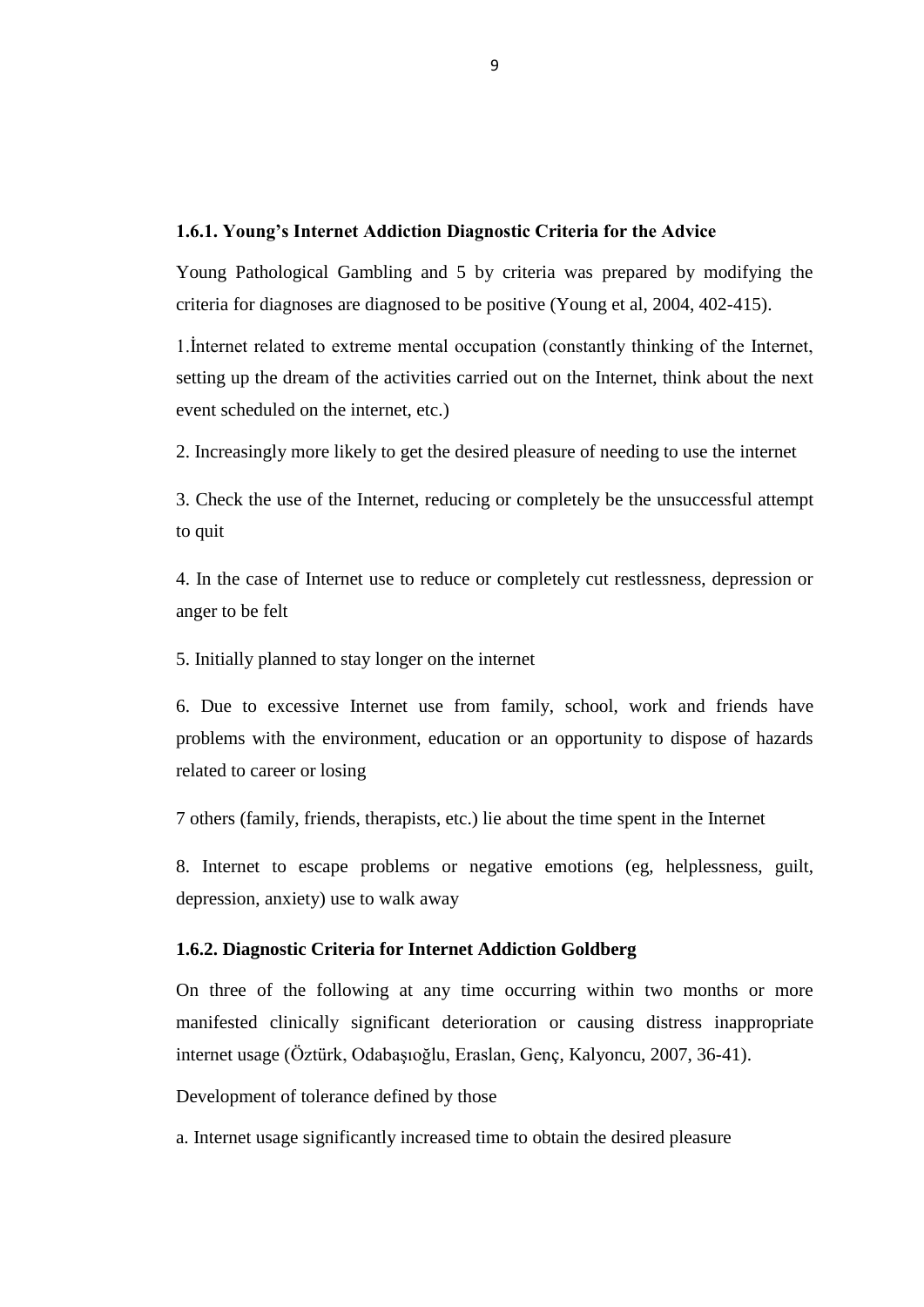b. Received with joy has always been a decrease in the use of internet at the same time.

The lack of development defined in 2.Install.

At the end of long-term heavy use of the Internet and the emergence of at least two days in one of the following (may occur within 1 month), and people who work for them, social and living shortages in key functional areas.

- a. Psychomotor agitation
- b. Anxiety
- c. Obsessive thoughts about what is happening on the Internet
- d. Fantasies and daydreams about Internet
- e. Do not press the action key willingly or unwillingly
- f. The internet or connect to other services to get rid of this troublesome situation
- g. Internet use planning that often takes a long time

h. There is a constant desire or wasted the efforts to contain or control the use of the Internet to leave.

i. separated too long to related actions by the Internet (take a book, to try new web browsers and programs, edit files, etc.).

j. Internet use due to significant social or occupational activities leisure activities dropped or reduced.

k. Internet use, the problems caused by (insomnia, marital problems, work, and do not be late for appointments, etc.) will continue despite the extreme.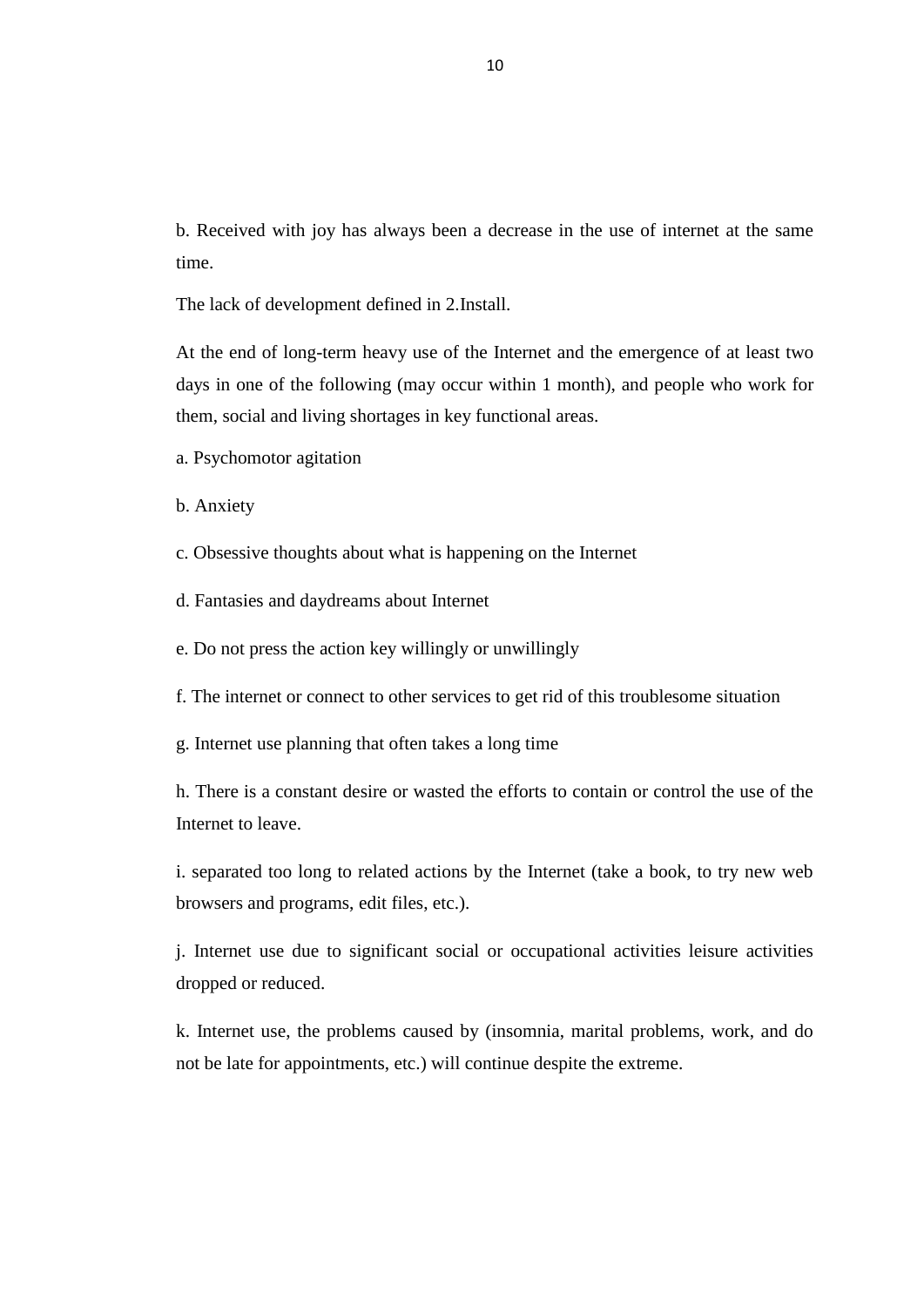#### **1.6.3. Causes of Internet Use**

A team that Internet-addicted individuals appear to be the direct and indirect causes the purpose of such factors as use of the Internet and the amount of internet, it is stated that an important role in internet addiction (Gunuc, Kayri, 2010, 220-232). An analysis of research done until now; internet gambling, chat, gaming, pornography and so on, in for the purpose of the Internet addiction or development of dependence it is seen to be a direct factor may be (Chang, Man Law, 2008, 59-64, Chen et al, 2001; Everhard et al, 2000; Henderson, 2001, 4-153; Huang et al, 2004; Irvansyah, 2005; Jang et al, 2008; Thatcher, Goolam, 2005, 793-809; Yang et al, 2005, 407; Young et al, 1996).

In addition, the individual is said to be associated with social networking needs internet addiction (Bayraktutan, 2005). This need cannot be achieved in real life or socialization that cannot be won, it can be regarded as desirable to be corrected in the virtual environment. Individual e-mails, chat rooms, seem to try to socialize through discussion forums and in-game cycle (Grohol et al, 1999). In addition, an individual wishing to establish social interaction via the Internet is reluctant to defend you face to face interaction (Caplan et al, 2002, 553-575). Individuals of the internet to socialize or to find social support for turning the internet addiction and individuals are said to trigger the risk away from society (Thatcher, Goolam, 2005: 793-809).

It, as well as in the development of pathological internet use is advocated that depression is an important factor (Bayraktar et al, 2001; Young, Rodgers, 1998, 25- 28). In organized research, internet addict observed that the state of depression in individuals, it is stated that there is a strong relationship between internet addiction and depression (Jang et al, 2008; Kim et al, 2006, 185-192; Lee et al., 2008, 165-169; McGlinchey, 2003; Song, 2003; Spa et al, 2008; Thatcher, Goolam, 2005; Yang et al, 2005; Yen et al, 2007).

Depression concept of internet addiction is seen as a cause and a result will be. Another form of depression due to sociological or psychological factors such as individual observed might therefore aim at Internet addict, addicted to the internet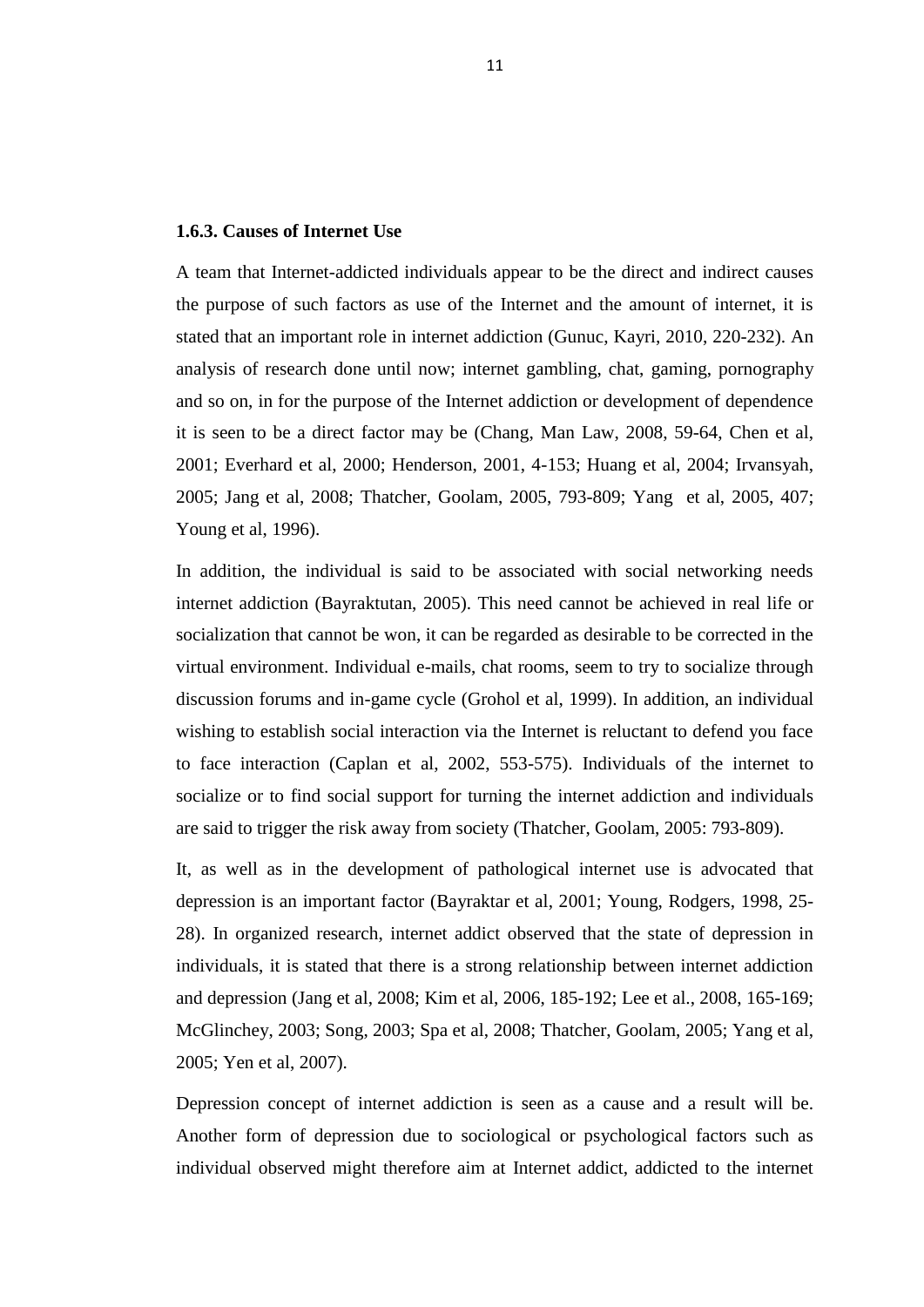after the state because of its dependence could be called depression can be observed. An internet web dependent adolescents who defend what they see as an environment where alleviate depression. At the same time dependent individuals is also possible to observe the state of depression when unable to use the internet could be called. (Tsai, Lin, 2003).

#### **1.6.4. Prevalence of Internet Use**

Some work done, with 1.98% of total internet users can be described as the proportion of people dependent was found to vary between 3.5% (Cömert, Ögel, 2009, 9-16). In addition, the proportion of users who might be at risk for Internet addiction has been observed between 8.68% and 18.4% (Whang, Lee, Chang, 2003, 143-150). The proportion of Internet addiction diagnosis in the 16 age group was found to be 5.4% in Italy (Pallanti, Bernardi, Quercioli, 2006, 966-74).

The 43.4% rate of internet usage in Europe in 2007 and the first half of 2007 indicate that in Turkey the opportunity to access the Internet 22.5% of the population (Cömert, Ögel, 2009, 9-16), For all of 2007, our country as one of internet access in the quarter of the population, 34.3% use the computer in the last three months that has emerged is of 32.2% in the study conducted by the Statistical Institute of Turkey enters the internet (Cömert, Ögel, 2009, 9-16). There is a high rate of increase in Internet use between 2000 - 2007 while 231% across Europe seems to be about 700% in Turkey. This finding is said to provide information on the prevalence of the Internet and computer use. Also, there is health problems brought by the use of the internet and the computer appears to be addictive.

#### **1.7. Causes of Problem Internet Use**

Internet gambling and betting sites, fervent played over the individuals, and it seems to become once around chasing the money they lose dependent. Betting in the brains of individuals who accessed any time and award the gambling website content and punishment system is broken, and the same people as in the treatment of drug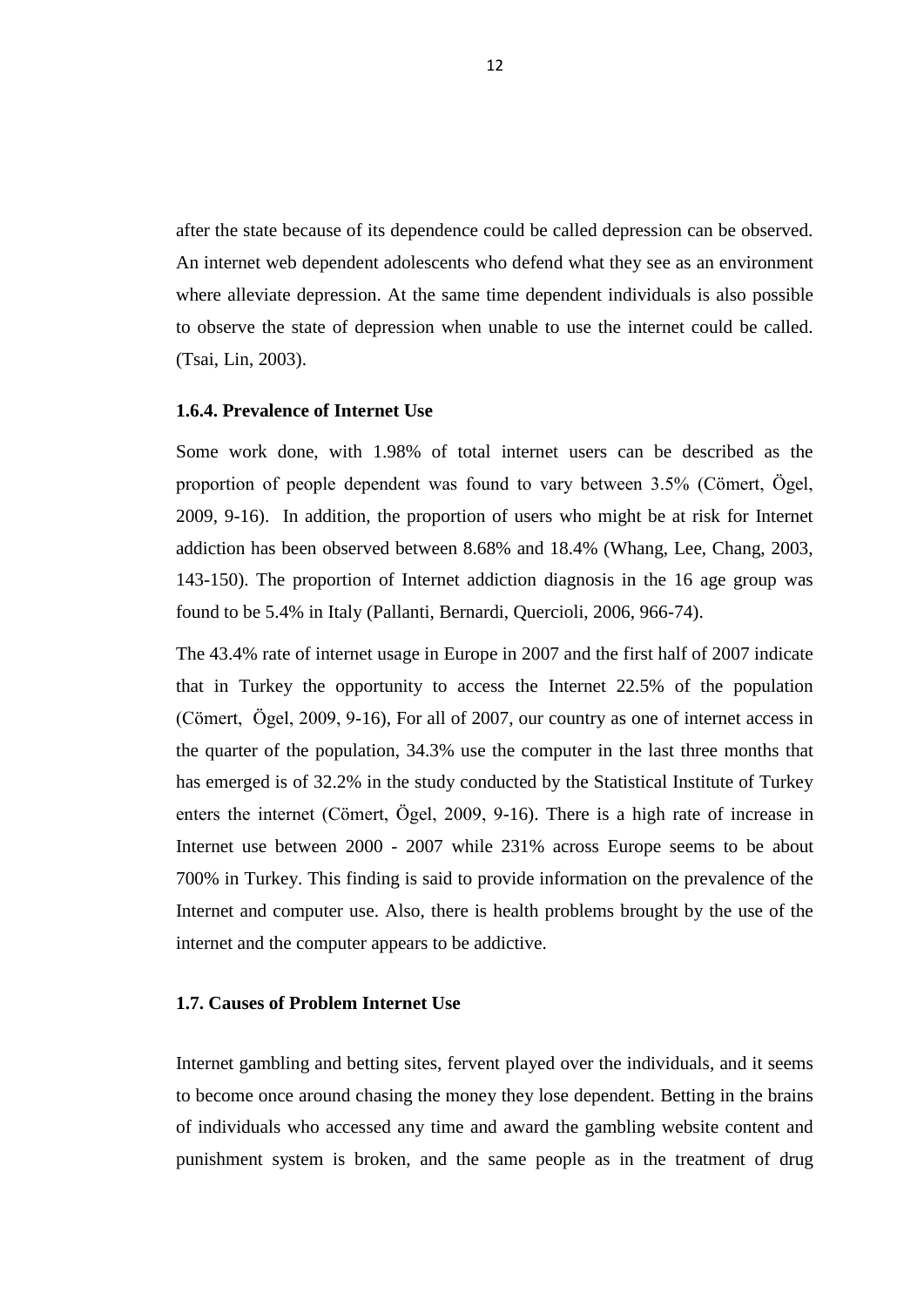addiction addicted person is made hospitalized. Playing games for money for gambling or betting and include the chance to invest based on the event. In terms of short-term development of the formation of betting and gambling problems without labor it is expressed is of great importance. This is just the condition of the person claimed to be a result of the focus on waiting and waiting for an exciting feeling to live (Tarhan, 2011).

İnternet gambling has greatly affected the ways things are done, as many people have direct access with the internet on a daily basis (Griffith, 2003, 557-568). On the other hand, Tresniowski et al, 2003 explains that an estimated of about \$6 billion has been accrued since its inception, and with over 2000 websites since inception in 1995. A major challenges of these gambling results from lack of regulations (Tresniowski. A, Morrison, M, Ron, A, 2003, 119-122).

The habit of Internet gambling, as with other addicting habits, results from a few variables: a man's genetic or hereditary inclination, mental attitude, social environment, and/or peer influence. There are different components, on the other hand, about Internet betting that can make it addictive. The virtual environment of the Internet itself can give excitement, unlimited access, and diversion tof those utilizing it. (Griffiths, 2003) Similarly, other reasons found were the antipathy for casinos, aster and easier access to gambling via internet and also the potential for bigger wins and lower expenses to play. (Wood T. Robert, Williams J. Robert, Lawton, K. P., 2007, 235-252)

Internet becomes more widespread in our country, just as in developed countries are starting to increase the virtual gambling. Ankara Chamber of Commerce's of its publication "Virtual Trap: Internet Casinos" says the report, the number of people gambling and betting on the internet in Turkey, it was announced that found 1.5 million. In Turkey, 21 of the preferred games in virtual casino, and is said to be poker. Besides, around the world on the internet a side football, basketball, horse racing, boxing, tennis matches, games of chance for entering the allegations are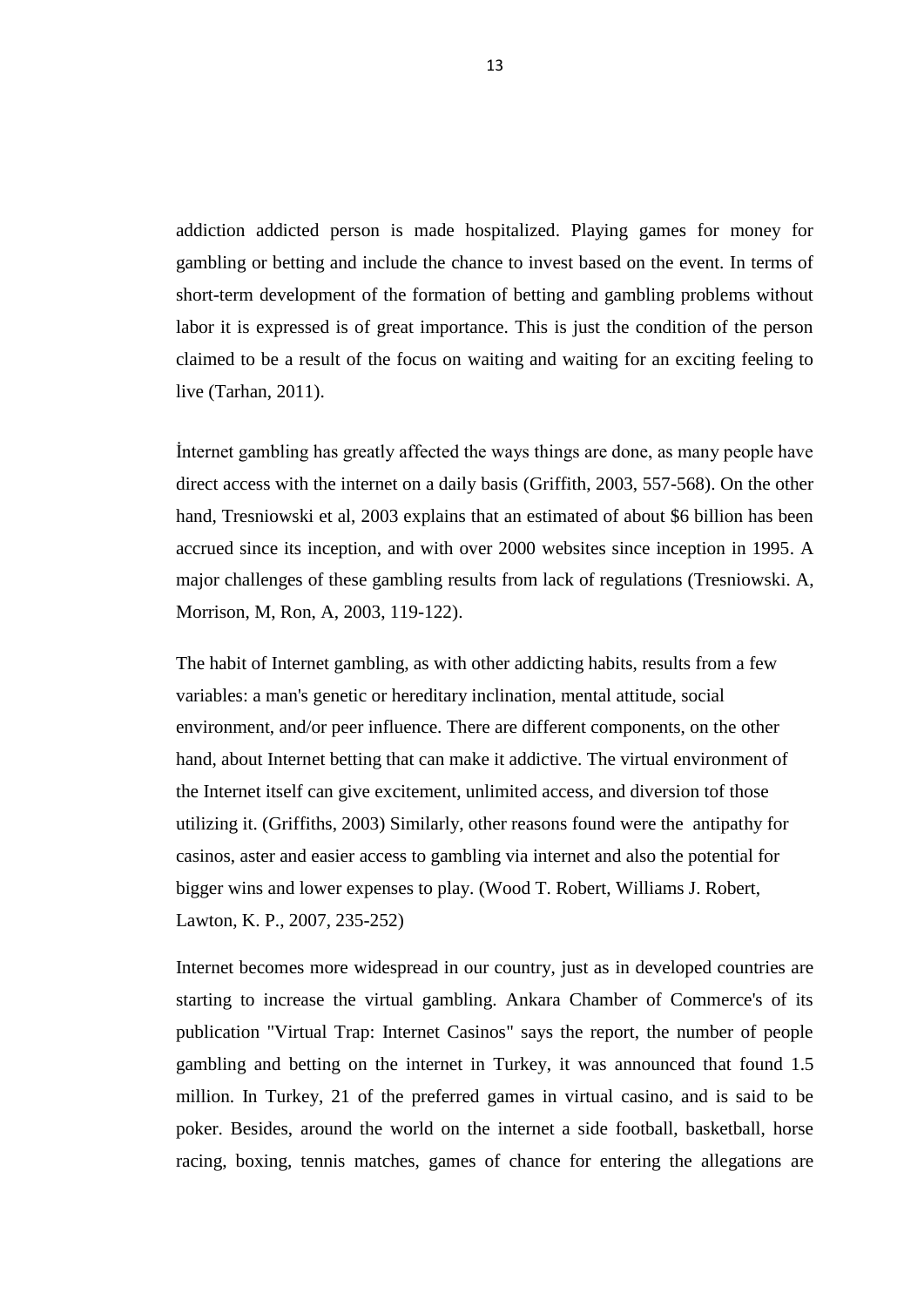found to be played (http://www.canlibilimi.com/bagimlilik-nedir-ve-turleri.asp, 02.03.2015).

Determined to be the most widely used form of payment is a credit card to play virtual gambling. According to the report due to fear of giving the users' credit card information, depending on the credit card "virtual card" can be taken easily. The card limit is determined by the user. Only it used for purchases made on the Internet. After I finished shopping, this card cannot be used by others. Thus, the internet gambling behavior can be easily achieved [\(http://www.bagimlilik.info.tr/seks\\_bagimliligi.html](http://www.bagimlilik.info.tr/seks_bagimliligi.html) 2:03. 2015).

## **1.8. Relationship between Problem and Pathologic gambling and Problematic Internet use**

Internet use ıs correlated to pathologıcal gamblıng (Öztürk, Odabaşıoğlu, Eraslan, Genç, Kalyoncu, 2007: 36-41). It is also found that the relationship between internet and pathological gambling is positive. Those who have never gambled before tended to only gamble less on the internet as found in the Devensky (2003) study illustrating the percentage at 28.8%. However, it is also found that PPG tended to use the internet more for gambling games and could provide a relation between pathological gambling and internet addiction.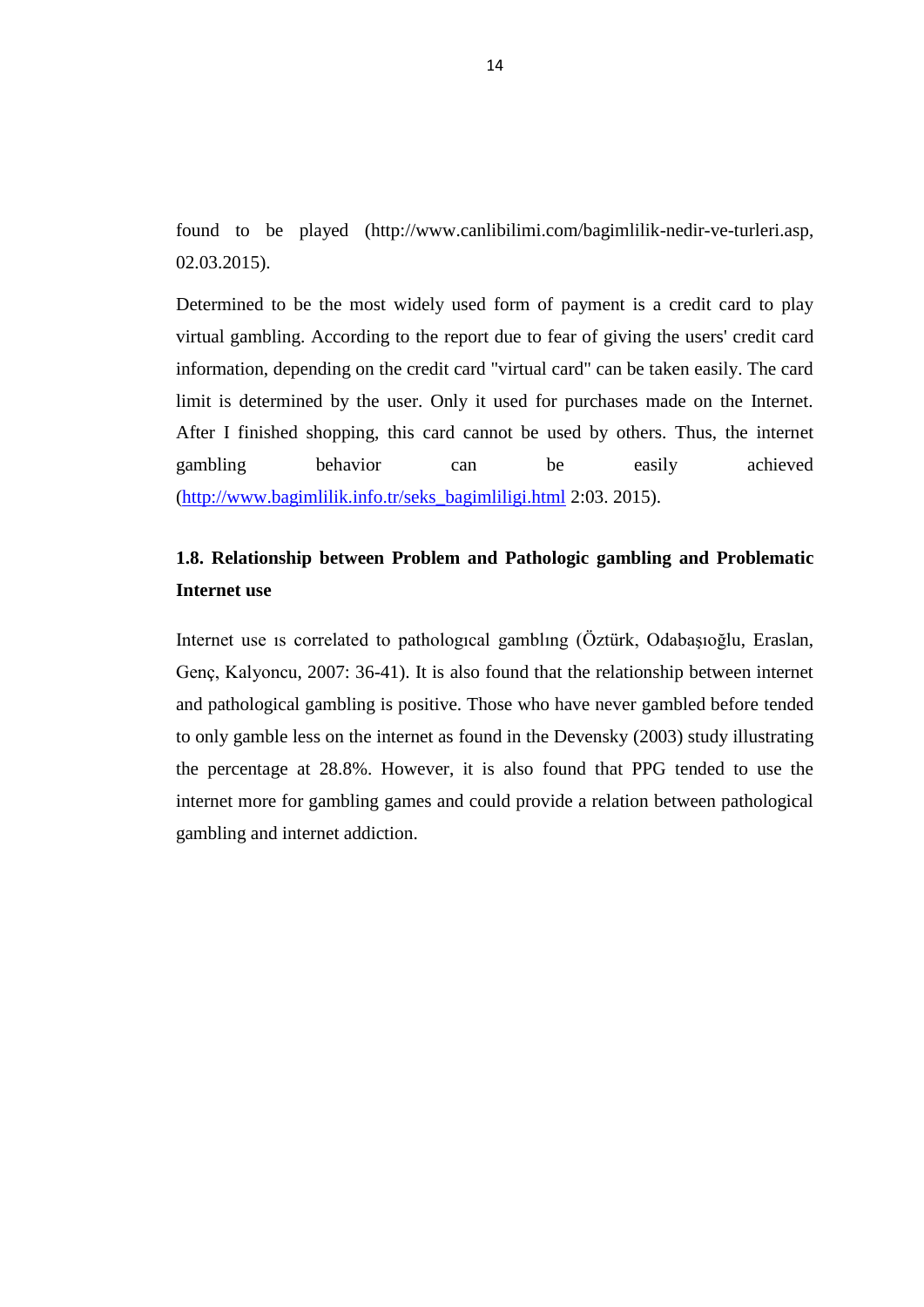#### **2. METHODS**

#### **2.1. Sample and procedure of the Study**

Tis study has done at Near East University in April-May 2015. The sample among the university students are selected in non-randomize way. The students are selected in the university campus at the places they spend their leisure time. The study included 299 students and the questionnaire applied to the students by the author in approximately 20 minutes time.

#### **2.2. Instruments and Measures**

#### **2.2.1. Demographic Information Form**

Demographic questionnaire prepared by the author consists of two parts. In the first part, participant's age, gender, place of birth, education, social support, questions containing socio-demographic information such as place of stay is located. In the second part of the study of properties related to the use of internet and playing time on the internet, using social networking sites features, there are questions where the internet is used.

#### **2.2.2. South Oaks Gambling Screen (SOKTT)**

South Oaks Gambling Screen (SOKTT) (Lesiuer, Blume, 1987, 1184-1188) has been developed by the South Oaks Psychiatric Hospital. South Oaks Gambling Screen is a pen and paper in 20-point scale, is based on DSM-III pathological gambling criteria. Self-applied or applied by professional or non-professional interviewers. A total of 1,616 subjects were used for the development of the scale; 867 diagnosed with pathological gambling and substance abuse patients, 213 members of Gamblers Anonymous, 384 university students and 152 hospital employees was used. Obtained for independent verification and consultants calibration model is determined by family members and internal consistency and test-retest reliability. Test, DSM-III-R criteria was associated with good clinical and population alcoholics, drug addicts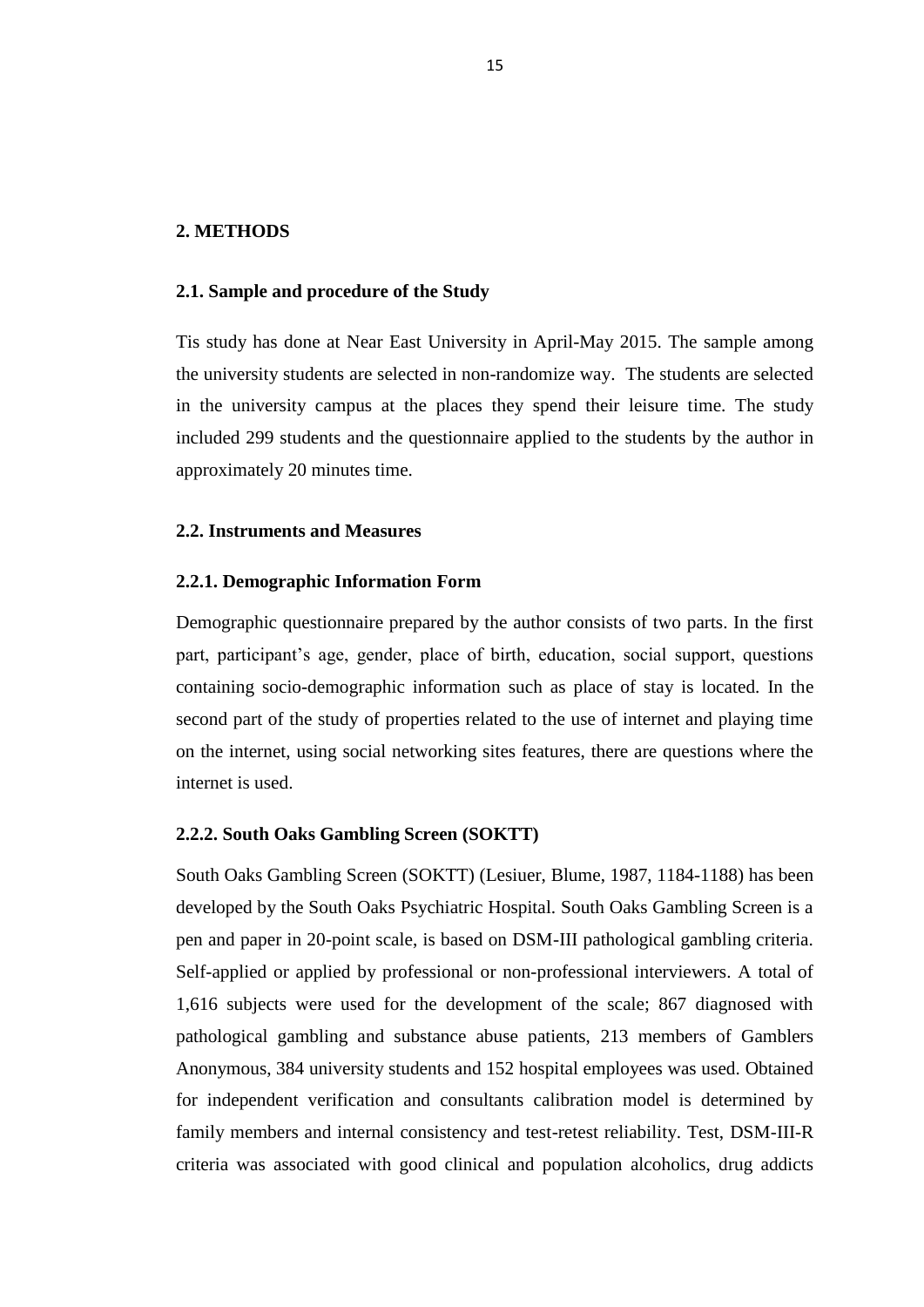were also found to be a suitable tool to the general population of pathological gambling (Lesieur, Blume, 1987, 1184-1188).

Original SOGS includes 44 questions, 20 of these questions are used to create the index. It is divided into 20 questions and "Yes" response is scored as 1, and "No" answers are scored as 0. Question scores are added together to create an overall index. Possible pathological gambling SOGS is indicated by five or more points and "gambling problem" SOGS 3 or 4 points with showing of validity and reliability of the mason IR made by the South Oaks Gambling Screen (Revised South Oaks Gambling Screen) (SOGS) were used (Duvarcı, Varan, 2011: 34-45).

#### **2.2.3. Problematic Internet Use Scale (PIUS)**

PIUS of university students has been developed to measure the levels of problematic Internet use. Scale "completely appropriate" not appropriate "up with the answer consists of 33 items ranging from five ratings (Ceyhan, Ceyhan, Gürcan, 2007, 387- 416). It can vary between points 33 and 165 can be taken from the scale, if healthy score of the height of individual Internet use can be obtained from the scale, that their lives a negative way affect and are likely to predispose a pathology such as internet addiction (Ceyhan, Ceyhan, Gürcan, 2007:387-416).

Scale factor analysis results related to university students revealed that the scale consists of three subscales. These three factors, is called "the negative consequences of the internet", "social benefit / social comfort" and "overuse". This was announced 48.96's% of the total variance with three factors. In addition, the scope of validity of PIKÖ's distinctiveness was found to have a more problematic Internet use of more time spent on the internet. At the same time, those who perceive themselves problematic Internet use the Internet as dependent increased levels significantly higher than stating that there is no dependency on itself (Ceyhan, Ceyhan, Gürcan, 2007:387-416).

The Cronbach's alpha coefficient of internal consistency reliability of the scale covered by PIUS ( $\alpha$ ) was found to be 0.94. The total score of Article reliability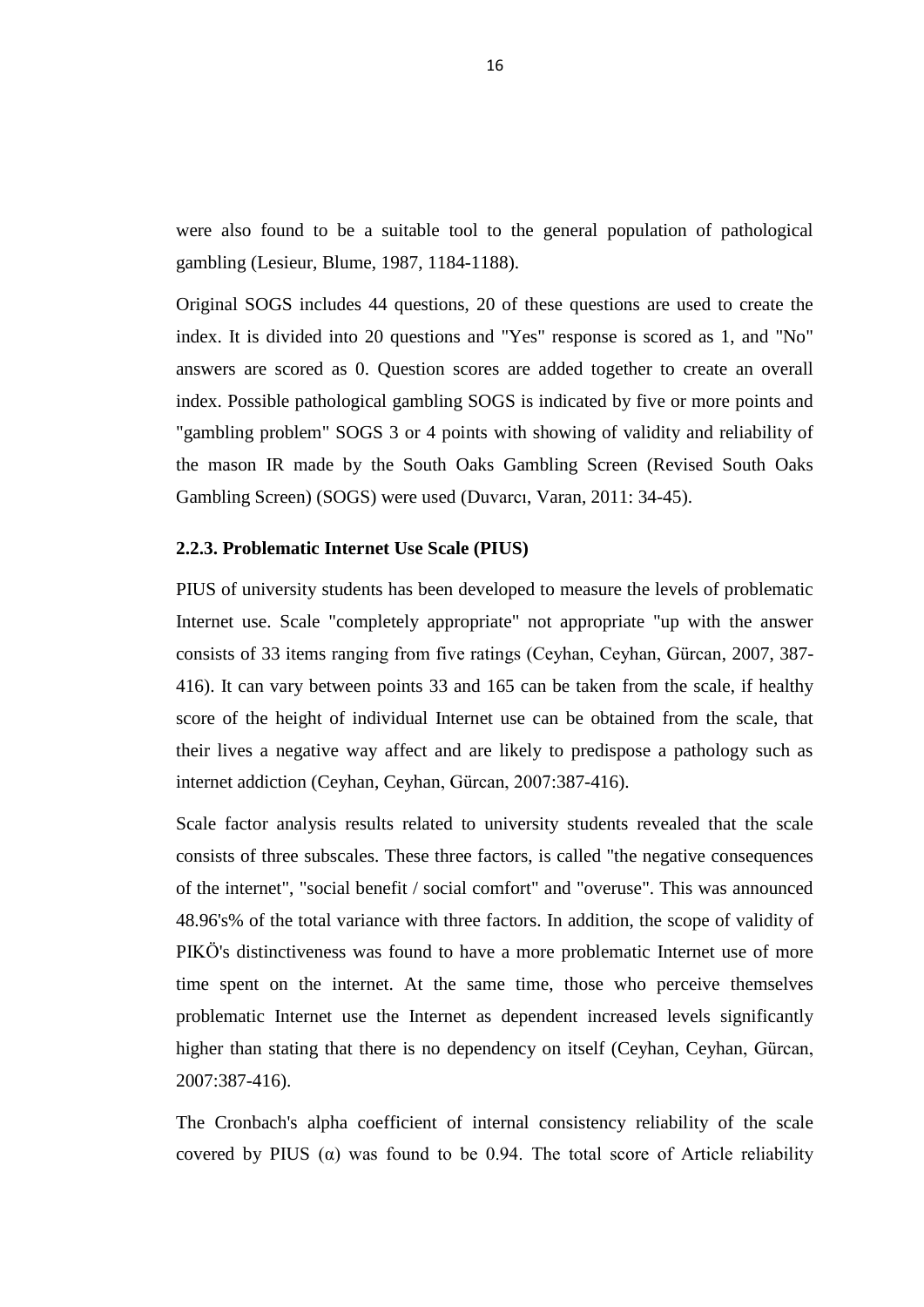coefficients between 0:31 and 0.70 ( $p \le 0.001$ ) were found to change. Again, the result of comparison of scores end groups has been found that all the substances p <0.0001 level is important. The scale of the four-week search for a re-test scores obtained by the correlation of 0.81 ( $p \le 0.001$ ). The scale was found to be 0.83 the correlation between the two parts (Ceyhan, Ceyhan, Gürcan, 2007:387-416).

#### **2.3. Statistical Analysis**

The study participants diagnosed with PPG (SOKTT score  $\geq$  3) and those without (SOKTT score  $\leq$  2) were separated and analyzed using two different sociodemographic characteristics between groups" chi-square statistics. PPG, PIUS subscale score of gambling diagnosed and receiving groups were compared by t-test. The relationship between scores and also PIUS and SOKTT subscale scores of the participants were examined by the Pearson correlation analysis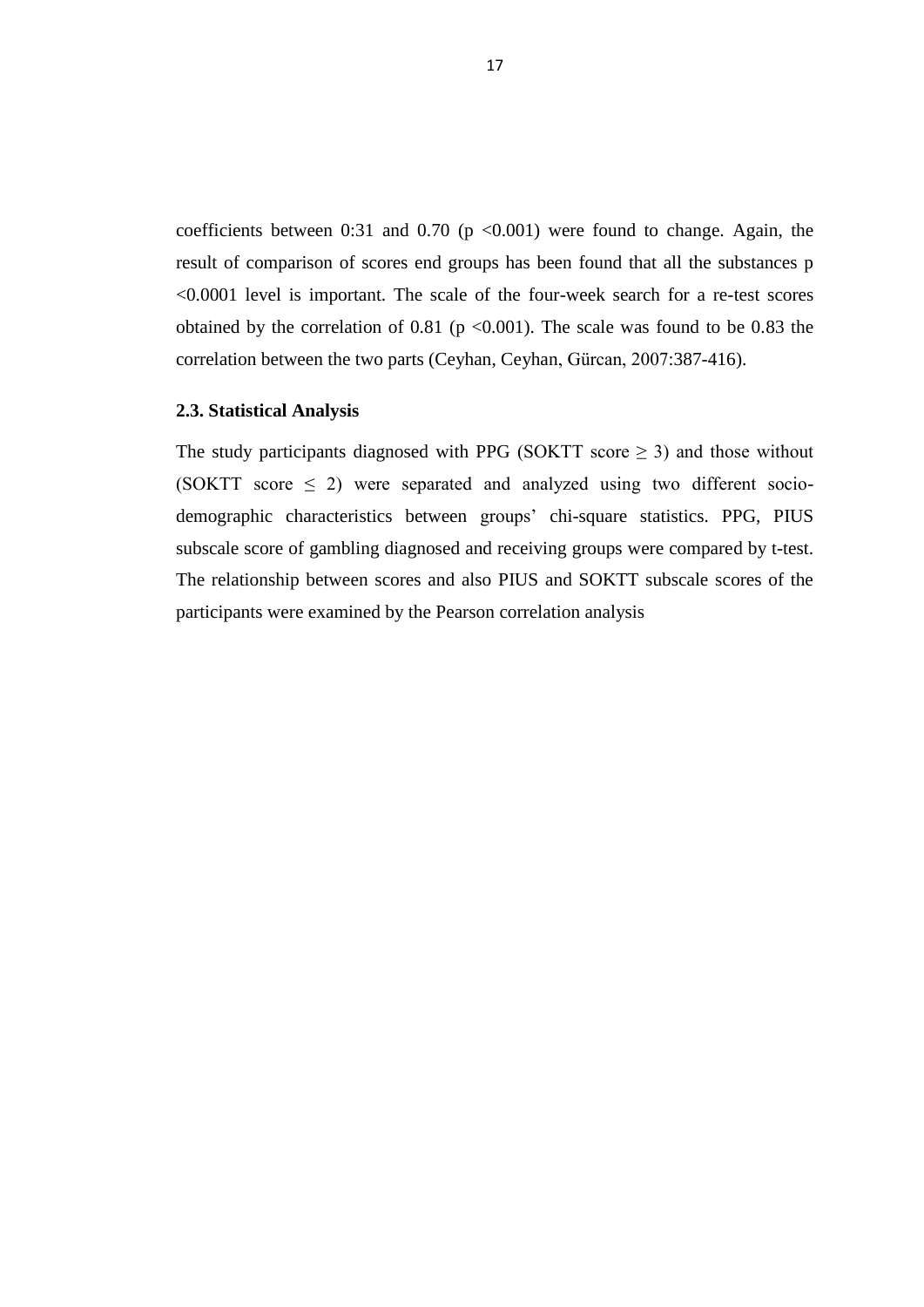#### **3. RESULT**

In this study 107 female and 192 male are accepted to join to do the questionnaire. From the total 299 participants, 259 born in Turkey, 29 born in Cyprus, 11 born other countries. The mean age of the students is 22.96.

### **3.1. Comparison of Socio-demographic Characteristics of Pathological Gamblers and non-gamblers**

**Table 1. Comparison of pathological gamblers and non-gamblers according to gender**

|                   |    | <b>PP</b> Gamblers | <b>PP Non-Gamblers</b> |               |  |
|-------------------|----|--------------------|------------------------|---------------|--|
|                   |    | $\frac{0}{0}$      |                        | $\frac{0}{0}$ |  |
| Female            |    | 11,1               | 99                     | 43,6          |  |
| Male              | 64 | 88,9               | 128                    | 56,4          |  |
| Total<br>$-2$ $-$ | 70 | 100                | 227                    | 100           |  |

*X <sup>2</sup>=25,127, df=1, p=0,000, CV=0*

When comparing men and women playing PPK, it was found that there was a significant gender difference and it was concluded that men play more than women.

**Table 2. Comparison of pathological gamblers and non-gamblers in terms of nationality**

|               |    | <b>PP Gamblers</b> | <b>PP Non-Gamblers</b> |      |  |
|---------------|----|--------------------|------------------------|------|--|
|               |    | %                  |                        | $\%$ |  |
| <b>v</b> prus |    | 5,6                | 25                     |      |  |
| Turkey        | 66 | 91.7               | 193                    | 85.0 |  |
| Others        |    | 2,8                |                        | 4.U  |  |
| Total         |    |                    | 227                    |      |  |

 *X <sup>2</sup>=2,167, df=2, p=0,338*

Regarding comparisons based on nationality, it was found that in both groups Turkey had the most majority. There was no statistically significant difference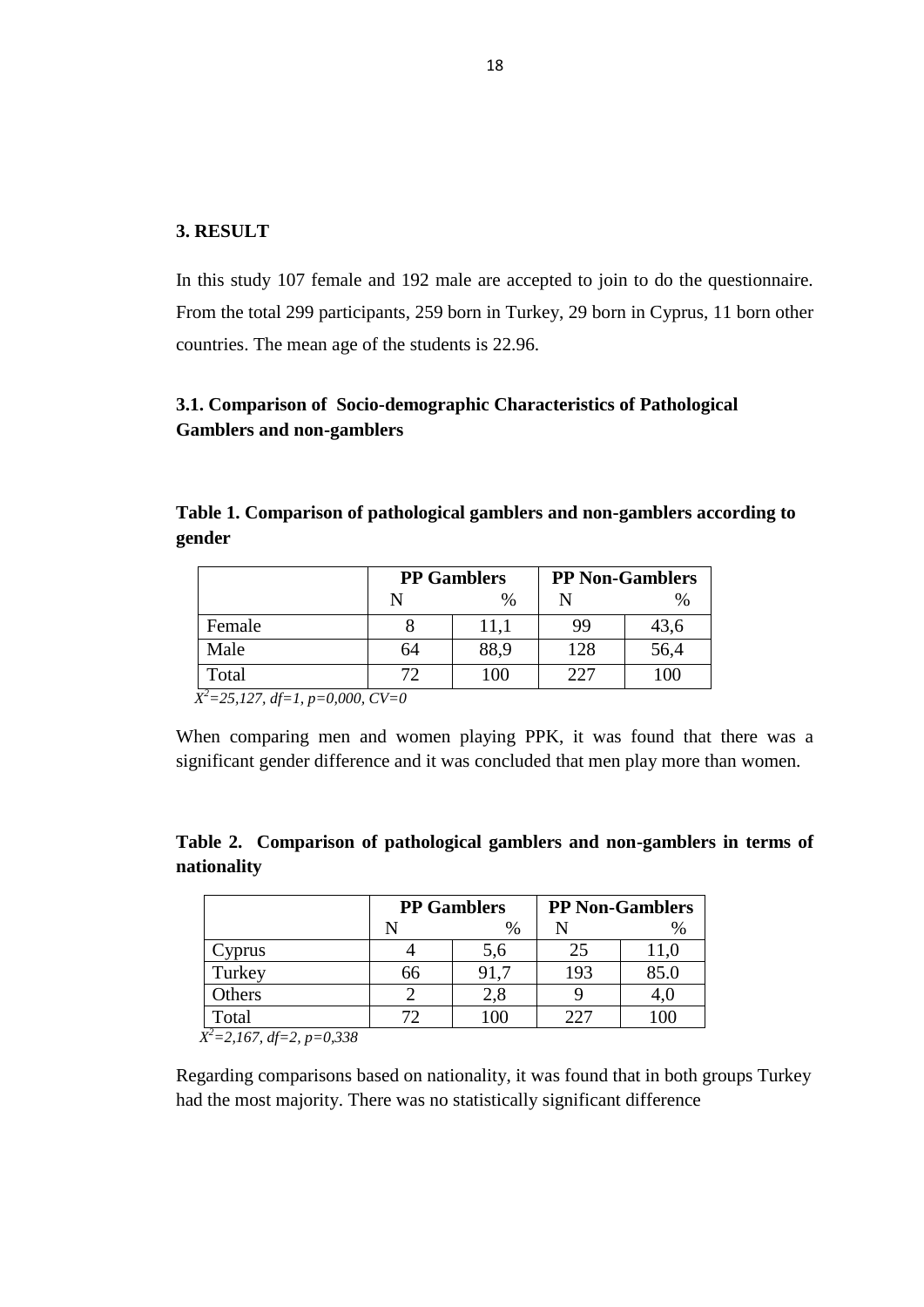|                                          |   | <b>PP</b> Gamblers | <b>PP Non-Gamblers</b> |      |  |
|------------------------------------------|---|--------------------|------------------------|------|--|
|                                          | N | %                  |                        | %    |  |
| 'yprus                                   |   | 1.4                | 24                     | 10.6 |  |
| Turkey                                   |   | 93.1               | 194                    | 85.5 |  |
| England                                  |   | 1.4                |                        | 0.0  |  |
| Others                                   |   | 4.2                |                        | 4.0  |  |
| Total<br>$V^2$ 0.022 $\mu$ 2 $\mu$ 0.020 |   | 100                | $22^r$                 | 100  |  |

**Table 3. Comparison of pathological gamblers and non-gamblers according to birth floor**

*X <sup>2</sup>=9.033, df=3, p=0.029*

In this comparison it was found that both groups had the majority from Turkey. There is a statistically significant difference

| Table 4. Comparison of problems of pathological gamblers and non-gamblers |  |  |  |
|---------------------------------------------------------------------------|--|--|--|
| by marital status                                                         |  |  |  |

|                                  |    | <b>PP Gamblers</b> |     | <b>PP Non-Gamblers</b> |
|----------------------------------|----|--------------------|-----|------------------------|
|                                  | N  | $\%$               |     | %                      |
| Single                           | 65 | 90.3               | 212 | 93.8                   |
| Engaged                          |    | 1.4                | 10  | 4.4                    |
| Married                          |    | 2.8                |     | 1.3                    |
| Divorced                         |    | 1.4                |     | 0.0                    |
| Widow                            |    | 2.8                |     | 0.0                    |
| Separated                        |    | 1.4                |     | 0.4                    |
| Total                            |    | 100                | 226 | 100                    |
| $V^2$ 12.266 If $\epsilon$ 0.021 |    |                    |     |                        |

*X <sup>2</sup>=12.266, df=5, p=0.031*

When compared in terms of marital status, it is seen that most gamblers from both groups were single. There is a statistically significant difference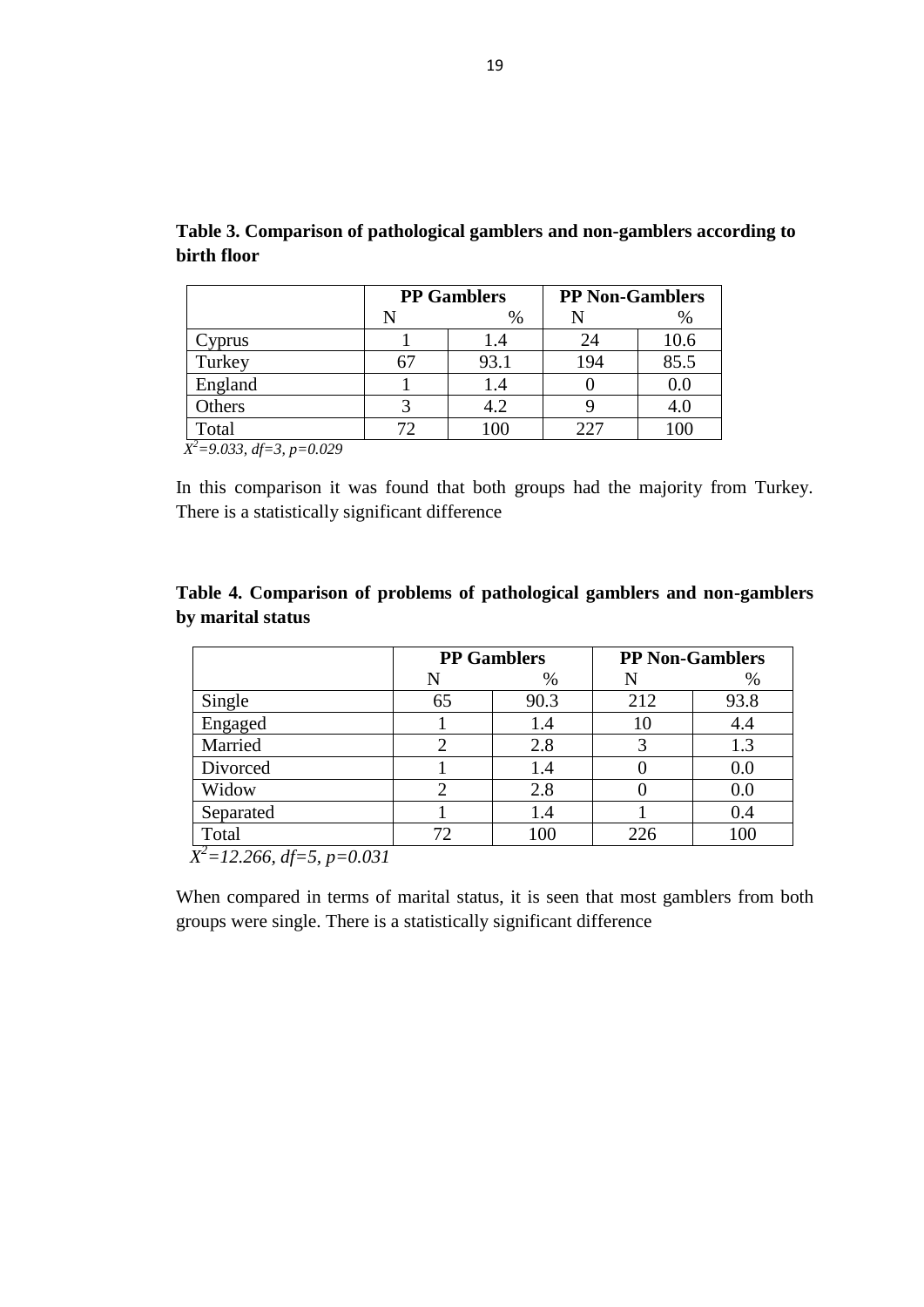|                 | <b>PP Gamblers</b> |      | <b>PP Non-Gamblers</b> |      |
|-----------------|--------------------|------|------------------------|------|
|                 | N                  | $\%$ | N                      | %    |
| Alone           | 18                 | 25.0 | 56                     | 24.7 |
| Partners        |                    | 1.4  |                        | 1.8  |
| <b>Siblings</b> | 3                  | 4.2  | 16                     | 7.0  |
| Parents         | 13                 | 18.1 | 48                     | 21.1 |
| Relatives       |                    | 1.4  | 2                      | 0.9  |
| Friends         | 26                 | 36.1 | 61                     | 26.9 |
| Dormitory       | 10                 | 13.9 | 40                     | 17.6 |
| Total           | 72                 | 100  | 227                    | 100  |

**Table 5. Comparison of pathological gamblers and non-gamblers according to who they live together**

There was no difference found in terms of those who lived or did not live with pathological gamblers. In both groups, students either lived alone or with friends.

## **Table 6. Comparison of problems of pathological gamblers and non-gamblers according to having scholarship**

|       | <b>PP Gamblers</b> |                 | <b>PP Non-Gamblers</b> |      |
|-------|--------------------|-----------------|------------------------|------|
|       |                    | %               |                        | $\%$ |
| Yes   | 16                 | 22.2            | 72                     | 31.7 |
| No    | 56                 | 77.8            | 155                    | 68.3 |
| Total |                    | 10 <sup>0</sup> | 227                    | 100  |

The difference between those who gamble and those who don"t in terms of getting a scholarship has not been determined.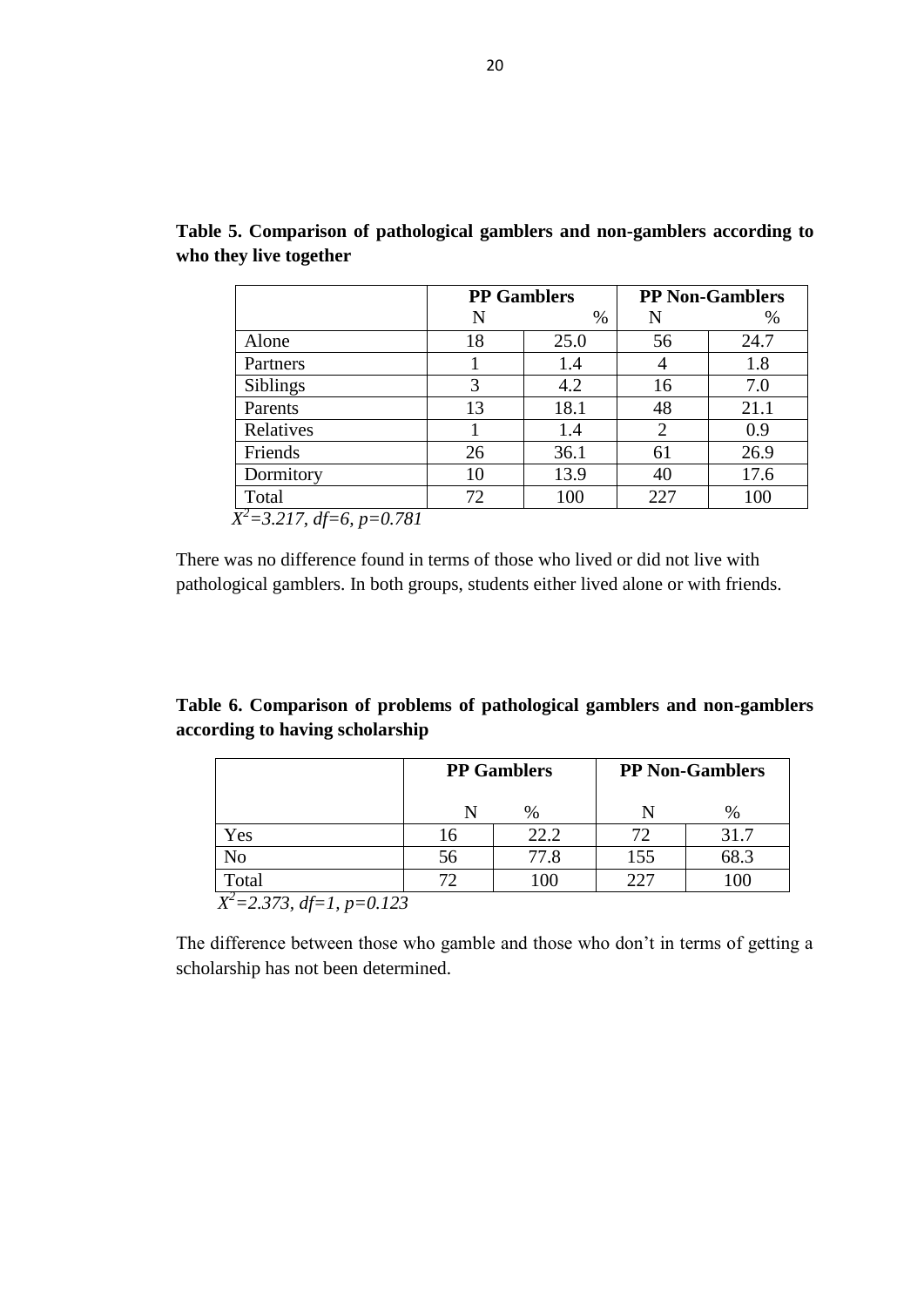| <b>PP Gamblers</b> |      |     | <b>PP Non-Gamblers</b> |
|--------------------|------|-----|------------------------|
| N                  | %    |     | $\%$                   |
| 37                 | 51.4 | 141 | 62.1                   |
| 27                 | 37.5 | 76  | 33.5                   |
|                    |      |     |                        |
|                    | 11.1 | 10  | 4.4                    |
|                    |      |     |                        |
| 72.                | 100  | 227 | 100                    |
|                    |      |     |                        |

**Table 7. Comparison of pathological gamblers and non-gamblers by their monthly income**

Significant difference was found in comparison of monthly incomes. Those with more monthly income tended to gamble more.

## **Table 8. Comparison of problems and pathological gamblers and non-gamblers enrolled at university**

|                 | <b>PP Gamblers</b> |      | <b>PP Non-Gamblers</b> |      |
|-----------------|--------------------|------|------------------------|------|
|                 | N                  | $\%$ |                        | %    |
| year            | 14                 | 19.4 | 58                     | 25.6 |
| 2 years         |                    | 9.7  | 50                     | 22.0 |
| 3 years         | 14                 | 19.4 | 38                     | 16.7 |
| 4 years         | 11                 | 15.3 | 36                     | 15.9 |
| 5 years or more | 26                 | 36.1 | 45                     | 19.8 |
| Total           | 72                 | 100  | 227                    | 100  |

Comparison showed that those who spent 5 years or more at university were more involved in gambling.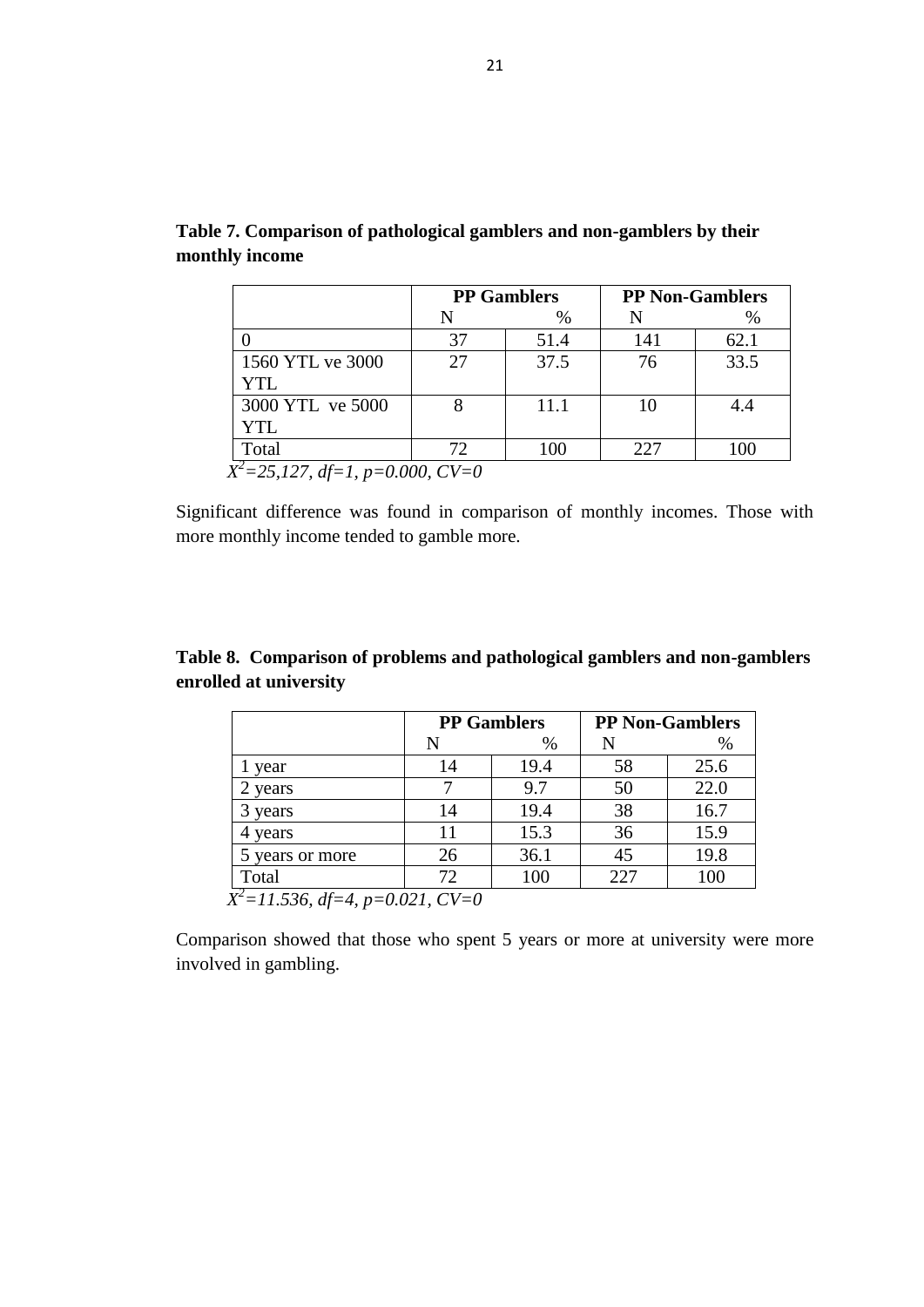|                | <b>PP Gamblers</b>                  |      | <b>PP Non-Gamblers</b> |      |  |  |  |
|----------------|-------------------------------------|------|------------------------|------|--|--|--|
|                |                                     | $\%$ |                        |      |  |  |  |
| Yes full-time. |                                     | 2.8  | 13                     | 5.7  |  |  |  |
| Yes part-time. | 13                                  | 18.1 | 38                     | 16.7 |  |  |  |
| No             | 57                                  | 79.2 | 176                    | 77.5 |  |  |  |
| Total          | 72                                  | 100  | 227                    | 100  |  |  |  |
|                | $X^2 = 1.022$ , df=2, p=0.600, CV=0 |      |                        |      |  |  |  |

**Table 9. Comparison of problems of pathological gamblers and non-gamblers in terms of those who study and who work**

No significant difference found in those who played PPK and those who didn"t in terms of students working part-time, full-time or not working at all. All groups tended to gamble.

| Table 10. Comparison of problems of pathological gamblers and non-gamblers |
|----------------------------------------------------------------------------|
| by how successful they are at studies                                      |

|                                     | <b>PP</b> Gamblers |      | <b>PP Non-Gamblers</b> |      |
|-------------------------------------|--------------------|------|------------------------|------|
|                                     | N                  | $\%$ | N                      | %    |
| Newly started                       | 4                  | 5.6  | 26                     | 11.5 |
| Passed from all<br>courses          | 28                 | 38.9 | 121                    | 53.3 |
| Failed in some<br>courses           | 18                 | 25.0 | 38                     | 16.7 |
| Postponed one<br>semester           | 7                  | 9.7  | 21                     | 9.3  |
| Postponed more than<br>one semester | 15                 | 20.8 | 21                     | 9.3  |
| Total<br>$-2$                       | 72                 | 100  | 227                    | 100  |

*X <sup>2</sup>=12.269, df=4, p=0.015, CV=0* 

Difference was found in the performance of gamblers and non-gamblers. Those who gambled tended to perform badly in lessons and vice versa.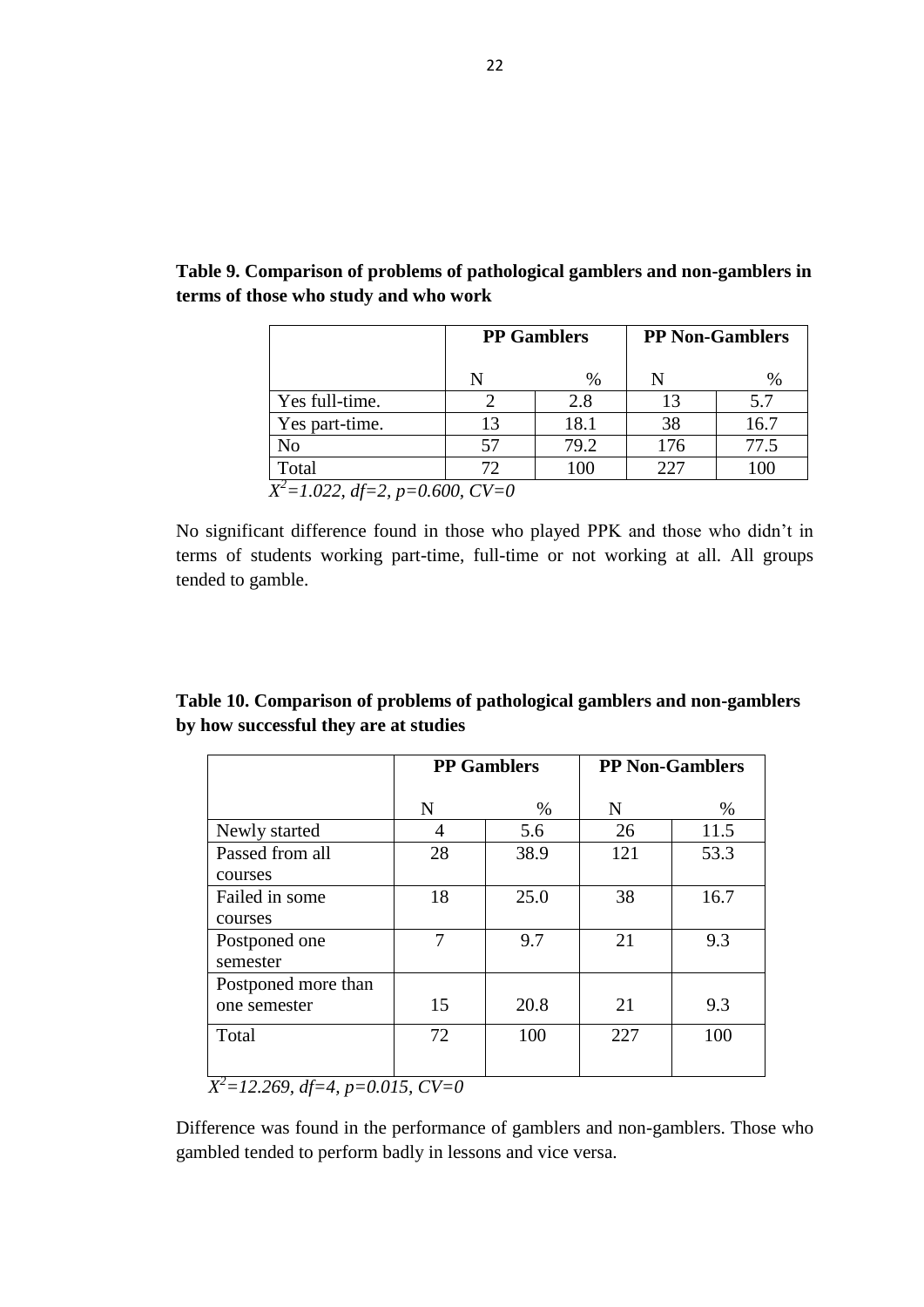|                                      | <b>PP Gamblers</b> |      | <b>PP Non-Gamblers</b> |      |
|--------------------------------------|--------------------|------|------------------------|------|
|                                      | N                  | %    | N                      | $\%$ |
| Very good                            |                    | 11.1 | 51                     | 22.5 |
| Good                                 | 17                 | 23.6 | 91                     | 40.1 |
| Normal                               | 41                 | 56.9 | 72                     | 31.7 |
| <b>Bad</b>                           |                    | 6.9  | 12                     | 5.3  |
| Very bad                             |                    | 1.4  |                        | 0.4  |
| Total                                | 72                 | 100  | 227                    | 100  |
| $X^2 = 17.884$ , df=4, p=0.001, CV=0 |                    |      |                        |      |

**Table 11. Comparison of problems of pathological gamblers and non-gamblers in terms of their academic performance**

Those who tended to play PP had a normal academic performance in comparison with those who don"t and no particular difference was recorded.

|  |                                               | Table 12. Comparison of problems of pathological gamblers and non-gamblers |  |  |
|--|-----------------------------------------------|----------------------------------------------------------------------------|--|--|
|  | in terms the schooling level of their mothers |                                                                            |  |  |

|                                        | <b>PP</b> Gamblers |      | <b>PP Non-Gamblers</b> |      |  |
|----------------------------------------|--------------------|------|------------------------|------|--|
|                                        | N                  | $\%$ | N                      | $\%$ |  |
| No school                              | 13                 | 18.1 | 29                     | 12.8 |  |
| <b>Nursery</b>                         | 24                 | 33.3 | 61                     | 26.9 |  |
| Middle School                          | 13                 | 18.1 | 31                     | 13.7 |  |
| <b>High School</b>                     | 10                 | 13.9 | 65                     | 28.6 |  |
| University and more                    | 12                 | 16.7 | 41                     | 18.1 |  |
| Total                                  | 72                 | 100  | 227                    | 100  |  |
| $\sqrt{Y^2-7.405}$ df-A n-0.116 $CV-0$ |                    |      |                        |      |  |

*X <sup>2</sup>=7.405, df=4, p=0.116, CV=0* 

No significant difference was recorded due to the educational level of mothers in comparison of gamblers and non-gamblers.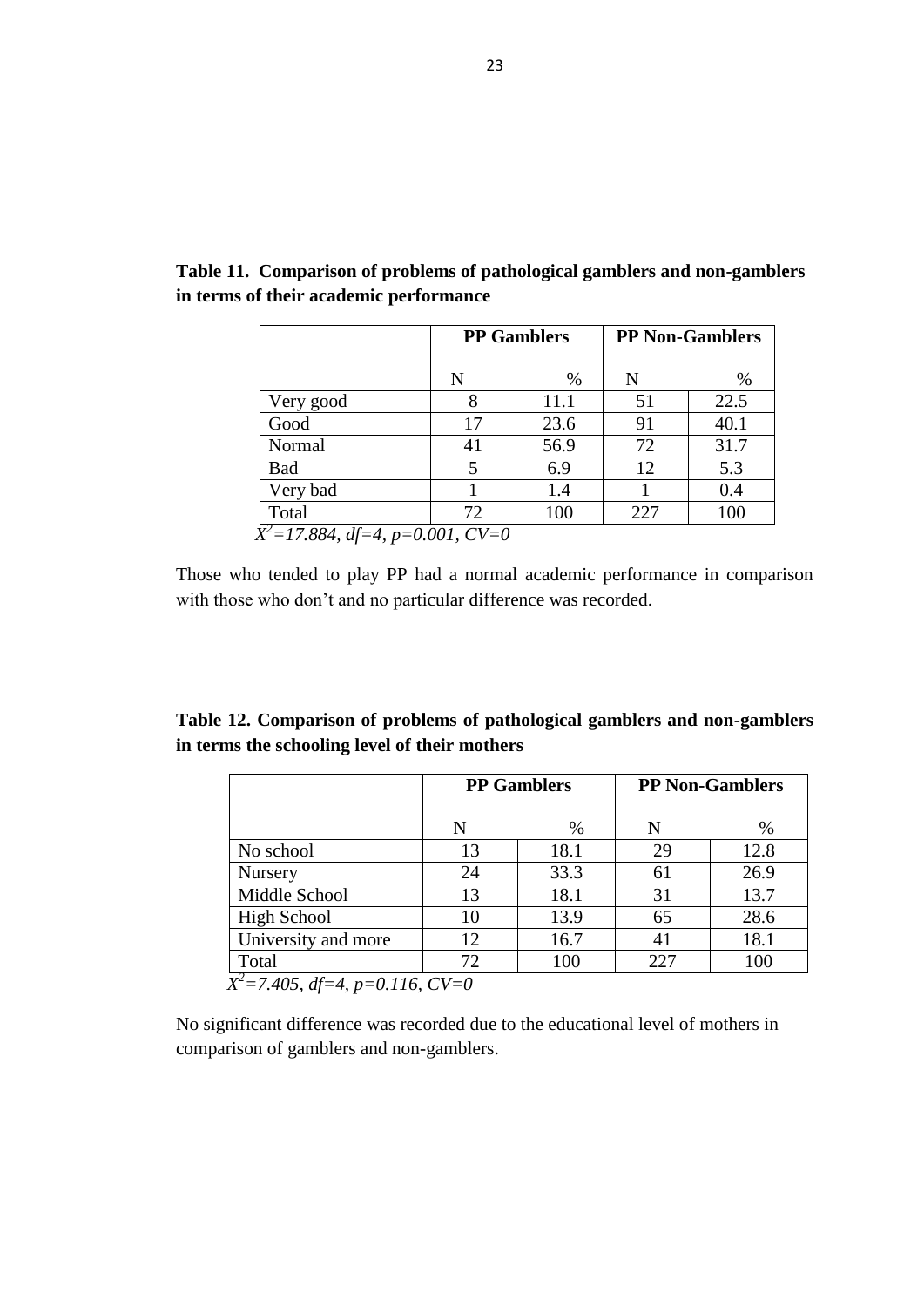|                     |                             | <b>PP</b> Gamblers |     | <b>PP Non-Gamblers</b> |
|---------------------|-----------------------------|--------------------|-----|------------------------|
|                     | N                           | $\frac{0}{0}$      | N   | $\%$                   |
| No school           | $\mathcal{D}_{\mathcal{A}}$ | 2, 8               |     | 2.2                    |
| <b>Nursery</b>      | 14                          | 19.4               | 45  | 19.8                   |
| Middle School       | 14                          | 19.4               | 23  | 10.1                   |
| High School         | 17                          | 23.6               | 78  | 34.4                   |
| University and more | 25                          | 34.7               | 76  | 33.5                   |
| Total               | 72                          | 100                | 227 | 100                    |

**Table 13. Comparison of problems of pathological gamblers and non-gamblers in terms the schooling level of their fathers**

No significant difference was recorded due to the educational level of fathers in comparison of gamblers and non-gamblers.

# **Table 14. Comparison of problems of pathological gamblers and non-gamblers in terms their religious attitude**

|                | <b>PP</b> Gamblers |      | <b>PP Non-Gamblers</b> |      |
|----------------|--------------------|------|------------------------|------|
|                |                    | $\%$ |                        | $\%$ |
| Very important | 28                 | 38.9 | 83                     | 36.6 |
| Important      | 35                 | 48.6 | 115                    | 50.7 |
| Not important  |                    | 12.5 | 29                     | 12.8 |
| Total          |                    | 100  | 227                    | 100  |

No significant difference was recorded due to religious attitude in comparison of gamblers and non-gamblers.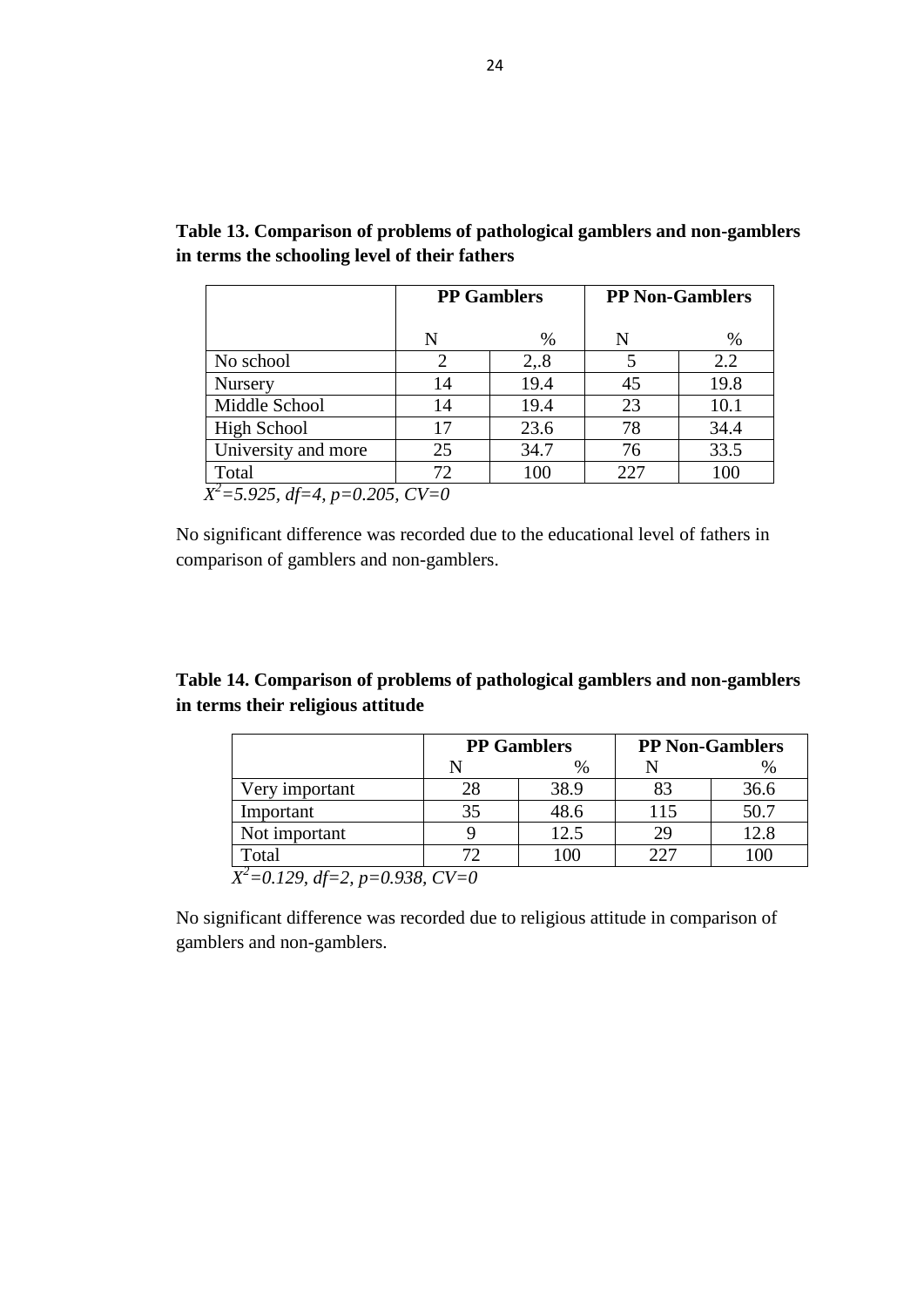# **3.2. Comparison of Pathologıcal Gamblers and non-gamblers According to Types of Gambling**

**Table 15. Comparison of problems of pathological gamblers and non-gamblers who bet with horse-dogs-football**

|                                    |    | <b>PP</b> Gamblers | <b>PP</b> Gamblers |      |
|------------------------------------|----|--------------------|--------------------|------|
|                                    |    | $\%$               | N                  | $\%$ |
| No gambling                        |    | 29.2               | 168                | 74.0 |
| Once in a week                     | 24 | 33.3               | 46                 | 20.3 |
| Once a week or                     | 27 | 37.5               | 13                 | 5.7  |
| more                               |    |                    |                    |      |
| Total                              | 72 | 100                | 227                |      |
| $X^2$ =62.626, df=2, p=0.000, CV=0 |    |                    |                    |      |

Difference was recorded between gamblers and non-gamblers where PP gamblers tended to gamble more on football-horseracing-dog games.

| Table 16. Comparison of problems of pathological gamblers and non-gamblers |
|----------------------------------------------------------------------------|
| who bet with money and those with cards                                    |

| <b>PP</b> Gamblers |               |     | <b>PP Non-Gamblers</b> |
|--------------------|---------------|-----|------------------------|
|                    | $\frac{0}{0}$ |     |                        |
| 32                 | 44.4          | 199 | 87.7                   |
| 15                 | 20.8          | 17  |                        |
| 25                 | 34.7          |     | 4.8                    |
| 72                 | 100           | 227 | 100                    |
|                    |               |     |                        |

Difference was recorded that pathological gamblers tended to gamble more using Money rather than cards when compared to non-gamblers.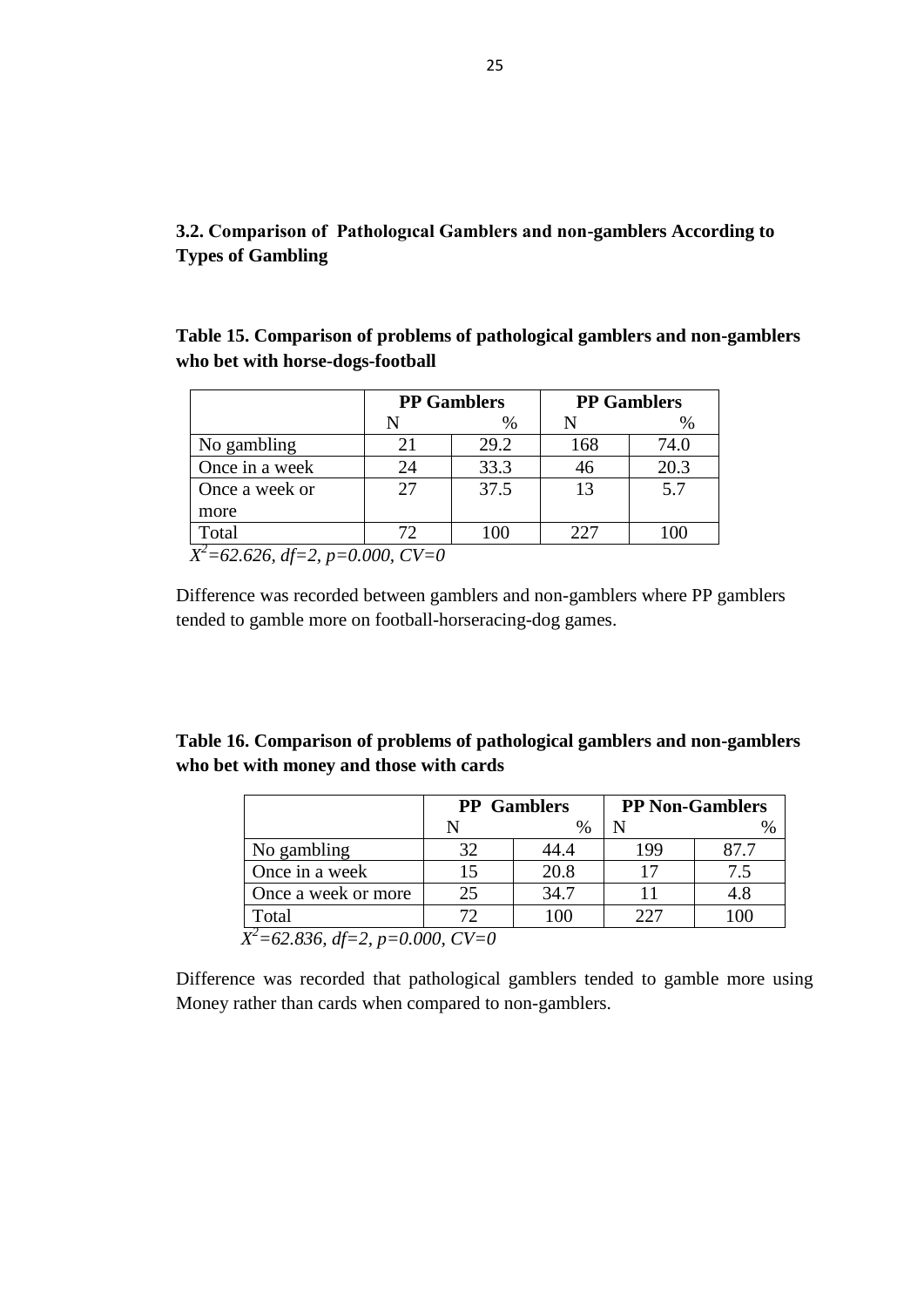|                     | <b>PP Gamblers</b> |      | <b>PP Non-Gamblers</b> |      |
|---------------------|--------------------|------|------------------------|------|
|                     |                    | $\%$ |                        | $\%$ |
| No gambling         | 35                 | 48.6 | 196                    | 86.3 |
| Once in a week      |                    | 27.8 | 23                     | 10.1 |
| Once a week or more |                    | 23.6 |                        | 3.5  |
| Total               |                    | 100  | 227                    |      |

**Table 17. Comparison of problems of pathological gamblers and non-gamblers who play Okay game with Money**

Pathological gamblers tended to play okay game with Money more in comparison to non-gamblers.

## **Table 18. Comparison of problems of pathological gamblers and non-gamblers who play gambling with dice games**

|                | <b>PP Gamblers</b> |      | <b>PP Non-Gamblers</b> |      |  |
|----------------|--------------------|------|------------------------|------|--|
|                | N                  | $\%$ |                        | %    |  |
| No gambling    | 53                 | 73.6 | 218                    | 96.0 |  |
| Once in a week |                    | 8.3  |                        | 2.2  |  |
| Once a week or | 13                 | 18.1 |                        | 1.8  |  |
| more           |                    |      |                        |      |  |
| Total          |                    | 100  | 227                    | 100  |  |

 *X <sup>2</sup>=34.140, df=2, p=0.000, CV=0* 

Significant difference was recorded between PP gamblers and non-gamblers in relation with playing dice games. 26.4% PP gamblers played dice games with Money. 4% Non-gamblers don"t play dice games. PP gamblers play dice games more than non-gamblers.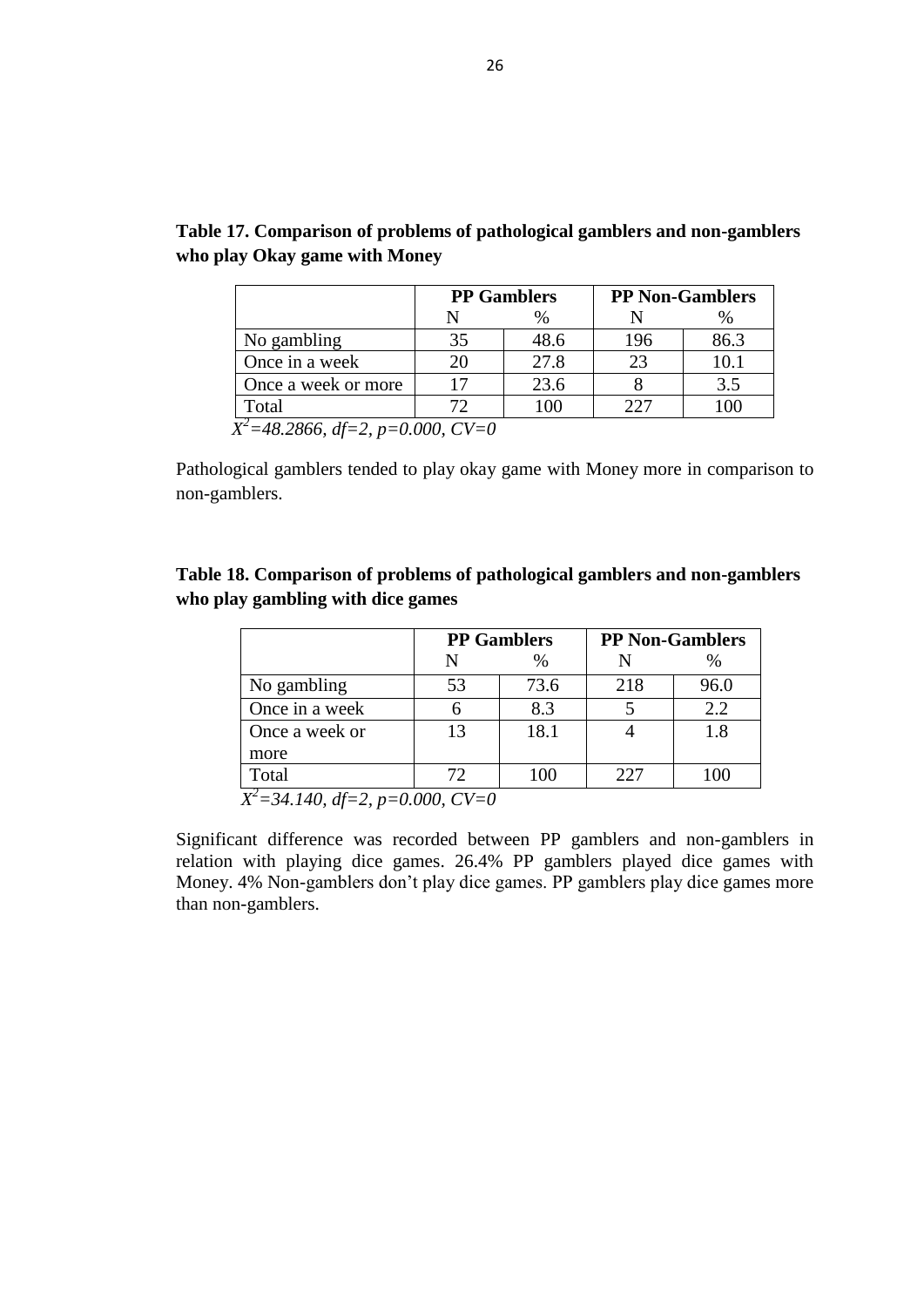|                                      | <b>PP</b> Gamblers |     | <b>PP Non-Gamblers</b> |
|--------------------------------------|--------------------|-----|------------------------|
|                                      | $\%$               |     | $\%$                   |
| No gambling                          | 84.7               | 214 | 94.3                   |
| Once in a week                       | 5.6                |     | 4.0                    |
| Once a week or                       | 9.7                |     | 1.8                    |
| more                                 |                    |     |                        |
| Total                                | 100                | 227 | 100                    |
| $X^2 = 10.275$ , df=2, p=0.006, CV=0 |                    |     |                        |

|                         | Table 19. Comparison of problems of pathological gamblers and non-gamblers |
|-------------------------|----------------------------------------------------------------------------|
| who bet on cockfighting |                                                                            |

Significant difference was recorded between PP gamblers and non-gamblers in relation with betting on cockfighting. 15.3% PP gamblers played betting on cockfighting. 5.8% Non-gamblers played betting on cockfighting. It was established that PP gamblers played betting on cockfighting more than non-gamblers.

#### **Table 20. Comparison of problems of pathological gamblers and non-gamblers who bet on sport lotteries**

|                                      |    | <b>PP Gamblers</b> |     | <b>PP Non-Gamblers</b> |
|--------------------------------------|----|--------------------|-----|------------------------|
|                                      |    | $\%$               |     | %                      |
| No gambling                          | 24 | 33.3               | 173 | 76.2                   |
| Once in a week                       | 32 | 44.4               | 44  | 19.4                   |
| Once a week or                       | 16 | 22.2               | 10  | 4.4                    |
| more                                 |    |                    |     |                        |
| Total                                | 72 | 100                | 227 | 100                    |
| $X^2 = 48.715$ , df=2, p=0.000, CV=0 |    |                    |     |                        |

PP gamblers played more Sport Toto game in comparison to non-gamblers and the difference is illustrated in the table.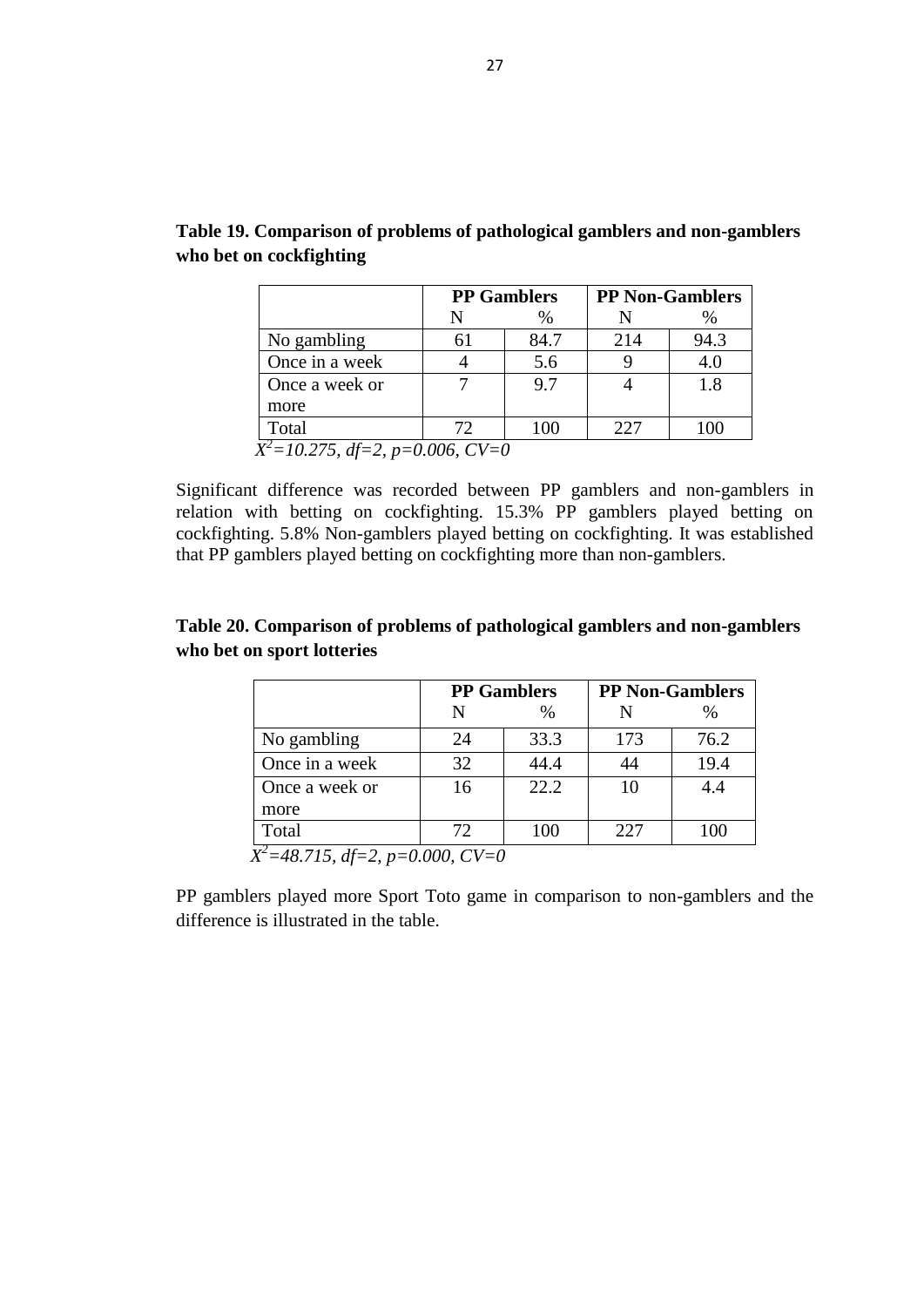| <b>PP</b> Gamblers |      | <b>PP Non-Gamblers</b> |      |
|--------------------|------|------------------------|------|
|                    | %    |                        | %    |
| 35                 | 48.6 | 171                    | 75.3 |
| 27                 | 37.5 | 49                     | 21.6 |
| 10                 | 13.9 |                        | 3.1  |
|                    |      |                        |      |
| 72                 | 100  | 227                    | 100  |
|                    |      |                        |      |

|                      | Table 21. Comparison of problems of pathological gamblers and non-gamblers |  |
|----------------------|----------------------------------------------------------------------------|--|
| who bet on lotteries |                                                                            |  |

PP gamblers bet more on lotteries in comparison to non-gamblers and the difference is illustrated in the table.

# **Table 22. Comparison of problems of pathological gamblers and non-gamblers who play scratch-off games**

|                     | <b>PP Gamblers</b> |               |     | <b>PP Non-Gamblers</b> |
|---------------------|--------------------|---------------|-----|------------------------|
|                     |                    | $\frac{0}{0}$ |     | $\%$                   |
| No gambling         | 32                 | 44.4          | 156 | 68.7                   |
| Once in a week      | 29                 | 40.3          | 58  | 25.6                   |
| Once a week or more |                    | 15.3          | 13  | 5.7                    |
| Total               | 72                 | 100           | 227 | 100                    |

55.6% PP Gamblers played scratch-off games in comparison to 31.3% non-gamblers playing the same. Scratch-off games have a reputatıon that only PP gamblers play it more.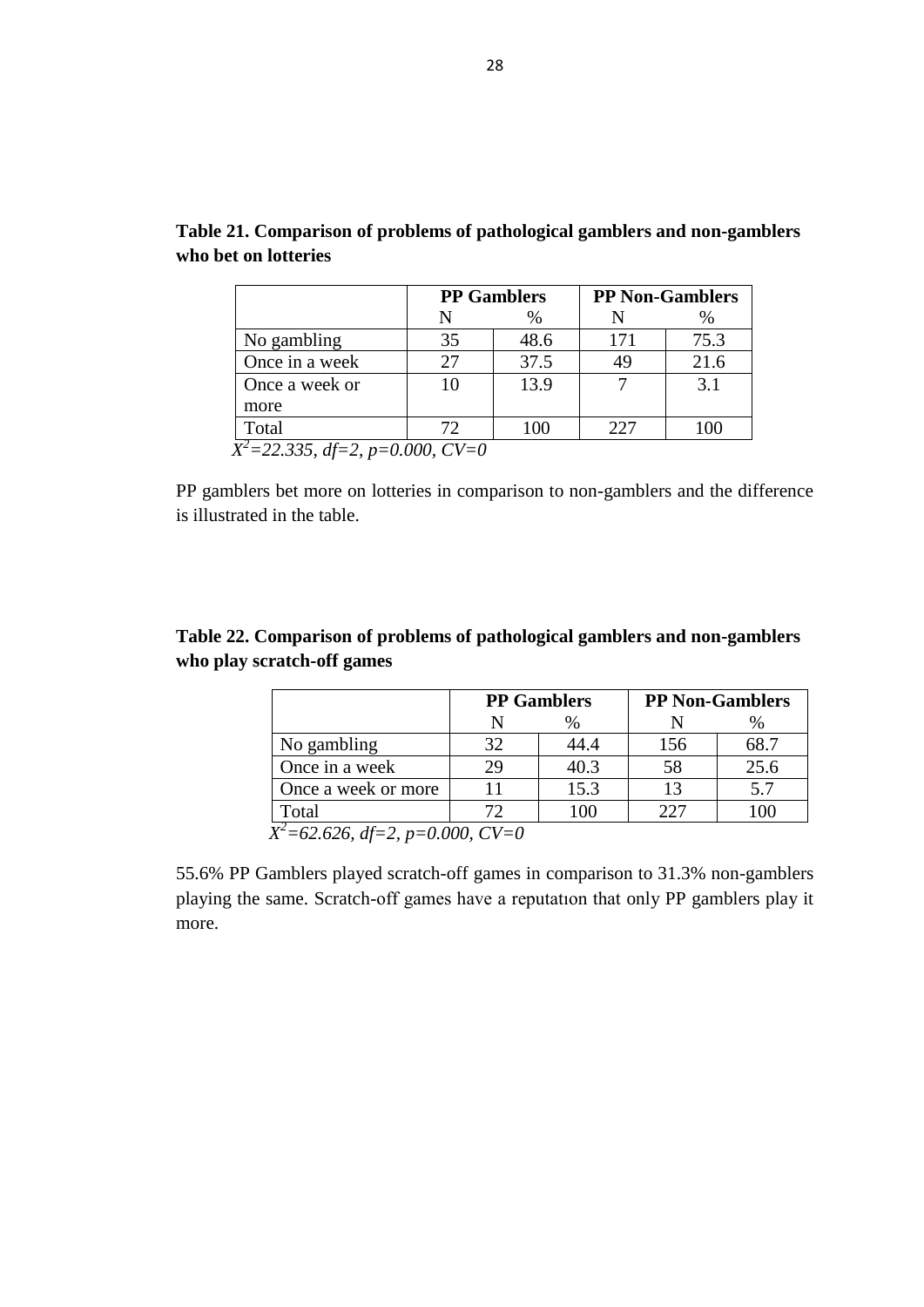|                |    | <b>PP</b> Gamblers |     | <b>PP Non Gamblers</b> |
|----------------|----|--------------------|-----|------------------------|
|                | N  | $\%$               |     | %                      |
| No gambling    | 29 | 40.3               | 155 | 68.3                   |
| Once in a week | 33 | 45.8               | 62  | 27.3                   |
| Once a week or | 10 | 13.9               | 10  | 4.4                    |
| more           |    |                    |     |                        |
| Total          | 72 | 100                | 227 | 100                    |

| Table 23. Comparison of problems of pathological gamblers and non-gamblers |  |  |  |
|----------------------------------------------------------------------------|--|--|--|
| who play national lottery game                                             |  |  |  |

59.7% PP gamblers played the national lottery game in comparison with 31.7% nongamblers playing the same. It is shown that PP gamblers played the national lottery game more.

|                         | Table 24. Comparison of problems of pathological gamblers and non-gamblers |  |
|-------------------------|----------------------------------------------------------------------------|--|
| who bet on stock market |                                                                            |  |

|                                      |    | <b>PP Gamblers</b> |     | <b>PP Non-Gamblers</b> |
|--------------------------------------|----|--------------------|-----|------------------------|
|                                      |    | $\%$               |     | %                      |
| No gambling                          | 49 | 68.1               | 202 | 89.0                   |
| Once in a week                       | 12 | 16.7               | 19  | 8.4                    |
| Once a week or                       | 11 | 15.3               |     | 2.6                    |
| more                                 |    |                    |     |                        |
| Total                                | 72 | 100                | 227 | 100                    |
| $X^2 = 21.829$ , df=2, p=0.000, CV=0 |    |                    |     |                        |

32% PP gamblers bet on stock market in comparison with 11% of non-gamblers doing the same. It is found that PP gamblers bet more on stock.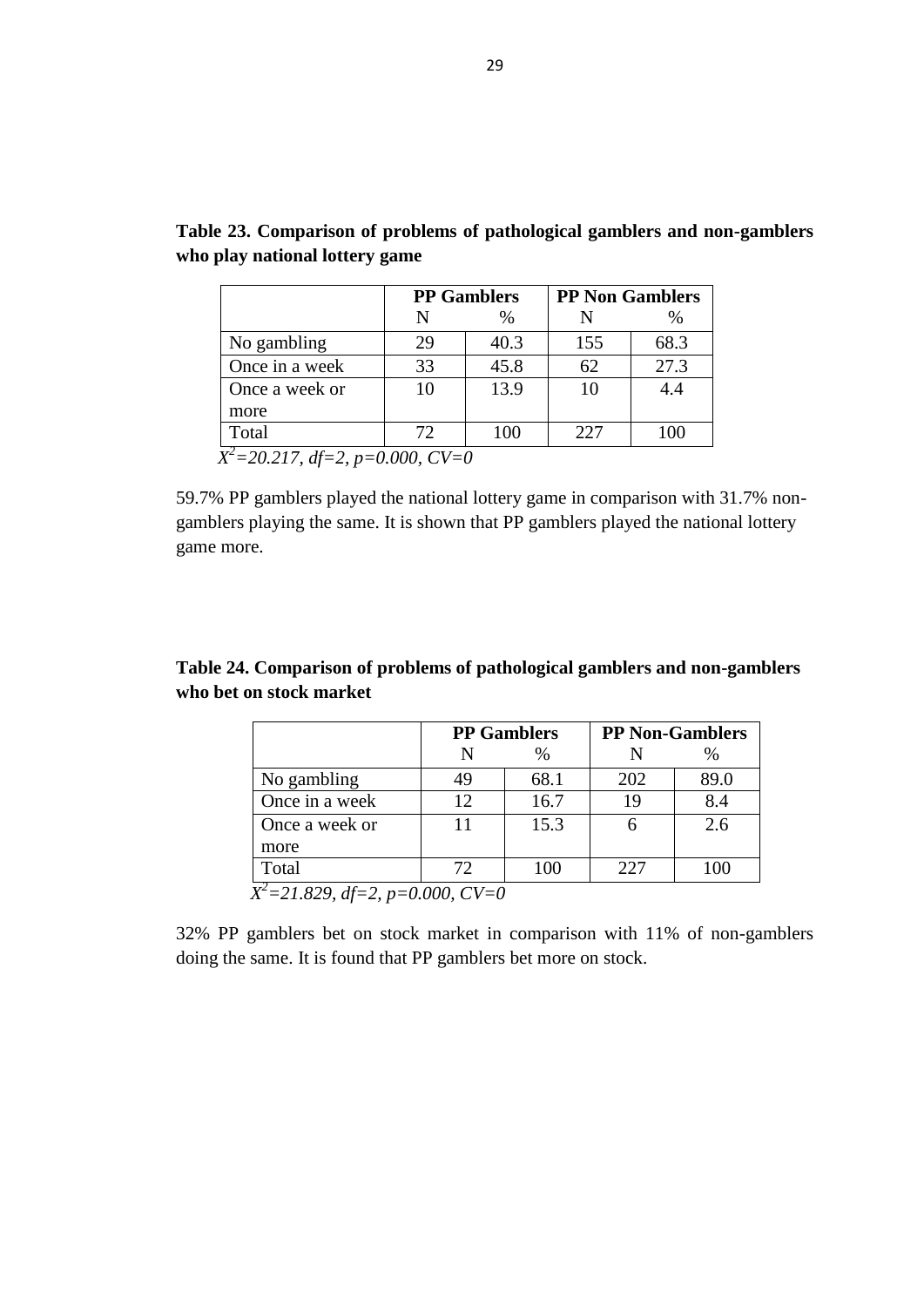|                |    | <b>PP Gamblers</b> |     | <b>PP Non-Gamblers</b> |
|----------------|----|--------------------|-----|------------------------|
|                |    | %                  |     | %                      |
| No gambling    | 20 | 27.8               | 178 | 78.4                   |
| Once in a week | 27 | 37.5               | 41  | 18.1                   |
| Once a week or | 25 | 34.7               |     | 3.5                    |
| more           |    |                    |     |                        |
| Total          | 72 | 100                | 227 | 100                    |

**Table 25. Comparison of problems of pathological gamblers and non-gamblers who bet in casinos**

72.2% PP gamblers bet in casinos in comparison to 21.6% non-gamblers doing the same. It is established that the PP gamblers play more games in the casino.

# **Table 26. Comparison of problems of pathological gamblers and non-gamblers who have skills of gambling**

|                | <b>PP</b> Gamblers                                                             |      |     | <b>PP Non-Gamblers</b> |
|----------------|--------------------------------------------------------------------------------|------|-----|------------------------|
|                |                                                                                | %    |     | $\%$                   |
| No gambling    |                                                                                | 56.9 | 200 | 88.1                   |
| Once in a week | 15                                                                             | 20.8 | 18  | 7.9                    |
| Once a week or | 16                                                                             | 22.2 |     | 4.0                    |
| more           |                                                                                |      |     |                        |
| Total          | 72.                                                                            | 100  | 227 | 100                    |
| $V^2 - 26.624$ | $d\mathcal{L}$ $\rightarrow$ $\rightarrow$ 0.000 $C$ V $\rightarrow$ 0.000 $C$ |      |     |                        |

 *X <sup>2</sup>=36.624, df=2, p=0.000, CV=0* 

43% PP gamblers were found to have skills of gambling compared to 11.9% nongamblers with equivalent talent. It is established that PP gamblers have more skills of gambling than the latter.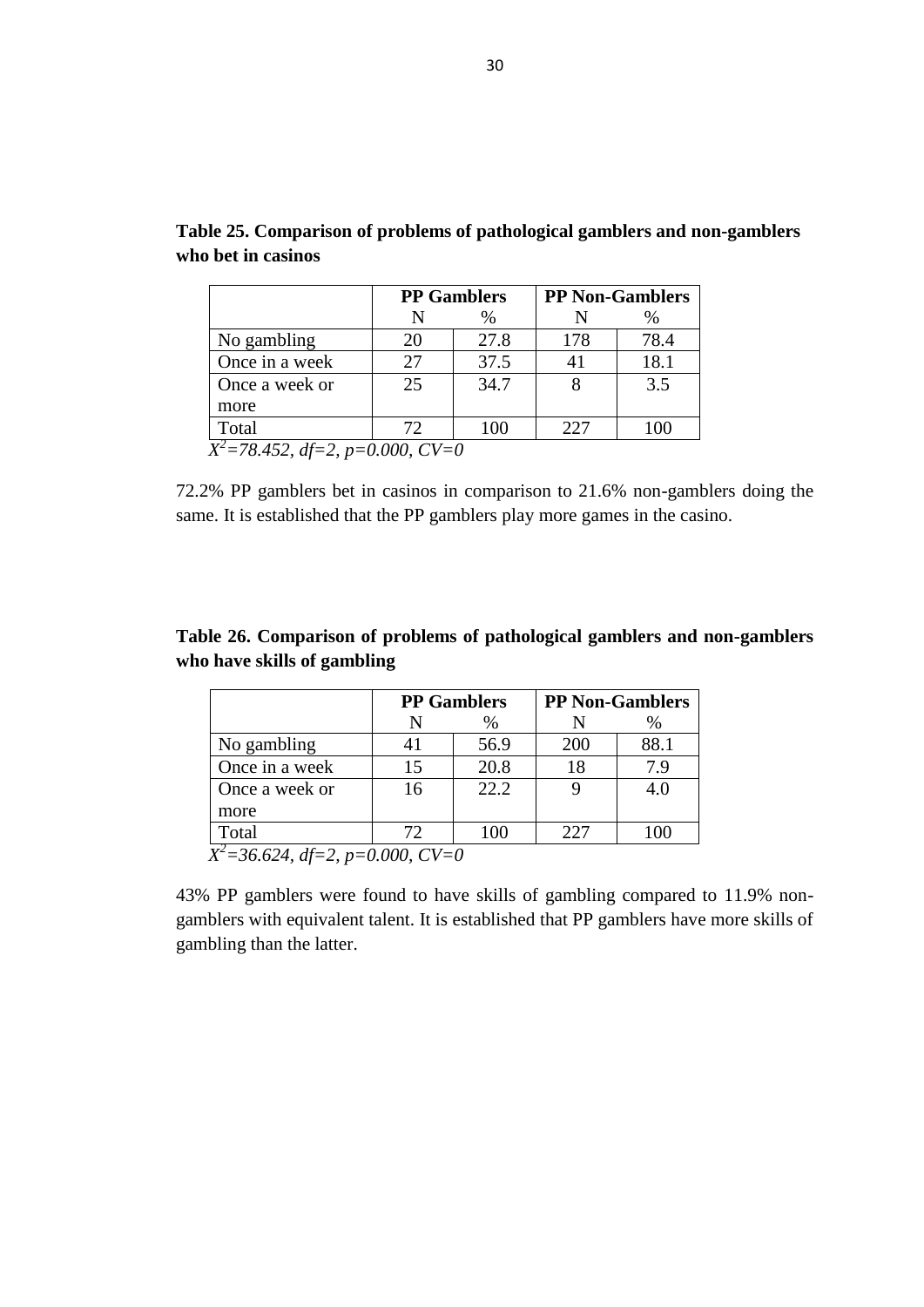|                |    | <b>PP Gamblers</b> |     | <b>PP Non-Gamblers</b> |
|----------------|----|--------------------|-----|------------------------|
|                |    | $\%$               |     | %                      |
| No gambling    |    | 55.6               | 199 | 87.7                   |
| Once in a week | 13 | 18.1               | 19  | 8.4                    |
| Once a week or | 19 | 26.4               |     | 4.0                    |
| more           |    |                    |     |                        |
| Total          | 72 | 100                | 227 | 100                    |

| Table 27. Comparison of problems of pathological gamblers and non-gamblers |
|----------------------------------------------------------------------------|
| who play gambling games on internet                                        |

44.5% PP gamblers play gambling games on internet in comparison with 12.4% nongamblers playing the same. It is established that gamblers have a positive relationship wıth internet in terms of playing betting games online.

| Table 28. Comparison of problems of pathological gamblers and non-gamblers |  |  |
|----------------------------------------------------------------------------|--|--|
| who play other gambling games                                              |  |  |

| <b>PP</b> Gamblers |      |     | <b>PP Non-Gamblers</b> |
|--------------------|------|-----|------------------------|
|                    | %    |     | $\%$                   |
| 50                 | 70.4 | 219 | 96.9                   |
|                    | 11.3 |     | 2.2                    |
| 13                 | 18.3 |     | 0.9                    |
|                    |      |     |                        |
| 72                 | 100  | 227 | 100                    |
|                    |      |     |                        |

 *X <sup>2</sup>=46.784, df=2, p=0.000, CV=0* 

29.6% PP gamblers played other gambling games in comparison with non-gamblers playing the same. PP gamblers played more other gambling games than nongamblers.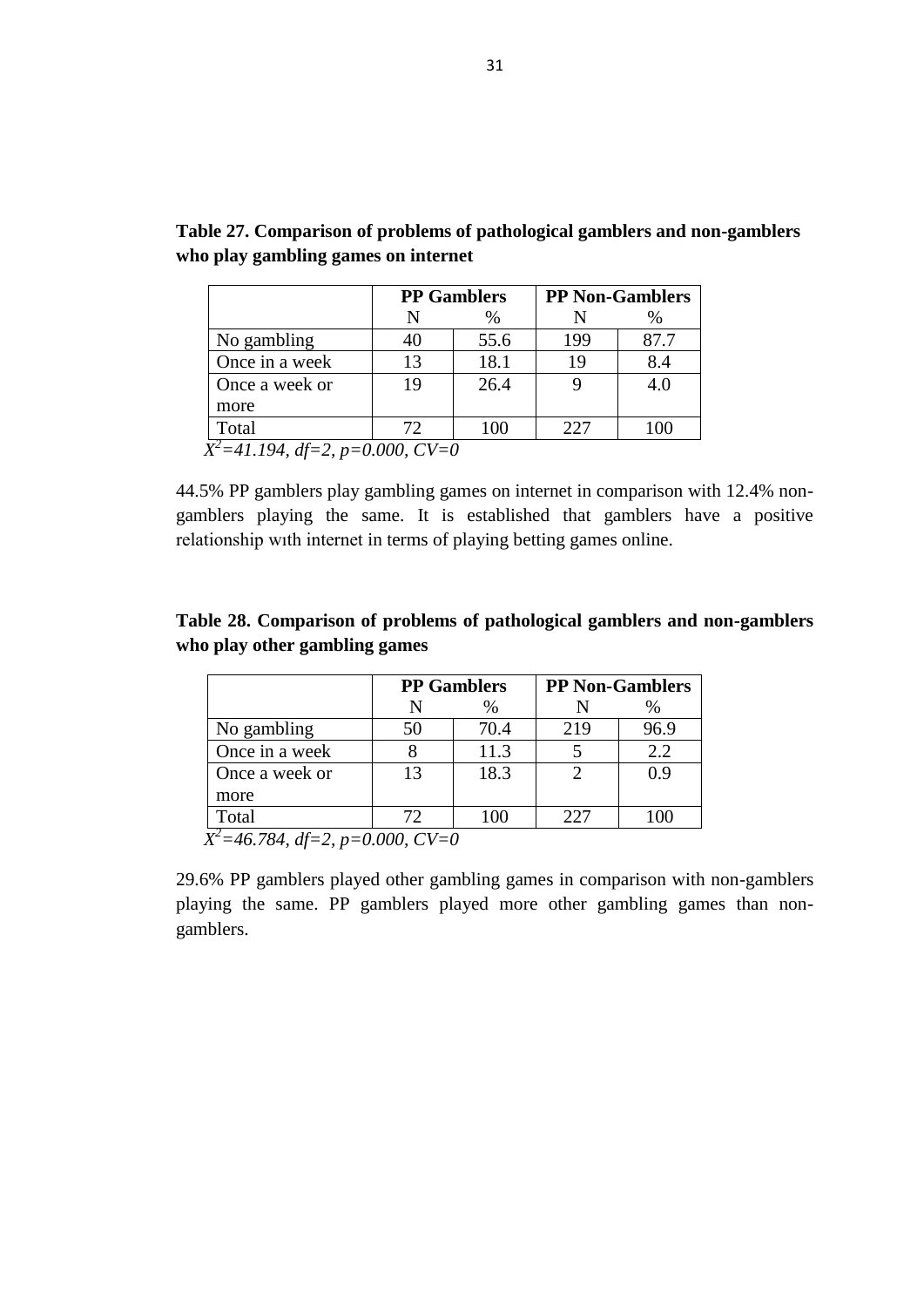# **3.3. Comparison of Pathological Gamblers and non-gamblers According to Types of Internet Gamblings**

**Table 29. Comparison of problems of pathological gamblers and non-gamblers who play frequently on internet**

| <b>PP Gamblers</b> |      | <b>PP Non Gamblers</b> |         |
|--------------------|------|------------------------|---------|
|                    | $\%$ |                        | %       |
| 32                 | 44.4 | 191                    | 84.1    |
| 22                 | 30.6 | 22                     | 9.7     |
| 18                 | 25.0 | 14                     | 6.2     |
|                    |      |                        |         |
| 72                 | 100  | 227                    | $($ )() |
|                    |      |                        |         |

55.6% PP gamblers played frequently on the internet in comparison with 15.9% nongamblers playing the same. PP gamblers players more frequently on the internet than non-gamblers

# **Table 30. Comparison of problems of pathological gamblers and non-gamblers who play on internet with Money**

|                                      |    | <b>PPK Gamblers</b> |     | <b>PPK Non-Gamblers</b> |  |
|--------------------------------------|----|---------------------|-----|-------------------------|--|
|                                      |    | $\%$                |     | $\%$                    |  |
| No gambling                          | 38 | 52.8                | 200 | 88.1                    |  |
| Once in a week                       | 19 | 26.4                | 20  | 8.8                     |  |
| Once a week or                       | 15 | 20.8                |     | 3.1                     |  |
| more                                 |    |                     |     |                         |  |
| Total                                | 72 | 100                 | 227 | 100                     |  |
| $X^2 = 44.925$ , df=2, p=0.000, CV=0 |    |                     |     |                         |  |

47.2% PP gamblers played frequently on the internet with money in comparison with 11.9% non-gamblers playing the same. PP gamblers played more frequently on the internet with Money than non-gamblers.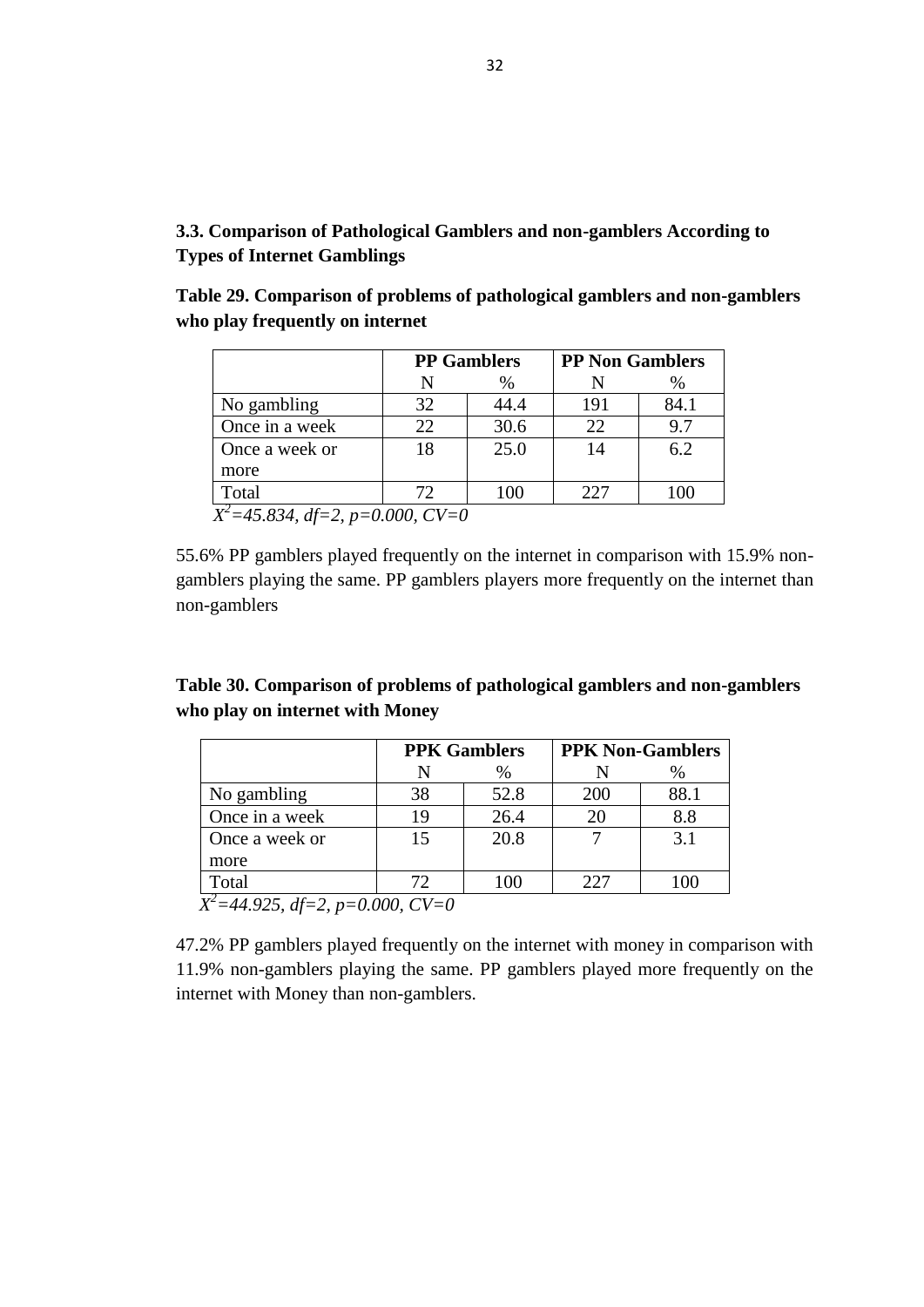|                |     | <b>PP</b> Gamblers |     | <b>PP Non-Gamblers</b> |  |
|----------------|-----|--------------------|-----|------------------------|--|
|                |     | %                  |     | %                      |  |
| No gambling    | 35  | 48.6               | 179 | 78.9                   |  |
| Once in a week | 22  | 30.6               | 35  | 15.4                   |  |
| Once a week or | 15  | 20.8               | 13  | 5.7                    |  |
| more           |     |                    |     |                        |  |
| Total          | 72. | 100                | 227 | 100                    |  |

**Table 31. Comparison of problems of pathological gamblers and non-gamblers who play on internet without Money**

51.4% PP gamblers played frequently on the internet without money in comparison with 21.1% non-gamblers playing the same. PP gamblers played more frequently on the internet without Money than non-gamblers.

# **Table 32. Comparison of problems of pathological gamblers and non-gamblers who play in casino**

|                                       | <b>PPK Gamblers</b> |      | <b>PPK Non-Gamblers</b> |      |  |
|---------------------------------------|---------------------|------|-------------------------|------|--|
|                                       |                     | $\%$ |                         |      |  |
| No gambling                           | 16                  | 22.2 | 186                     | 81.9 |  |
| Once in a week                        | 32                  | 44.4 | 32                      | 14.1 |  |
| Once a week or more                   | 24                  | 33.3 |                         | 4.0  |  |
| Total                                 | 72                  | 100  | 227                     | 100  |  |
| $Y^2 - 05000 d = 2 \ne 0.000 C V - 0$ |                     |      |                         |      |  |

*X <sup>2</sup>=95.090, df=2, p=0.000, CV=0* 

77.7% PP gamblers played in casino in comparison with 18.1% non-gamblers playing the same. PP gamblers played more in casino than non-gamblers.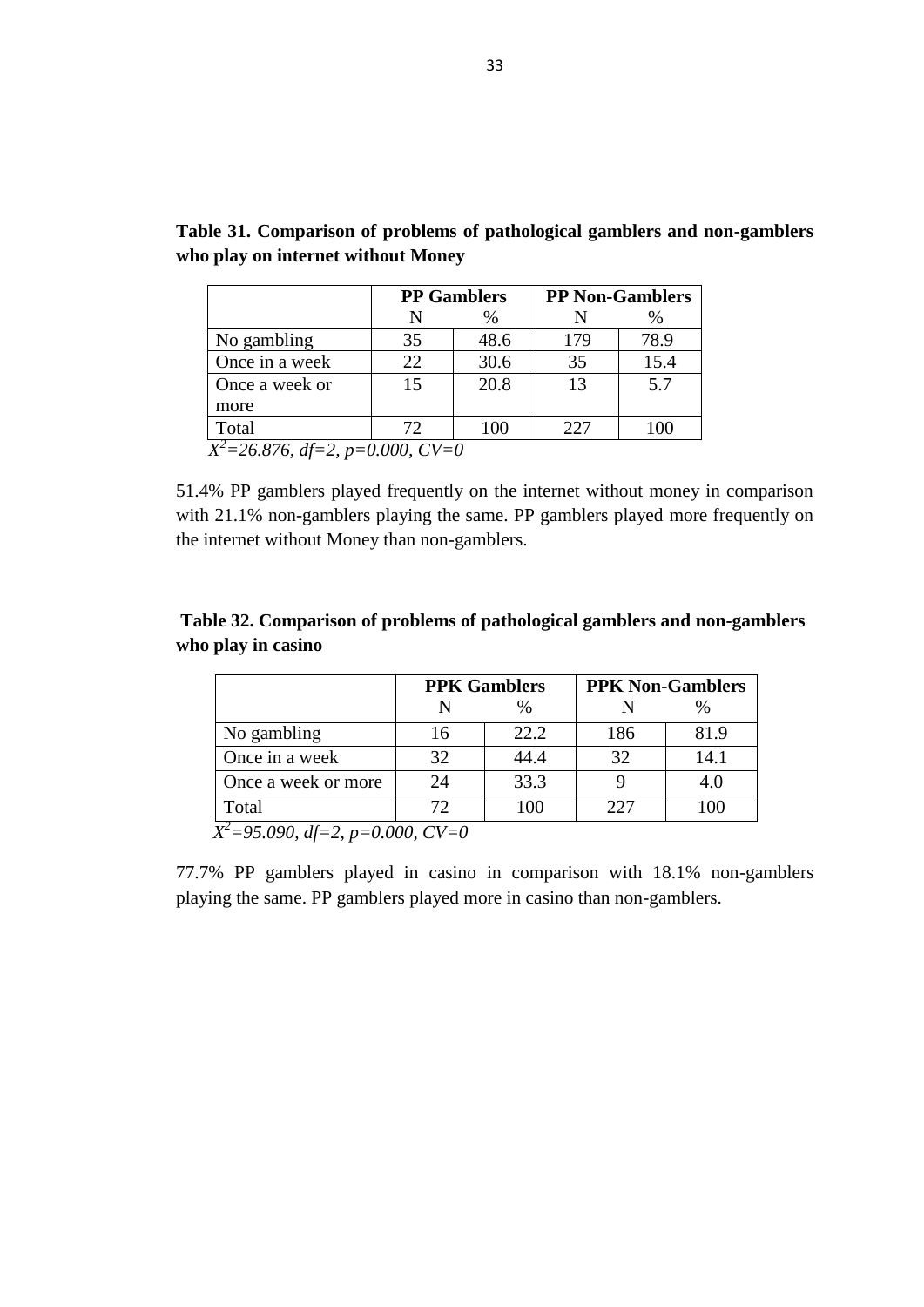|                | <b>PP Gamblers</b> |      | <b>PP Non-Gamblers</b> |      |
|----------------|--------------------|------|------------------------|------|
|                |                    | $\%$ |                        | $\%$ |
| No gambling    | 21                 | 29.2 | 164                    | 72.2 |
| Once in a week | 18                 | 25.0 | 49                     | 21.6 |
| Once a week or | 33                 | 45.8 | 14                     | 6.2  |
| more           |                    |      |                        |      |
| Total          | 72.                | 100  | 227                    |      |

**Table 33. Comparison of problems of pathological gamblers and non-gamblers who bet in betting Office**

*X <sup>2</sup>=71.394, df=2, p=0.000, CV=0* 

70.8% PP gamblers played in betting offıces in comparison with 27.8% nongamblers playing the same. PP gamblers played more in betting offices than nongamblers.

| Table 34. Comparison of problems of pathological gamblers and non-gamblers |
|----------------------------------------------------------------------------|
| who bet on gambling games on internet                                      |

|                     | <b>PP Gamblers</b> |      | <b>PP Non-Gamblers</b> |      |
|---------------------|--------------------|------|------------------------|------|
|                     |                    |      |                        |      |
| No gambling         | 39                 | 54.2 | 201                    | 88.5 |
| Once in a week      | 16                 | 22.2 | 16                     | 7 0  |
| Once a week or more |                    | 23.6 | 10                     |      |
| Total               |                    | 100  | 227                    |      |

 *X <sup>2</sup>=42.137, df=2, p=0.000, CV=0* 

45.8% PP gamblers played betting on internet games in comparison with 11.4% nongamblers playing the same. PP gamblers played betting on internet games than nongamblers.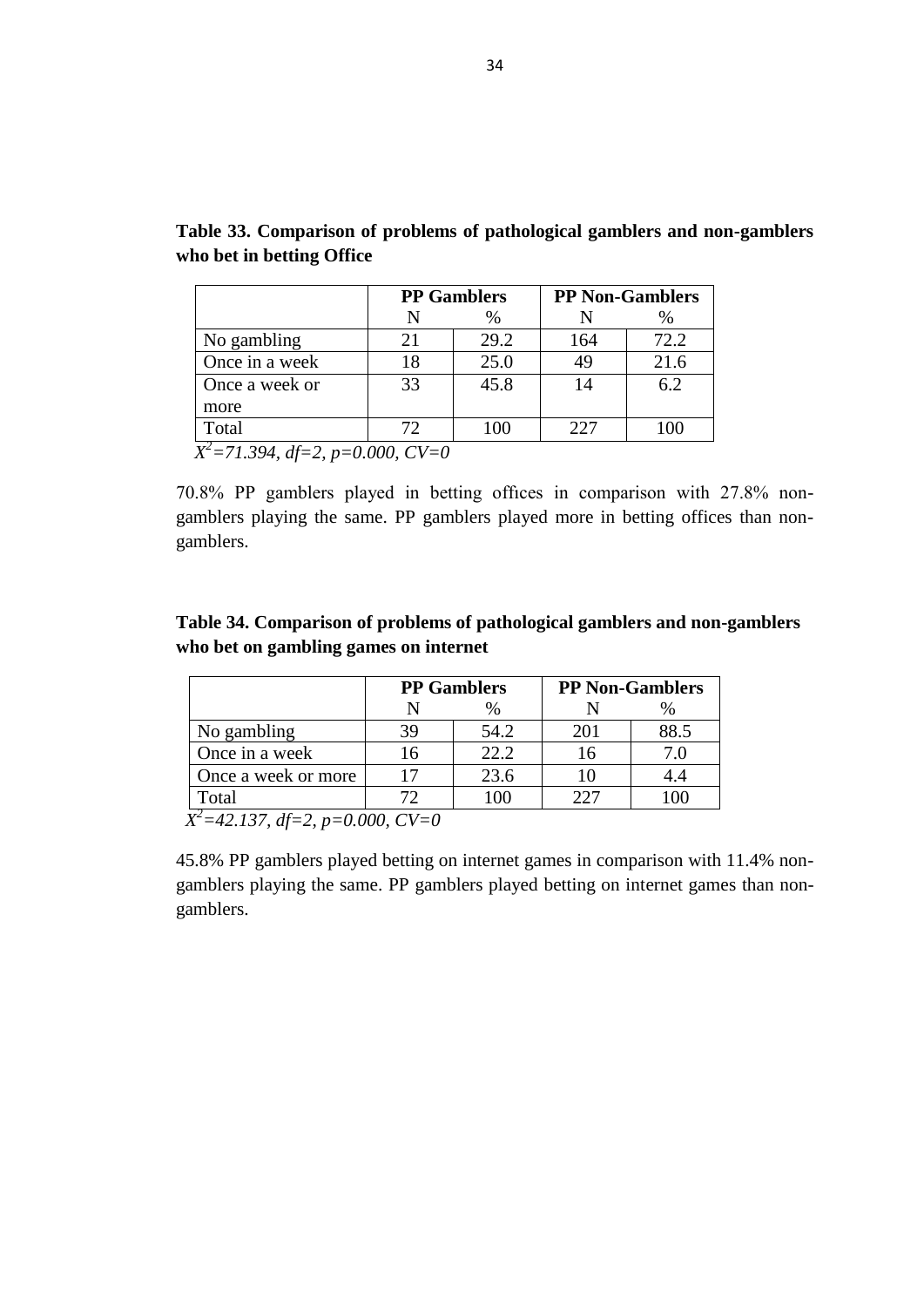| N  | $\%$ |                                    |      |
|----|------|------------------------------------|------|
|    |      |                                    |      |
| 40 | 55.6 | 211                                | 93.0 |
| 21 | 29.2 | 10                                 | 4.4  |
| 11 | 15.3 |                                    | 2.6  |
|    |      |                                    |      |
| 72 | 100  | 227                                | 100  |
|    |      | $X^2$ =56.779, df=2, p=0.000, CV=0 |      |

**Table 35. Comparison of problems of pathological gamblers and non-gamblers who bet on gambling in coffeehouse**

44.5% PP gamblers played betting in coffeehouse in comparison with 7% nongamblers playing the same. PP gamblers played betting in coffeehouse more than non-gamblers.

**Table 36. Comparison of pathological gamblers and non-gamblers who bet on gambling in sports clubs**

|                        | <b>PP</b> Gamblers |      | <b>PP Non-Gamblers</b> |      |
|------------------------|--------------------|------|------------------------|------|
|                        | N                  | $\%$ |                        | $\%$ |
| No gambling            | 47                 | 65.3 | 213                    | 93.8 |
| Once in a week         | 18                 | 25.0 |                        | 2.6  |
| Once a week or<br>more |                    | 9.7  |                        | 3.5  |
| Total                  | 72                 | 100  | 227                    | 100  |

34.7% PP gamblers played gambling in sports clubs in comparison with 6.1% nongamblers playing the same. PP gamblers played gambling in sports clubs more than non-gamblers.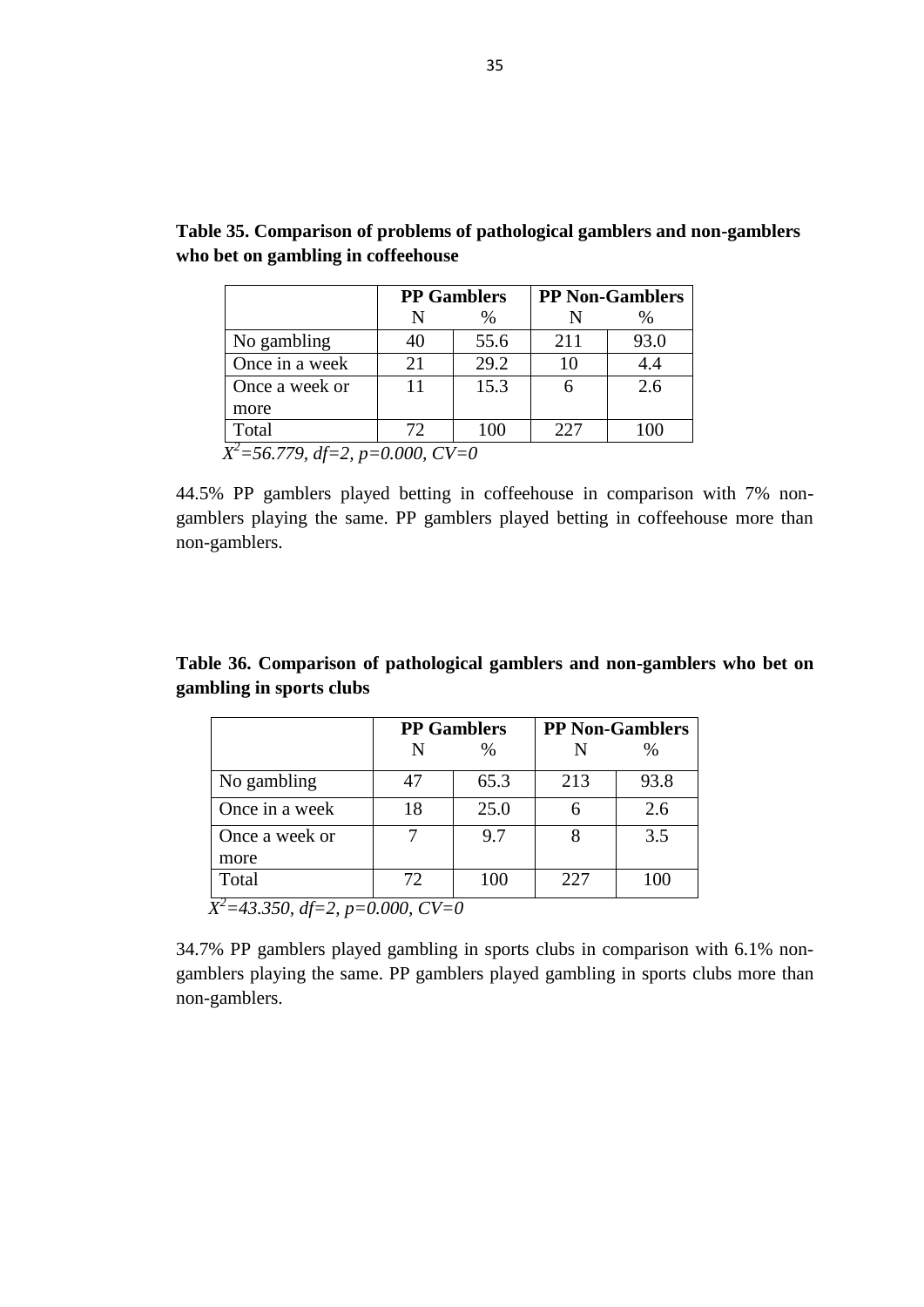|                | <b>PP Gamblers</b> |      | <b>PP Non-Gamblers</b> |      |
|----------------|--------------------|------|------------------------|------|
|                |                    | $\%$ |                        | $\%$ |
| No gambling    | 51                 | 70.8 | 216                    | 95.2 |
| Once in a week | 12                 | 16.7 |                        | 2.2  |
| Once a week or |                    | 12.5 |                        | 2.6  |
| more           |                    |      |                        |      |
| Total          | 72                 | 100  | 227                    | 100  |

**Table 37. Comparison of PPG and non-gamblers who bet on gambling in other places**

29.2% PP gamblers played gambling in other places in comparison with 4.8% nongamblers playing the same. PP gamblers played gambling in other places more than non-gamblers.

**Table 38. Comparison of problems of pathological gamblers and non-gamblers in terms of age**

|                                                                | <b>PP Gamblers</b> |      | <b>PP Non-Gamblers</b> |      |  |
|----------------------------------------------------------------|--------------------|------|------------------------|------|--|
|                                                                |                    | $\%$ |                        | %    |  |
| Younger than 22<br>vears                                       | 22                 | 30.6 | 119                    | 52.4 |  |
| Older than 22 years                                            | 50                 | 69.4 | 108                    | 47.6 |  |
| Total                                                          | 72                 | 100  | 227                    | 100  |  |
| $\Delta 80 \text{ } df - 1 \text{ } n - 0.001 \text{ } CV - 0$ |                    |      |                        |      |  |

*X <sup>2</sup>=10.489, df=1, p=0.001, CV=0* 

Significant difference was found in the ages of gamblers. PP in both groups, the gamblers were found to be over 22 years of age.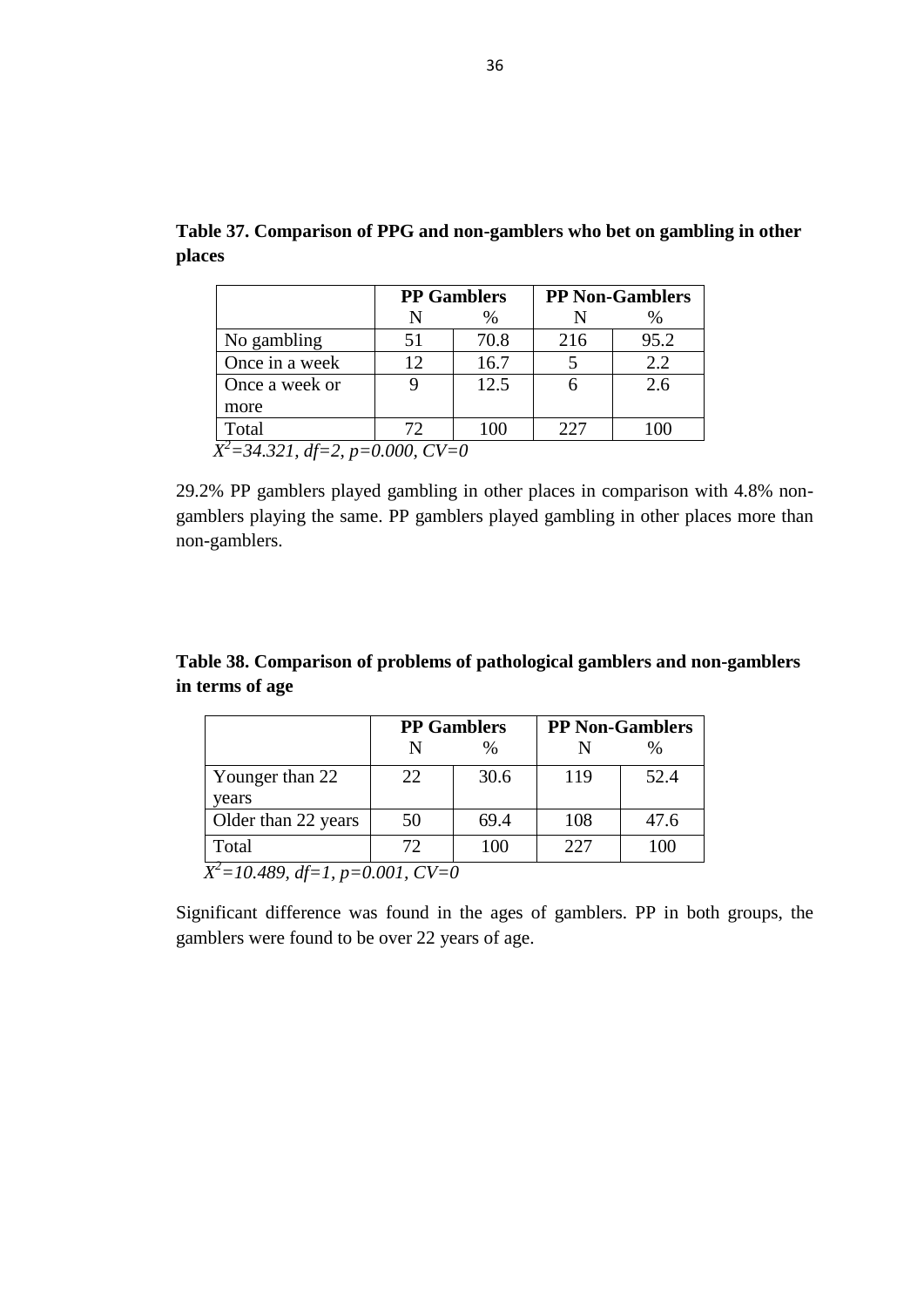|              |    | <b>PP</b> Gamblers |     | <b>PP Non-Gamblers</b> |  |
|--------------|----|--------------------|-----|------------------------|--|
|              |    | %                  |     | %                      |  |
|              |    | 8.3                | 125 | 55.3                   |  |
| 1-500 TL     | 37 | 51.4               | 89  | 39.4                   |  |
| 501-1000 TL  | 25 | 34.7               | 10  | 4.4                    |  |
| 1001-5000 TL |    | 5.6                |     | 0.9                    |  |
| Total        | 72 | 100                | 227 | 100                    |  |

**Table 39. Comparison of problems of pathological gamblers and non-gamblers in terms of Money spent in a day**

PP gamblers tended to invest more Money in gambling in a day in comparison wıth non-gamblers. However, the amounts invested by PP gamblers were significantly higher than those invested by non-gamblers.

|                |      |                     | PPK Non- |
|----------------|------|---------------------|----------|
|                |      |                     | Gamblers |
| N              | $\%$ | N                   | $\%$     |
| 25             | 34.7 | 67                  | 29.6     |
| 10             | 13.9 | 30                  | 13.3     |
| 27             | 37.5 | 91                  | 40.3     |
| $\overline{2}$ | 2.8  | 6                   | 2.7      |
| 0              | 0.0  |                     | 1.8      |
| 8              | 11.1 | 28                  | 12.4     |
|                |      |                     |          |
| 72             | 100  | 227                 | 100      |
|                |      | <b>PPK</b> Gamblers |          |

## **Table 40. Comparison of problems of pathological gamblers and non-gamblers in terms of people betting from different places due to internet connections**

PP gamblers were found to bet from different places in comparison with nongamblers. The most popular place to bet from has been discovered as home in both groups.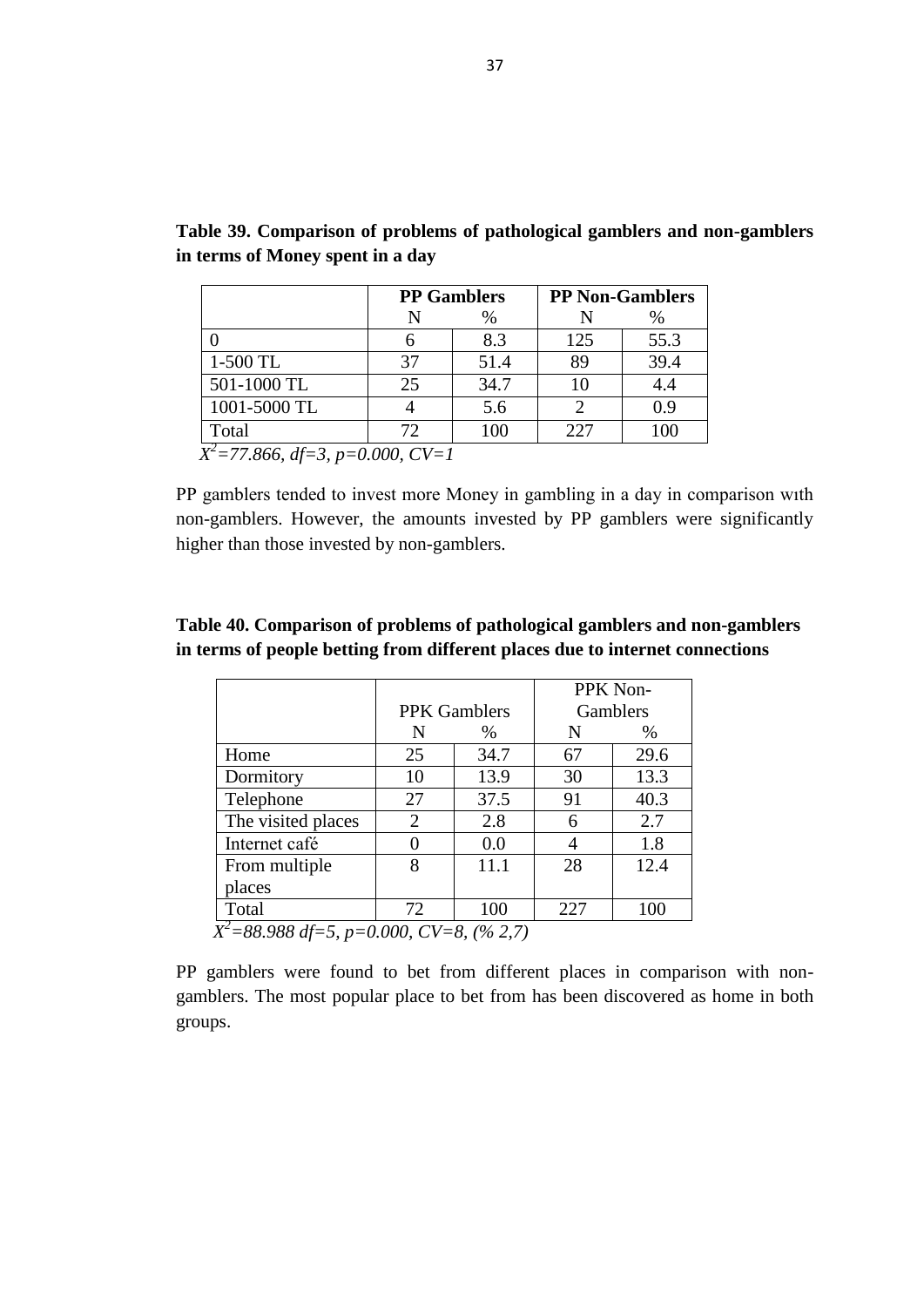|                                      | <b>PP</b> Gamblers |      | <b>PP Non-Gamblers</b> |      |
|--------------------------------------|--------------------|------|------------------------|------|
|                                      | N                  | $\%$ | N                      | %    |
| No gambling                          | 13                 | 18.8 | 173                    | 77.9 |
| Poker                                | 14                 | 20.3 | 12                     | 5.4  |
| Backgammon                           | 3                  | 4.3  | 3                      | 14   |
| Football, basketball,                |                    |      |                        |      |
| horseracing, books,                  | 21                 | 30.4 | 26                     | 11.7 |
| tennis matches                       |                    |      |                        |      |
| Roulette                             | $\mathcal{R}$      | 4.3  |                        | 1.8  |
| Multiple games                       | 15                 | 21.7 |                        | 1.8  |
| Total                                | 72                 | 100  | 227                    | 100  |
| $X^2 = 10.489$ , df=1, p=0,001, CV=0 |                    |      |                        |      |

**Table 41. Comparison of problems of pathological gamblers and non-gamblers in terms of playing different types of games on internet**

PP gamblers were found to play more different types of games on internet in comparison with non-gamblers.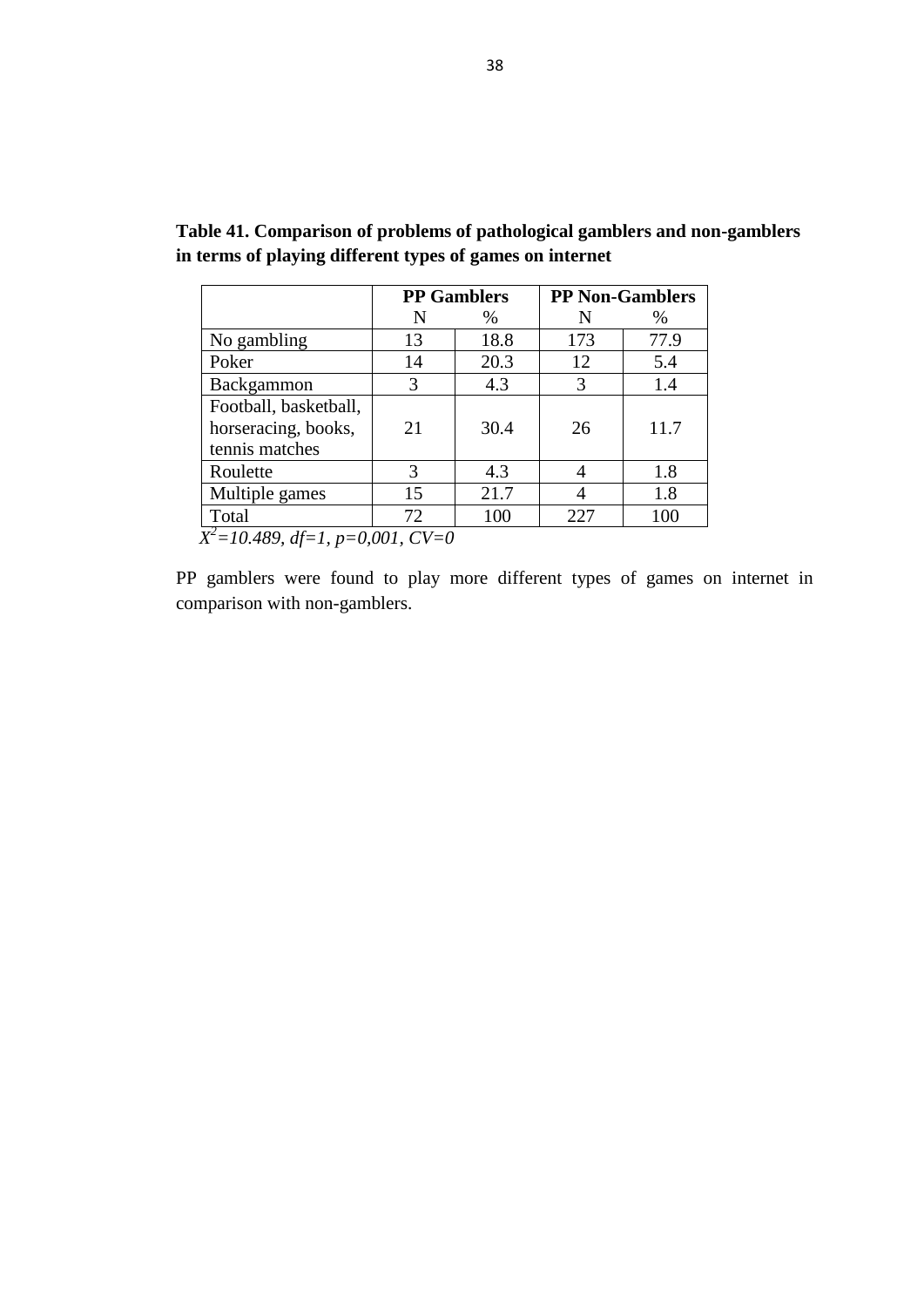# **3.4. COMPARISON OF PROBLEMS OF PATHOLOGICAL GAMBLERS AND NON-PATHOLOGICAL GAMBLERS IN TERMS OF RELATIONSHIPS ON INTERNET GAMES**

# **Table 42. Comparison of problems of pathological gamblers and non-gamblers**  in terms of PİKO total and subscales

|                   | <b>PPK</b><br><b>Gamblers</b> | <b>PPK Non-</b><br><b>Gamblers</b> | T        | p     |
|-------------------|-------------------------------|------------------------------------|----------|-------|
|                   | Ort $\pm$ sd                  | $Ort \pm sd$                       |          |       |
| PİKÖ total points | $84.3 \pm 29.6$               | $66.1 \pm 25.9$                    | $-4.666$ | 0.000 |
| $(n=299)$         |                               |                                    |          |       |
| PİKÖ total points | $19.4 \pm 4.5$                | $17.9 \pm 6.4$                     | $-1.821$ | 0.070 |
| excessive use     |                               |                                    |          |       |
| $(n=299)$         |                               |                                    |          |       |
| PİKÖ Social       | $24.6 \pm 10.0$               | $17.8 \pm 8.2$                     | $-5.187$ | 0.000 |
| benefits, social  |                               |                                    |          |       |
| comfort scores.   |                               |                                    |          |       |
| $(n=299)$         |                               |                                    |          |       |
| PİKÖ Internet     | $14.5 \pm 6.4$                | $11.0 \pm 5.3$                     | $-4.141$ | 0.000 |
| negative          |                               |                                    |          |       |
| consequences      |                               |                                    |          |       |
| scores.           |                               |                                    |          |       |

PP gamblers were found to have more PIKO totals and subscales in comparison with non-gamblers.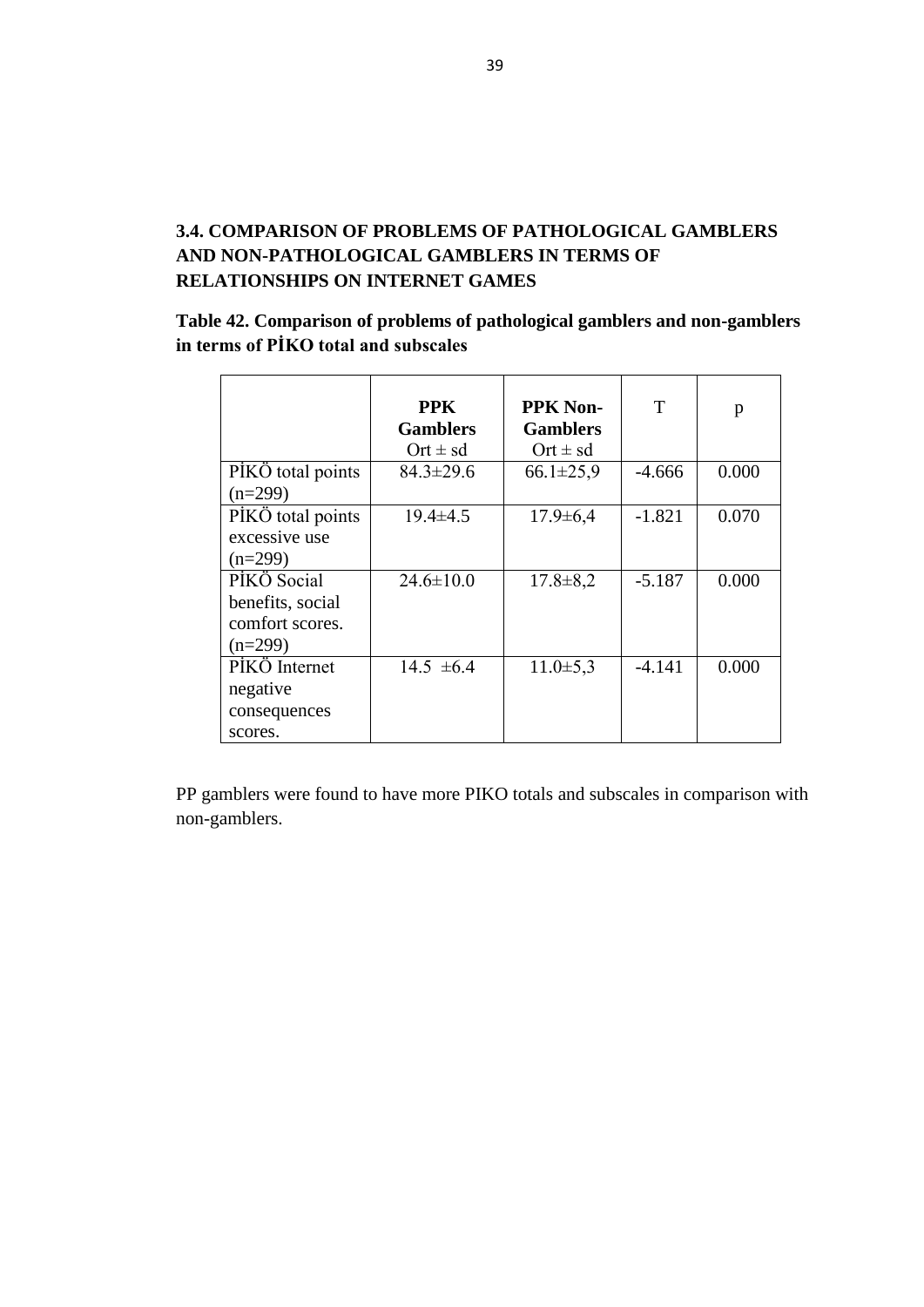|                                      | <b>Total SOKTT Points of All</b><br>Individuals |       |
|--------------------------------------|-------------------------------------------------|-------|
|                                      | r                                               |       |
| PIKO total points $(n=299)$          | 0.300                                           | 0.000 |
| PİKÖ Aşırı kullanım puanları         |                                                 |       |
| $(n=299)$                            | 0.105                                           | 0.070 |
| PİKÖ Social benefits, social comfort |                                                 |       |
| scores.                              | 0.336                                           | 0.000 |
| $(n=299)$                            |                                                 |       |
| PIKO Internet negative consequences  |                                                 |       |
| scores. $(n=299)$                    | 0.273                                           | 0.000 |

# **Table 43. All of the individuals' SOKTT points total and subscale scores with PIKO comparison by using Pearson Correlation Analysis**

A significant relationship was found using the Pearson Correlation analysis between social comfort scores and PIKO scores. PP gamblers showed internet as a negative consequen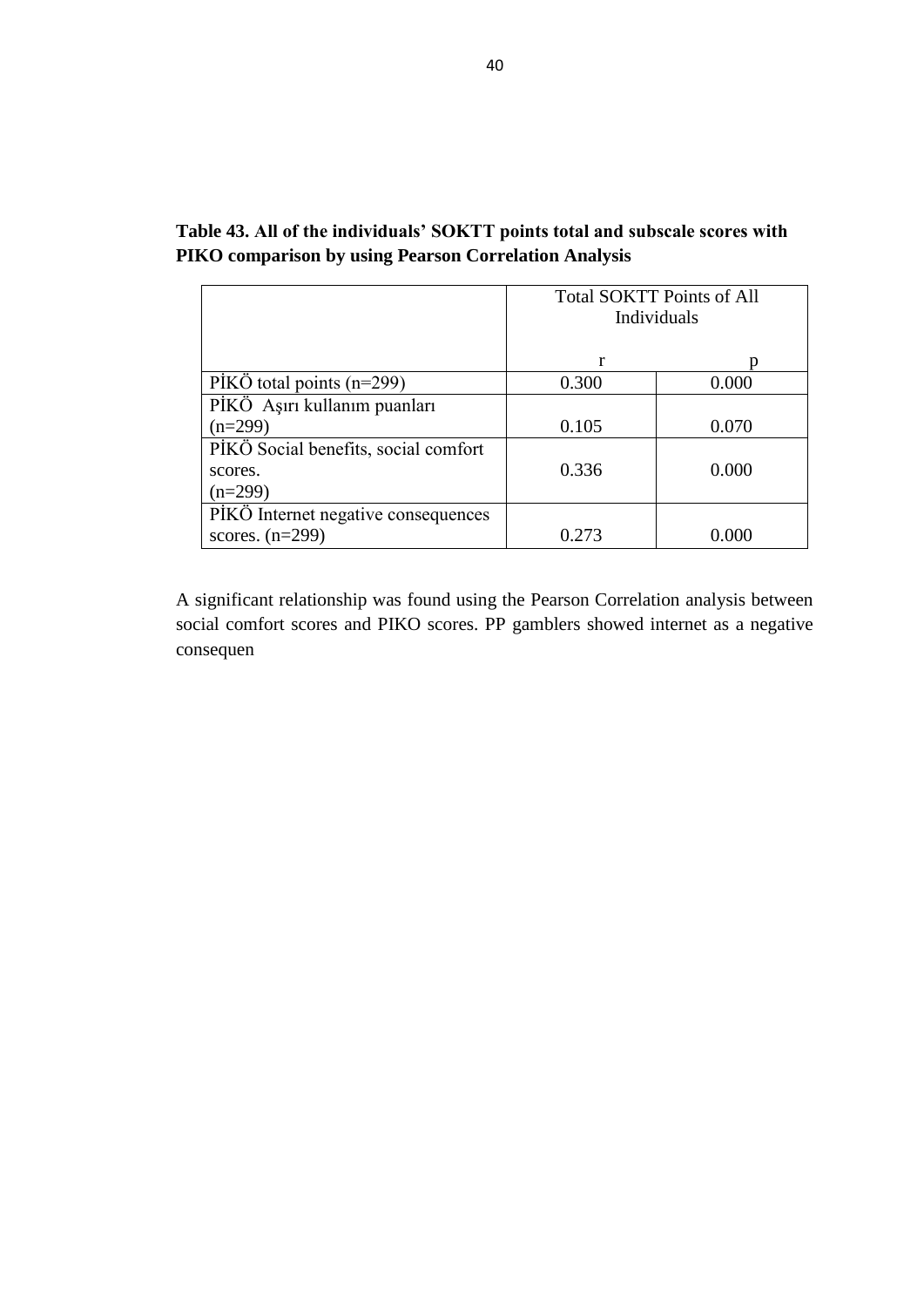#### **4. DISCUSSIONS**

In our research among the university students, the ratio of problem gambling is 18.4% and pathologic gambling ratio is %5.7. In our study, we found that the problem of pathological gambling is more prevalent among the adolescents rather than the general population. This claim of our study can be supported by a corresponding study done by (Çakıcı et al ,2015) who found out that in TRNC at the age of 18 to 65 year group the problem gambling ratio ıs %9.5 and pathological gambling for life ratio is %3.5. In similar study done by Çakıcı (2015) it was established that there is a high level of pathologıcal gambling in Asian countrıes. He illustrated this point by showing the trend of pathological gambling at 2% ın Asian countrıes like Hong Kong, Singapore and Macau (Wong, So, 2003; Fong, Orozio, 2005). High risk gambling problems are present among adolescents, indigenous minority groups, and communities (Derevensky, Gupta, 2004:231-252, Westermeyer et al, 2005). When we examine the studies about problem gambling we found that being younger than 29 years old, male, unmarried, unemployed, an immigrant and having low education level are the risk factors of problem gambling (Volberg, Steadman 1988; Volberg, 1994; Volberg et al. 2001; Potenza et al, 2001).

Both in TRNC or in the world, gambling is considered to be entertainment and type of recreation and is increasing in popularity day by day. Gambling is basically risk that a person willingly enters and there is redistribution of wealth without producing work on both sides (Aksoy, 2004). Researches in TRNC done in recent years are showing that the problem of pathological gambling is increasing in TRNC (Çakıcı et al, 2014, 7). Ratios in TRNC (Çakıcı et al, 2015). Correspond to those found ın Puerto Ricans in Puerto Rico (Volberg, Vales, 1998), the Maoris in New Zealand (Abbott, Volberg, 1996) and Native Americans in North Dakota (Volberg, Silver, 1993). The reasons found of such sımılar ratıos of pathologıcal gamblıng are explaıned by (Volberg, Vales, 1998) as similar colonızatıon, lımıted economy and socıologıcal problems (Çakıcı et al, 2015). In this study it is found out that the level of problematic and pathological gambling is high among the university students.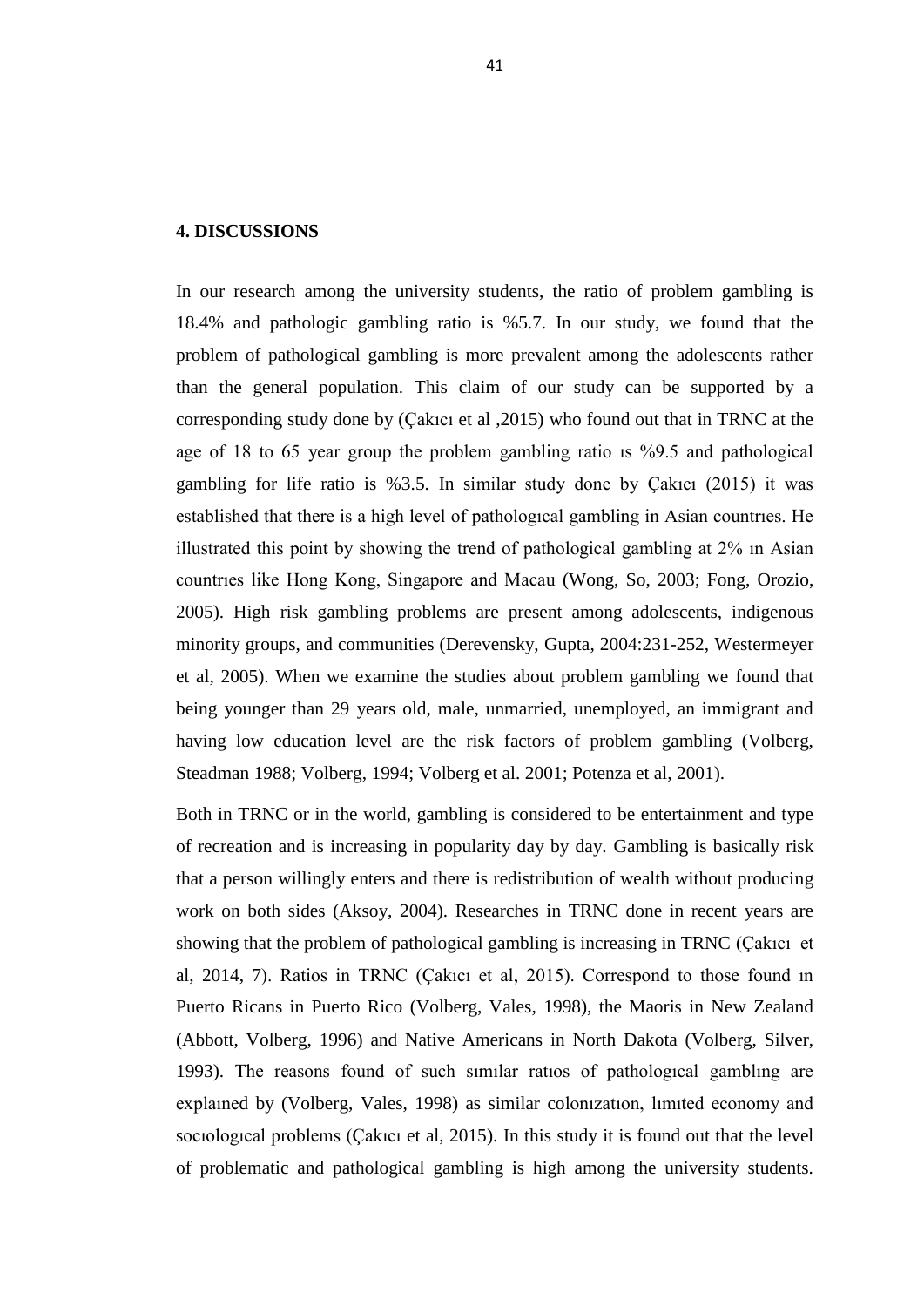Although it is ban to enter casinos and betting offices for the university student this prohibition is not applied effectively because of this the university students can enter casinos very easy.

According to our research, we found that men play more PPG in comparison to women. Derevensky's (2004) study also revealed that men gamble 61.5 percent more than women. In Mason's study 51.5% of men gamble more (Duvarcı, Varanda, 2000). In a similar study conducted in Sweden the trend of men gambling more than women were illustrated (Svensson, Romild, Shepherdson, 2013). When an assessment is done in terms of marital status, it has been observed that single people gamble more. Another study done by the Duvarcı and Varanda (2000) showed that only 37.1 percent of divorced and widowed people play gambling. The study by Devensky (2003) shows that 47.5 percent gamblers are single. With more students living alone or with friends, our study focuses more on unmarried students. Universities are the period of pre-marital life. Students who have high academic performance have less time to do gambling. However, this study shows that students who do have money tend to spend it more on gambling and it affects their academic performance. In a corresponding study it is that for a college student the major problems due to gambling are loss of money intended for living expenses and spending a lot of time on gambling resulted in low grades (Stinfield et al, 2006). One of the criteria of academic success in school is, undoubtedly, to pass the course. Those who gamble tend to finish their studies later than those who don"t. Students are turning to gambling and they do not have the time to focus on their studies to do well.

It is observed that most of those who play gambling games preferred the games of dog and football (Çakıcı, et al, 2015) also found in his study that horse-dog-football game are the most preferred game in TRNC. Out of 70.8% of those who play PPG, 26% prefer the horse-dog games. PPG also tend to spend more money on gambling games. Similarly, Derevensky (2003) concluded in his work that 48.2% of those who prefer to gamble paid with money. Also the majority of PPG playing coin games is higher than non-gamblers. The data that has garnered the more attention is that of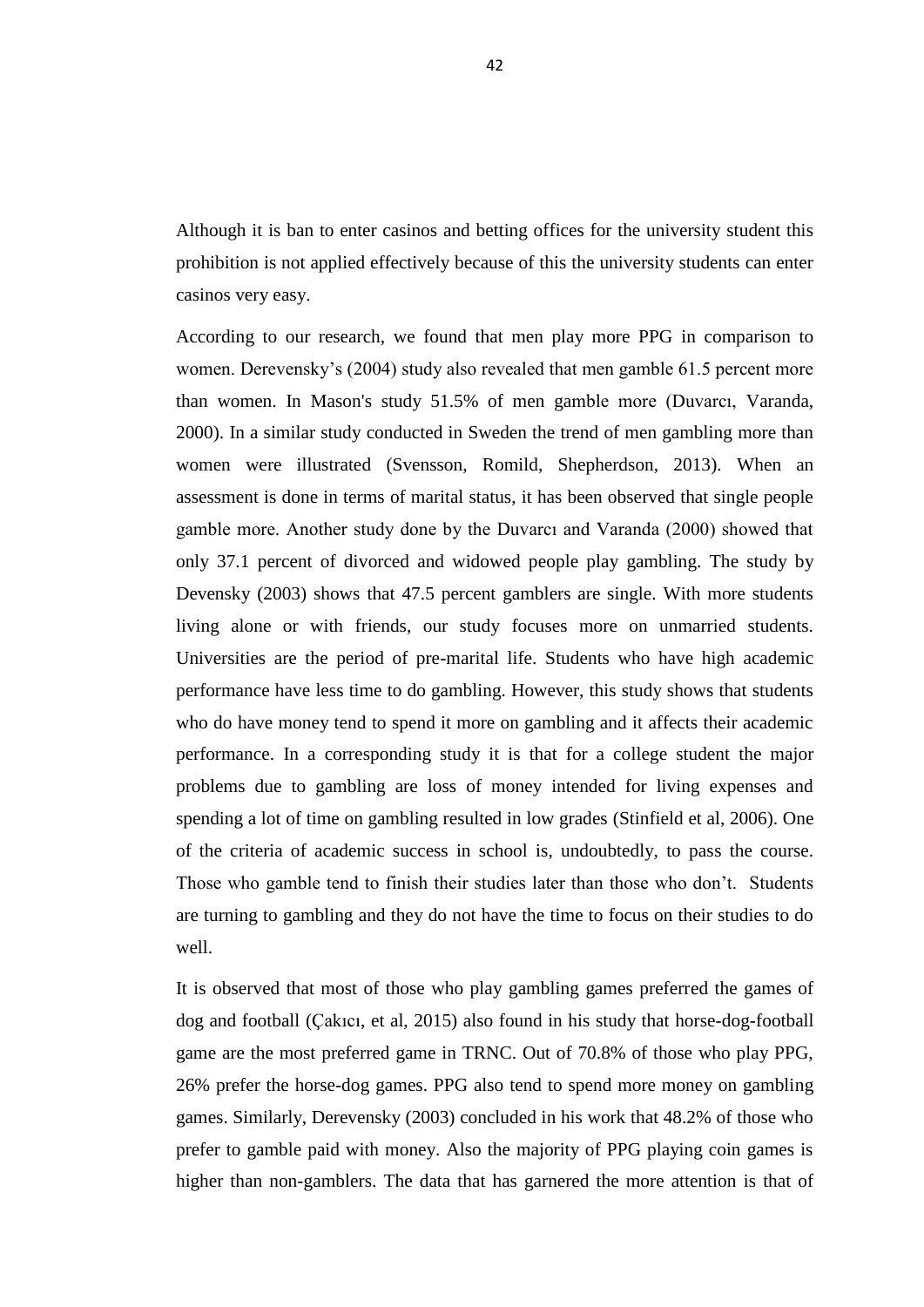PPG playing the dice games. Those who have never played dice games tended to play it comparatively more. Duvarcı (2014) concluded in his study that 17.5% people preferred the dice games. Alternatively, cockfighting is another popular gambling game. Similarly, PPG tended to play more sports toto lottery, national lottery games as well as scratch-off games. Scratch-off games have a reputation of being mostly played by the PPG. (Çakıcı, M et al, 2015) concluded the number of people preferring national lottery game is at 44.8%. The relationship between gambling and stock market is very frisky and it is observed that those who are more PPG tended to trust the stock market and played more betting on it in comparison with the nongamblers. Using Derevensky (2003) study of PPG involved in casino playing standing at 30.8% illustrates that pathological gamblers are more involved in casino games and Mason concludes the number as 27.6% (Duvarcı, Varan, 2011). Those who gambled more in terms of PPG were found to have higher gambling skills and also preferred to be involved in other forms of gambling games in comparison with non-gamblers.

In our study it is illustrated that the highest number of gambling occurs at casinos (77.7%) followed closely by betting offices (70.8%). Although there is a ban on underage university students, however, it has been found that many students in TRNC, particularly, Turkish students, can enter the casino and play betting even when prohibited. (Çakıcı M., et al, 2015). It is also observed that environment matters a lot in conducting gambling studies and if the environment is positive and alluring, people tended to gamble more. Derevensky ( 2003) found that 32% people gamble at the casinos (Derevensky, 2003). In relation to betting offices, it is found that PPG used the betting offices more. Similarly, out of other places, coffeehouses were another popular place for holding gambling games, particularly, those hosted by the PPG.

Our works is showing us that there is a relationship between problem internet user and problem gambling. Some studies suggest that PG and PIU exhibit frequent cooccurrence among adults (Shapira et al., 2000, Young, 1998 and youths (Dowling, Brown, 2010).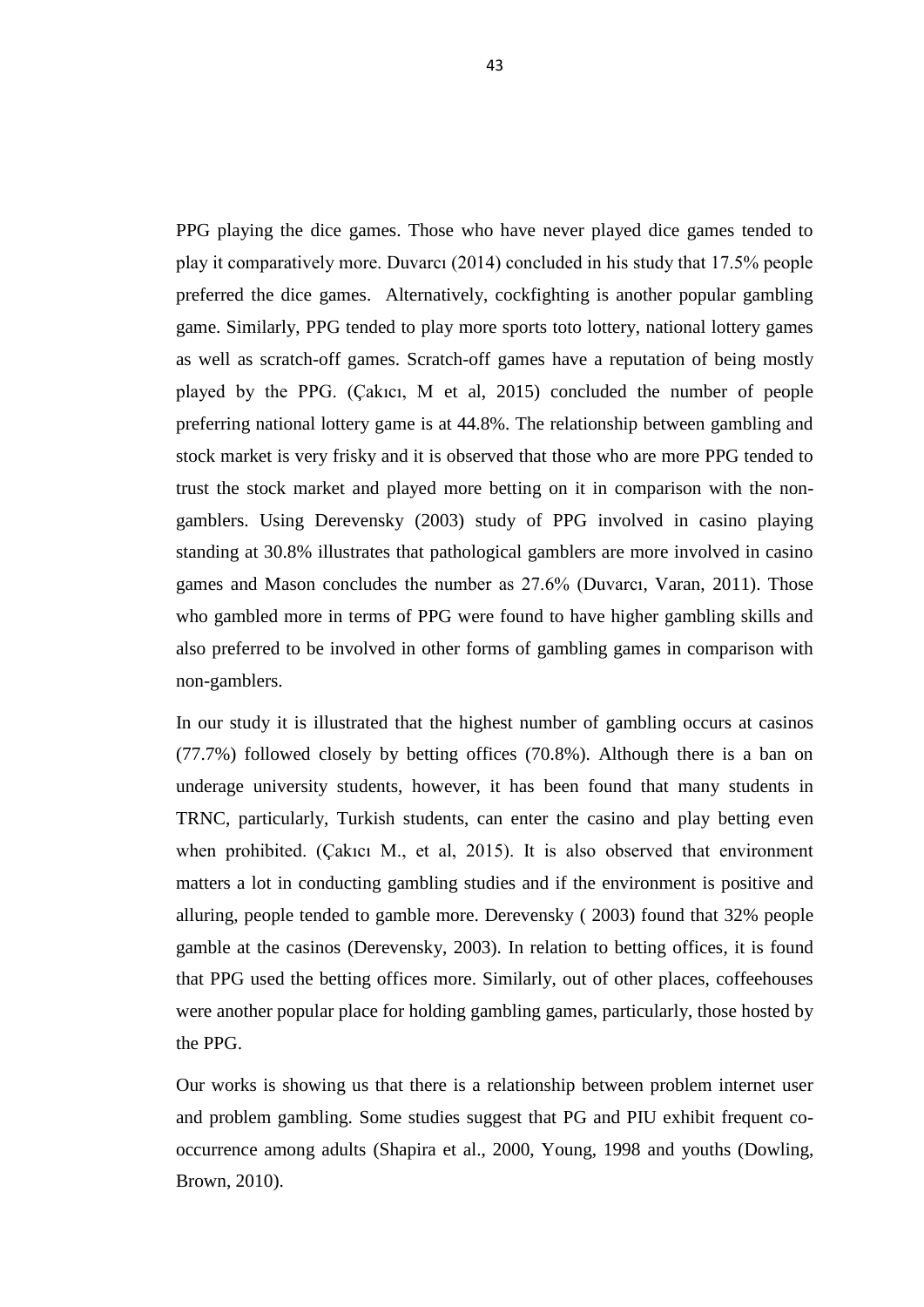It has been shown that internet is largely being used in recent years for gambling and can be seen as a start of internet addiction. It also leads us to the finding that one addiction can be replaced with another addiction and Tarhan (2011) observed that gambling addiction is leading way for internet addiction There is no bar on gambling on internet with or without money. Both categories are showing significant increase in usage of internet for gambling. It is also observed by Egger and Rauterverg (1996) that addiction is the use of any substance or material and the inability of leaving that particular action and letting it control your behavior (Egger, Rauterberg, 1996). So the control of one addiction can lead to the addiction of another thing. This has been observed by Aasved (2002) who believes that increasing in eating behavior exists after a person stops smoking addiction (Aasved, 2002). This problem is important to illustrate as the human brain is capable of being addicted and if gambling is stopped, it will link to either internet in a harmful way.

This study showed that the state's problem and to avoid the problematic Internet usage problematical and pathological gambling problems also need to be an effective public health policies. It is the most threatened group of university students in relation to these issues. In particular there is a need for awareness and consciousness programs at the universities. In the university the psychological counseling and guidance center can educate and scientifically train the youth and also can help to reduce these problems. In addition students who applied in these centers because their use of the internet gambling problem or issue that may be of both should not be ignored.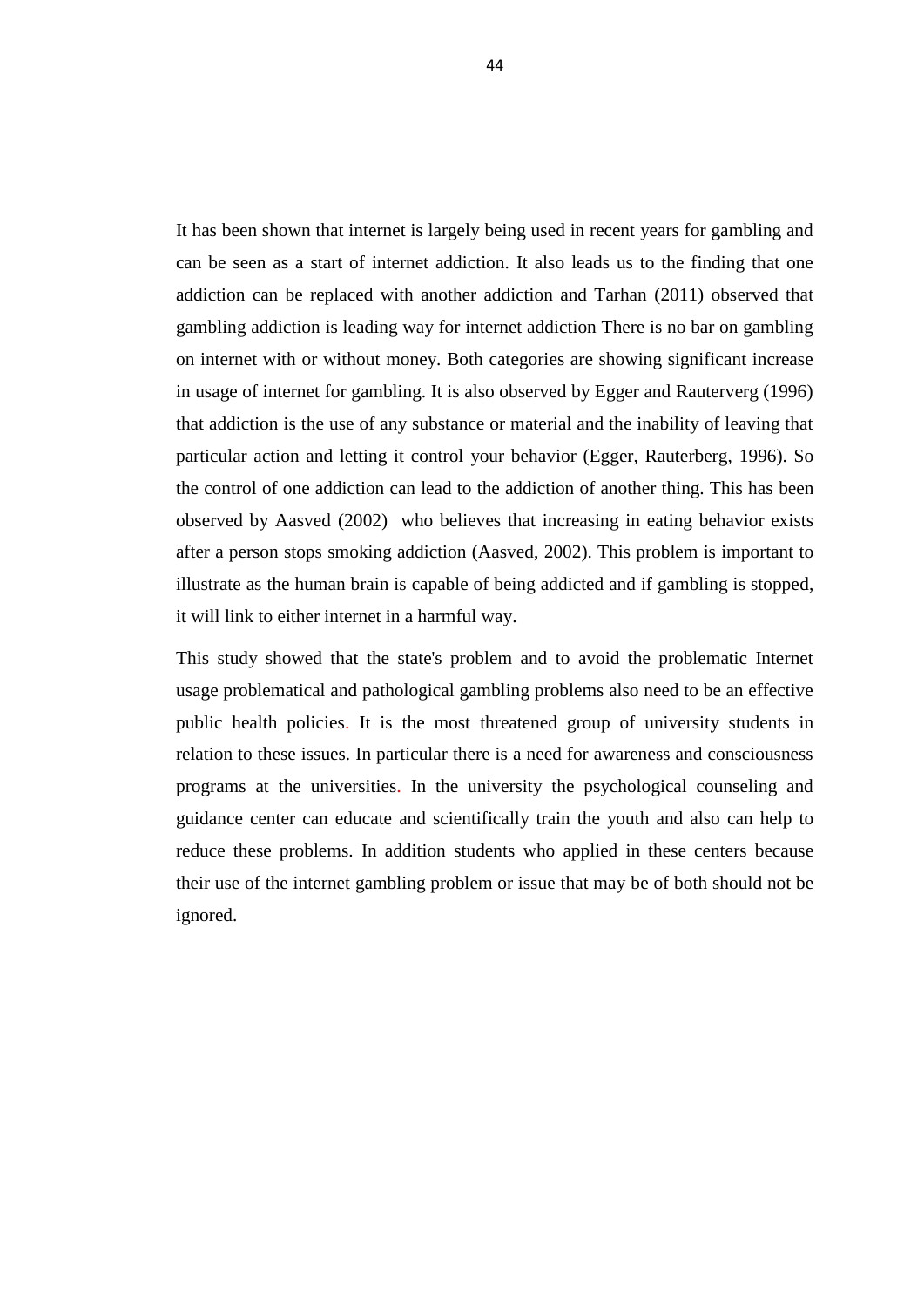# **REFERENCES**

Alcock, Canal, 1986. Pathological gambling. **Aust NZ J Psychiatry**; 20: 259-265.

- Aasved, Mikail, John, 2002. **The Psychodynamics and Psychology of Gambling; The Gambler's Mind**. Vol 1. Charles Thomas Publishers Ltd. Illinios USA
- Abbott, W Max, Rachel A, Volberg. 1996. The New Zealand national survey of problem and pathological gambling. **Journal of Gambling Studies**, 12(2): 143–160.
- Aksoy, Alper. Sex Adiction. Accessed on [2-02-2015]. [http://www.bagimlilik.info.tr/seks\\_bagimliligi.html](http://www.bagimlilik.info.tr/seks_bagimliligi.html)
- Aksoy, Alper, (2004). "Kumar Bağımlılığı". Accessed on [22-02-2015] from; [http://www.bagimlilik.info.tr/kumar\\_bagimliligi.html](http://www.bagimlilik.info.tr/kumar_bagimliligi.html)
- Alaçam, Hüseyin, Figen Ç, Atesçi, Cem A.,Sengul, Selim, Tumkaya. 2015. The relationship between smoking and alcohol use and internet addiction among the university students**: Anadolu Psikiyatri Derg :** 16:383-388
- American Psychiatric Association. 1980. Diagnostic and statistical manual of mental disorders (3rd ed.). Washington, DC: **American Psychiatric Association**
- American Psychiatric Association. 2007. **Diagnostic and statistical manual of mental disorders ,(4th ed.) ( DSM-IV),**. Washington, DC: American Psychiatric Association
- American Psychiatric Association. 2013. **Diagnostic and statistical manual of mental disorders (5th ed.). ( DSM-V),** Washington, DC: American Psychiatric Association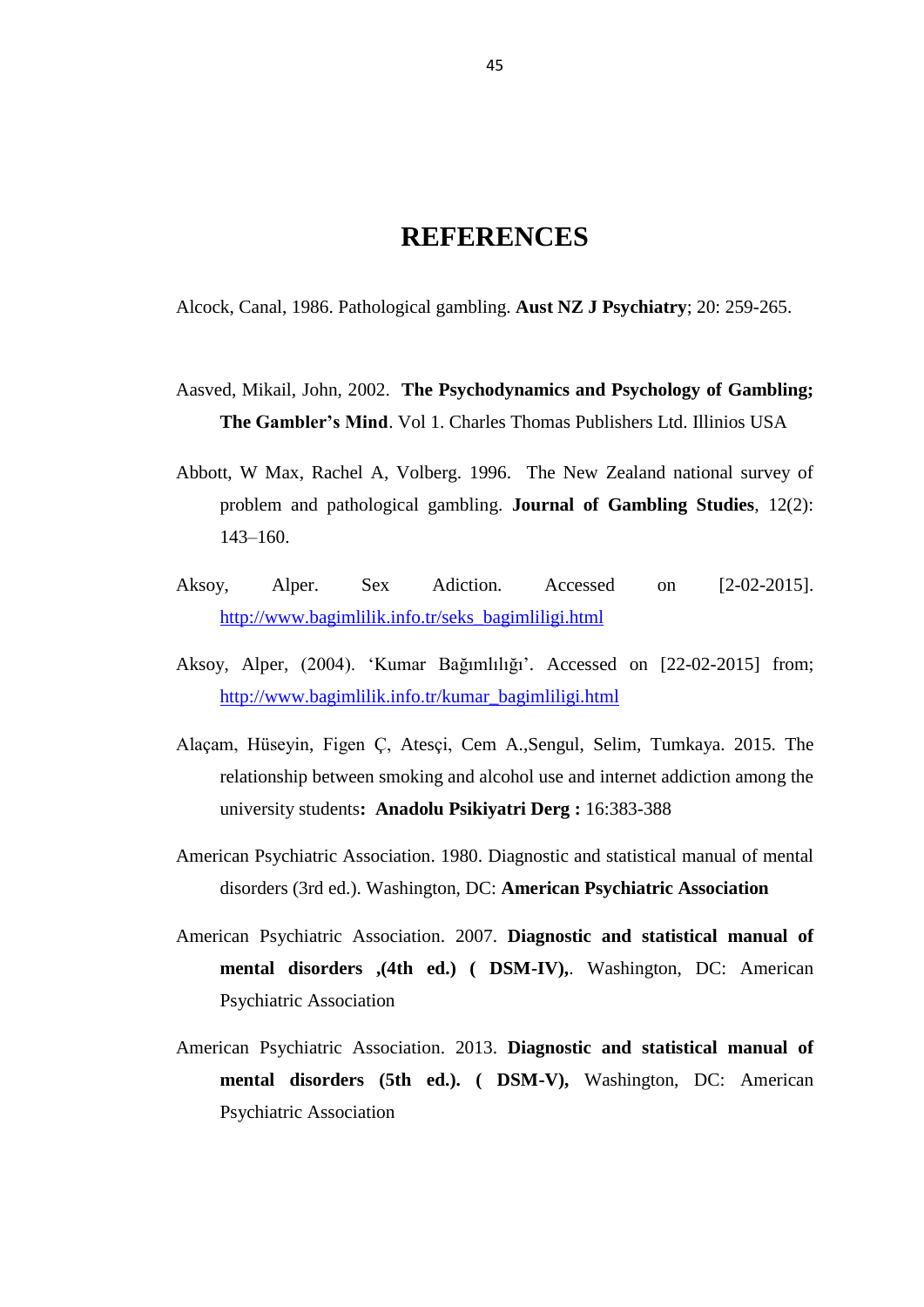- Arısoy, Özden. 2009. Internet addiction and its treatment. **Current Approaches in Psychiatry-Current Approaches in Psychiatry**: 1 (1), 55-67.
- Bayraktar, Fatih, 2001. İnternet kullanımının ergen gelişimindeki rolü. Yayınlanmamış yüksek lisans tezi, Ege Üniversitesi, Sosyal Bilimler Enstitüsü, İzmir
- Bayraktutan, Fidan. 2005. Internet usage in terms of family relationships. Unpublished master's thesis, Istanbul University, Institute of Social Sciences, Social Structure - Social Change Department, Istanbul
- Black W David, Moyer Talks. 1998. Clinical features and psychiatric comorbidity of subjects with pathological gambling behavior. **Psychiatric Services**: 49 (11): 1434-1439.
- Blume, B, Seheila. 1996. **Pathological gambling. The Principles and Practice of Addictions in Psychiatry**. Norman S. Miller (Ed). W.B. Saunders Co. s. 422- 432.
- Bostancı, Aslı, Kerem, Doksat. 2000. Patolojik Kumar oynama. **Yeni Symposium**; 38(4):157-161.
- Bourdeau, Paul. 2011. "Post-Secondary Student Problem Gambling and Academic Motivation". Electronic Theses and Dissertations. University of Windsor
- Caplan, E, Scott. 2003. Preference for online social interaction: a theory of problematic Internet use and psychosocial wellbeing. **Communication Research**: 30 (6), 625-648.
- Caplan, E Scott. 2002. Problematic internet use and psychosocial well-being: Development of a theory-based cognitive-behavioural measurement instrument. **Computers in Human Behavior**: 18, 553–575.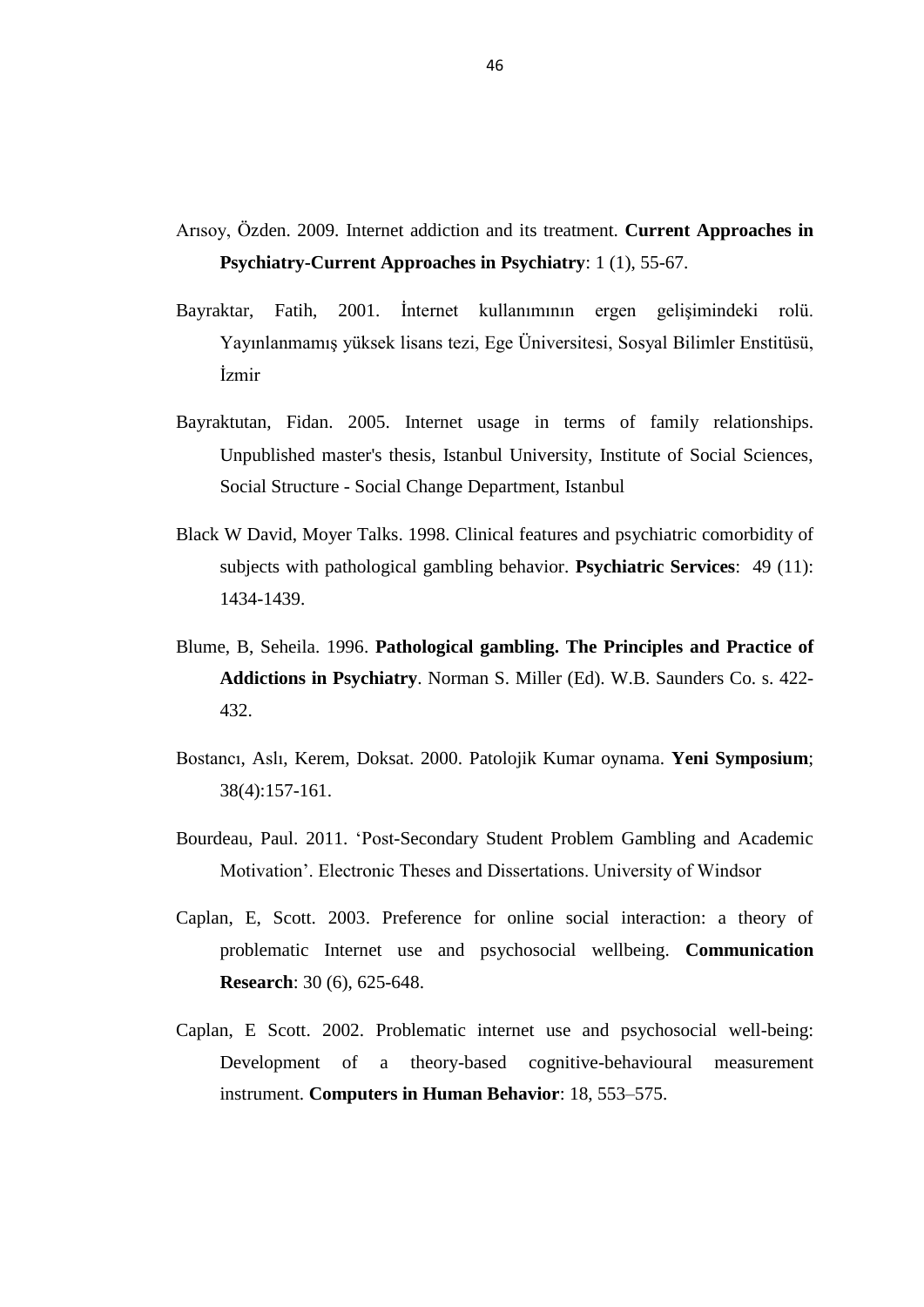- Cayuela, Ruben, Juan Luis Garcia, Guirao. 1991. **Characteristics and situation of gambling addiction in Spain.** Gambling and Public Policy: International Perspectives, WR Eadington ve JA Cornelius (Ed).
- Ceyhan, Esra, Aykut, Ceyhan, Aysen, Gürcan. 2007. Problematic Internet Usage Scale validity and reliability studies, {The Validity and Reliability of the Problematic Internet Usage Scale}. Educational Sciences: **Journal of Theory and Practice of Educational Sciences-Focused to Small Scale**, 7 (1), 387- 416.
- Chang, Ming-Kuan, Sally Pui Man, Law, 2008. Factor Structure for Young"s Internet Addiction Test, A confirmatory study. Computers in human behavior, Volume 24 Issue 6, 2597-2619
- Charlton P John, Lan, Danforth. 2007. Distinguishing addiction and high engagement in the context of online game playing. **Computers in Human Behavior**, 23(3), 1531-1548.
- Chen, Kai, Chen, I, Henry, Paul. 2001. Explaining online bahavioral differences: An Internet dependency perspective. **The Journal of Computer Information Systems**, 41(3), 59-64
- Chou Ting-Jui, Ting Chih-Chen. 2003. The role of experience in cyber-game addiction. **Cyberpscyholov Behavior:** 6(6):663-75
- Cox, J Barry, Yu Nancy, Afifi Tracie, O, Ladouceur Robert. 2005. A national survey of gambling problems in Canada**.Canadian journal of psychiatry**, 50(4): 213- 217.
- Cömert, Tarı, Kültekin, Ögel. 2009. Samples in Istanbul prevalence of Internet and computer addiction and relationship with different factors. **Turkey Clinical Journal of Forensic Medicine**, 6 (1), 9-16.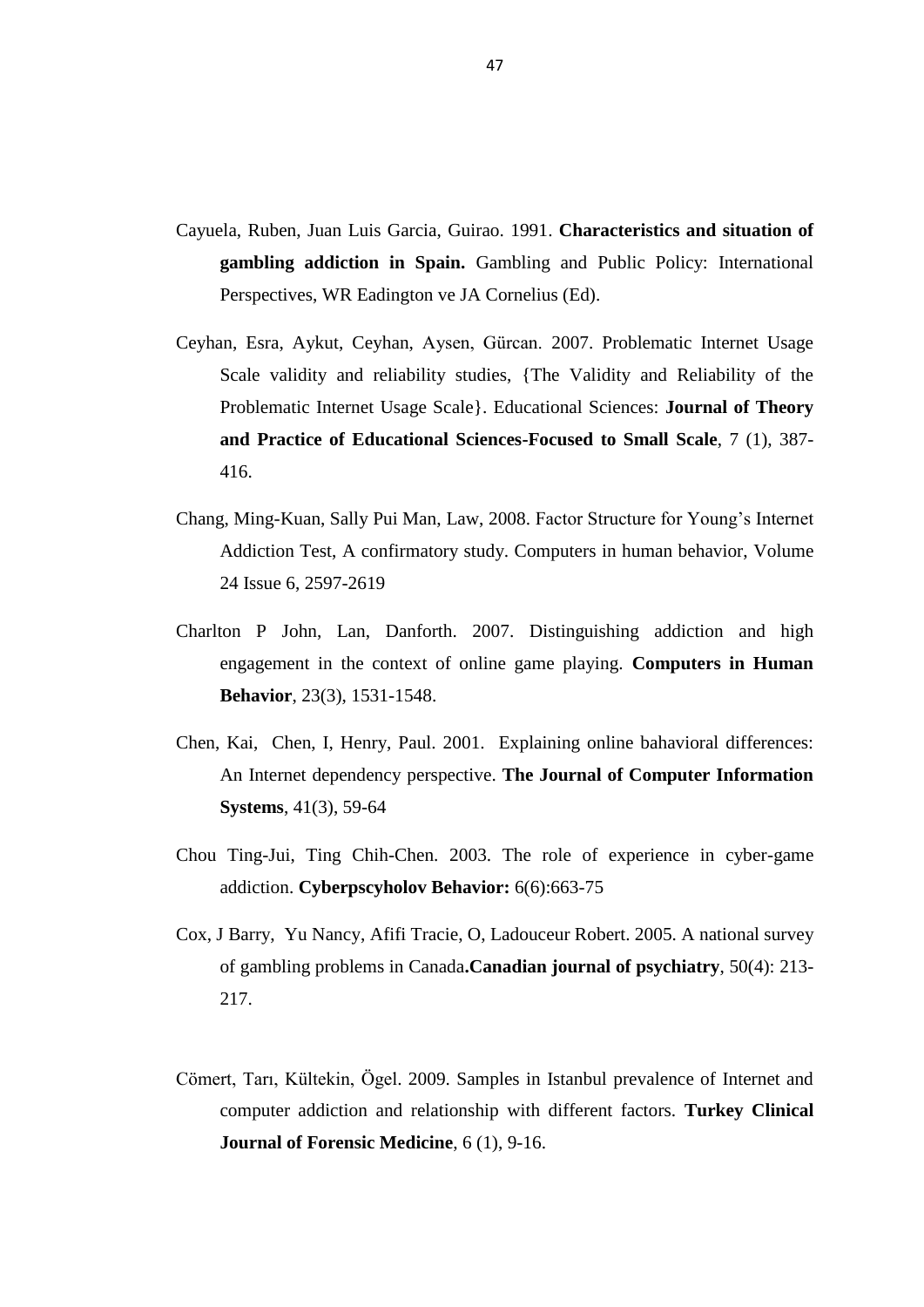- Çakıcı, Mehmet. 2012. The prevalence and risk factors of gambling behavior in Turkish Republic of Northern Cyprus. **Anatolian Journal of Psychiatry**, 243– 249.
- Çakıcı, Mehmet, Ebru, Çakıcı, Meryem, Karaaziz. 2014. KKTC" de Kumar Davranışının Yaygınlığı, Risk Faktörleri ve Kültürlenme Tutumları ile İlişkisi**. Turkish Journal of Psychiatry,** c.25, s.7
- Çakıcı, Mehmet, Ebru, Çakıcı, Meryem, Karaaziz. 2015. Lifetime of Prevalence and Risk Factors of Problem and Pathologic Gambling in North Cyprus. **Journal of Gambling Studies** DOI: 10.1007/s10899-015-9530-5.
- Dannon Pinhas, Katherine, Lowengrub, Shalgi Boaz. 2006. Dual psychiatric diagnoses and substance abuse in pathological gamblers: a preliminary gender comparison study**. J Addict Dis :** 49–54.
- Derevensky, Jeffrey. 2003. "International Centre for Youth Gambling Problems and High-Risk Behaviors". McGill University,
- Derevensky, Jeffrey, Gupta, Rina. 2004. **Gambling problems in youth: Theoretical and applied perspectives**. New York: Kluwer Academic/Plenum Publishers, 231-252.
- Dowling A Nicki, Brown, Martin. 2010. Commonalities in the psychological factors associated with problem gambling and Internet dependence. **Cyberpsychology, Behavior and Social Networking**; 13(4):437–441.
- Duvarcı, İbrahim, Varan, Azmi, 2000. Descriptive features of Turkish pathological gamblers. **Scandinavian Journal of Psychology**: 41, 253–260.
- Duvarcı, İbrahim, Varan, Azmi. 2011. Reliability and validity study of the Turkish Form of the South Oaks Gambling Screen. **Turkish Journal of Psychiatry**: 12(1), 34–45.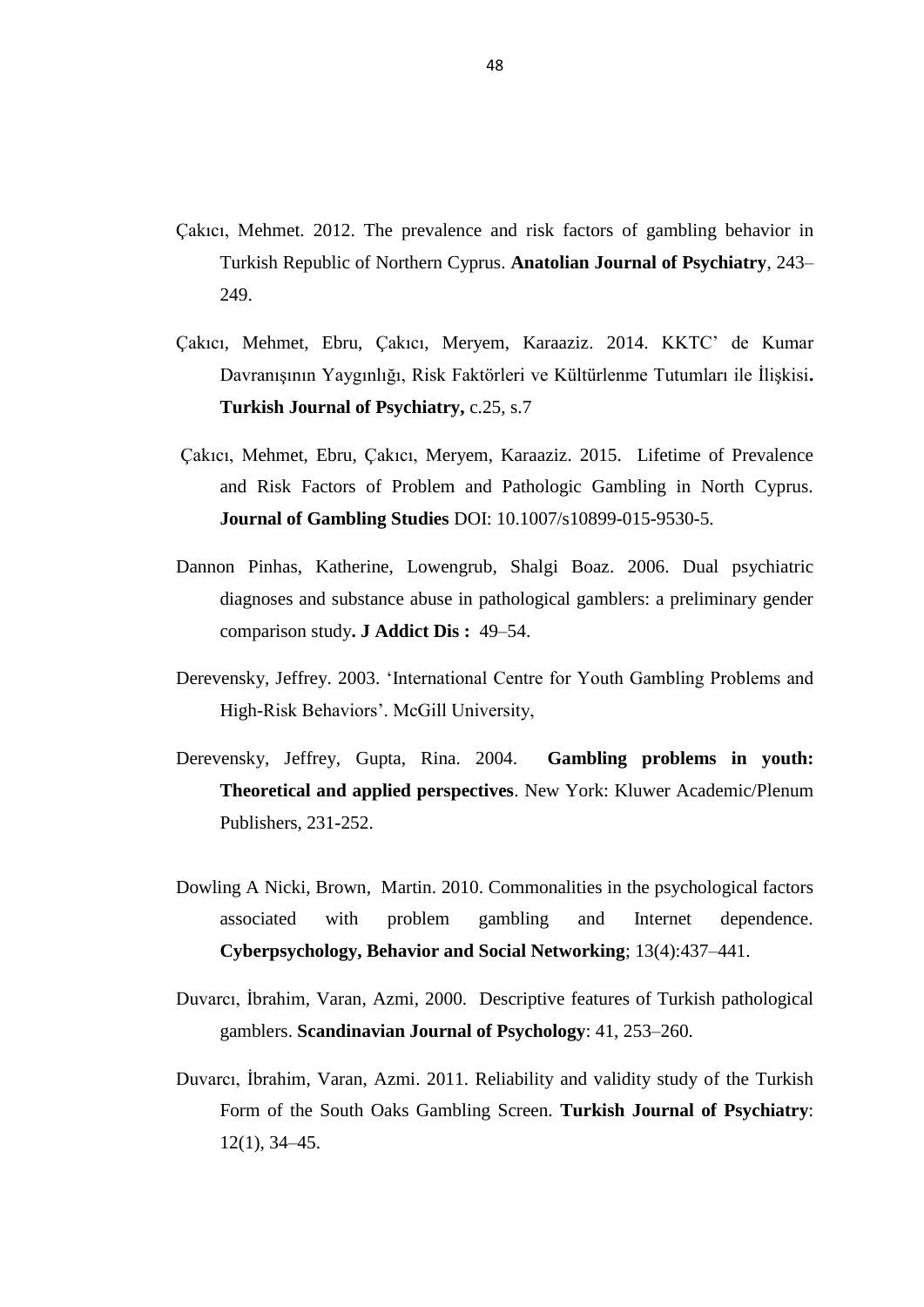- Dyall, Lorna. 2002. Kanohiki Te Kanohi. Face to face. A Maori face to gambling. **New Ethical Journal: New Zealand's Journal of Patient Management:**  5(1), 11–16.
- Egger, Oliver, Matthias, Rauterberg. 1996. Internet behavior and addiction. Semester thesis; Swiss Federal Institute of Technology, Zurich.
- Everhard, R. Aaron. 2000. Characteristics of pathological Internet users: An examination of on-line gamers. Unpublished doctorate's thesis, The Department of Psychology, Spalding University.
- Fong, Ka-chio Davis, Bernadete, Orozio. 2005. Gambling participation and prevalence estimates for pathological gambling in a Far East gambling city: Macau. **UNLV Gaming Research & Review Journal**: 9(2), 15–28. Griffiths, M. D. (1999).
- Goldberg, Ivan. (1996). Goldberg's message. Accessed on [14.09.2008] [http://www](http://www-usr.rider.edu/~suler/psycyber/supportgp.html)[usr.rider.edu/~suler/psycyber/supportgp.html](http://www-usr.rider.edu/~suler/psycyber/supportgp.html)
- Griffiths, Mark. 1999. Internet Addiction: Fact or Fiction ?. **The Psychologist**, 12 (5): 246-250.
- Griffiths, Mark. 2001. Sex on the Internet; Observation and Implication for Interner Sec Addiction. The Journal of Sex Research, 38 (4), 333 – 342

Griffiths, Mark. (2003). Internet gambling: Issues, concerns, and recommendations. **CyberPsychology & Behavior**, 6(6), 557-568.

Griz, Olga Seher, Aslı, Ekinci, Mehmet, Hakan, Türkçapar. 2012. Cognitive behavioral therapy of patients with pathological gambling. **Journal of Cognitive Behavioral Psychotherapy and Research**,1: 1105-112.

Grohol M John. 1999. Internet Addiction Guide. Erişim tarihi 24.07.2008, <http://psychcentral.com/netaddiction>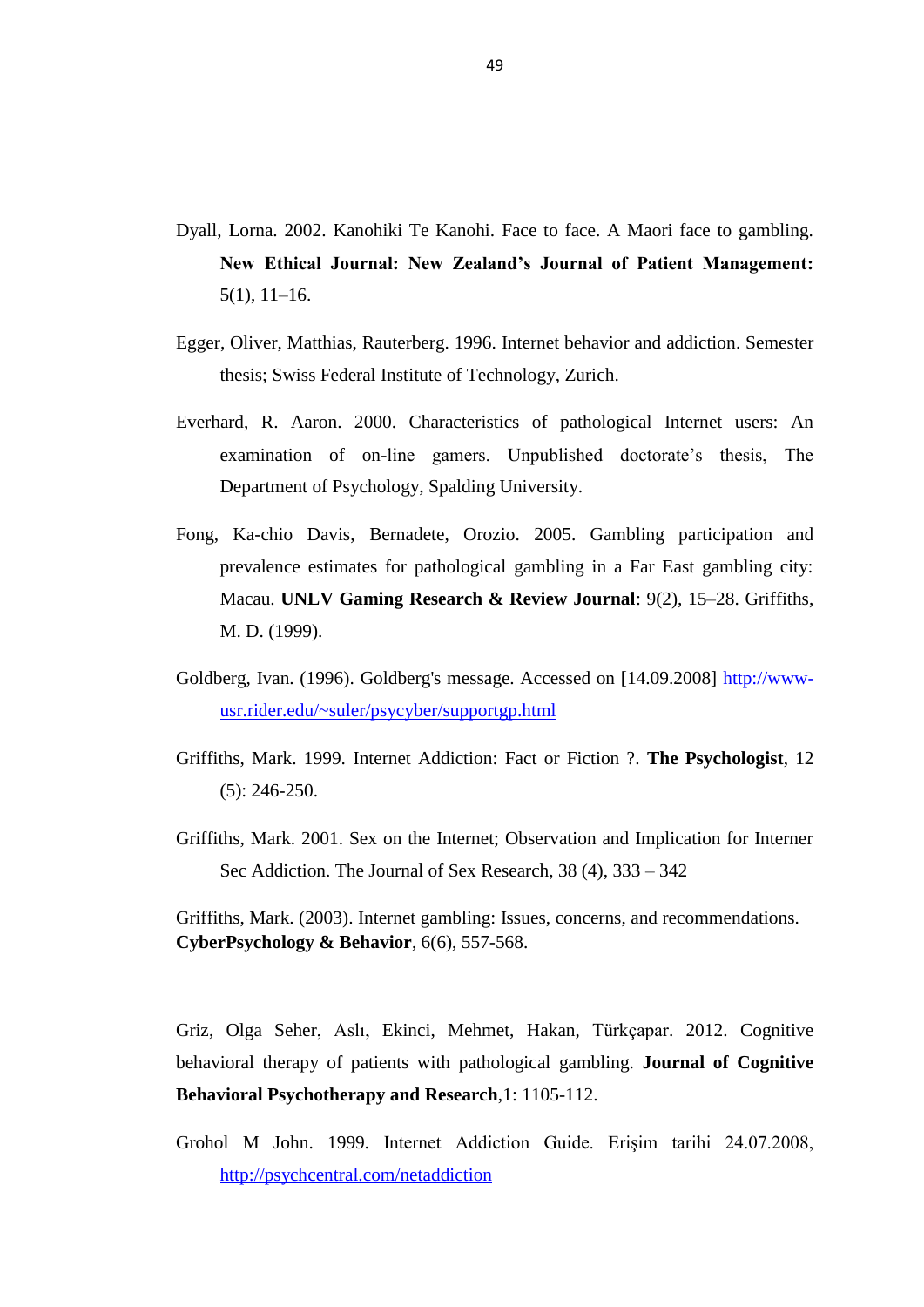- Gupta, Rina, Jeffrey, Derevensky, George, Ellenbogen. 2006. "Personality Characteristics and Risk-Taking Tendencies Among Adolescent Gamblers, International Center for Youth Gambling Problems and High-Risk Behaviors". McGill University
- Günüç, Selim, Murat, Kayri. 2008. Sayısal uçurum ve internet bağımlılığı paradigmasının lojistik regresyon ile açıklanması. Ege Üniversitesi, Uluslararası II. BÖTE Sempozyumu, Kuşadası,
- Gunuc, Selim, Murat, Kayri. 2010. The profile of Internet dependency in Turkey and development of the internet addiction scale: study of validity and reliability. **Hacettepe University Journal of Education**, 39: 220-232.
- Harvard Mental Health Letter. 2010. Pathological gambling. **Harvard Mental Health Letter,** 27(2), 1–3.
- Henderson, Elizabeth, Connel. 2001. **Understanding addiction.** University Press of Mississippi, 4-153.
- Hollander, Eric, Christina Misa, Wong. 1995. Body dysmorphic disorder, pathological gambling, and sexual compulsions. **J Clinical Psychiatry**: 7-12.
- Huang, S Alice. 2004. The bright and dark side of cyberspace: the paradoxical media effects of internet use on gratifications, addiction, social and psychological well-being among taiwan's net-generation. Unpublished doctorate's thesis, Southern Illinois, University at Carbondale,
- Irwansyah, Muhammad Azhar. 2005. Internet uses, gratifications, addiction, and loneliness among international students. Unpublished master's thesis, University of Hawaii, Department of Communication.
- Kaya, Burhanettin. 2001. Kumar hastalık mı? Endüstri mi? **8. Ulusal Psikiyatri Kongresi Bilimsel ÇalıĢmaları**, 23-31 Mayıs Lefkoşa, 119-125.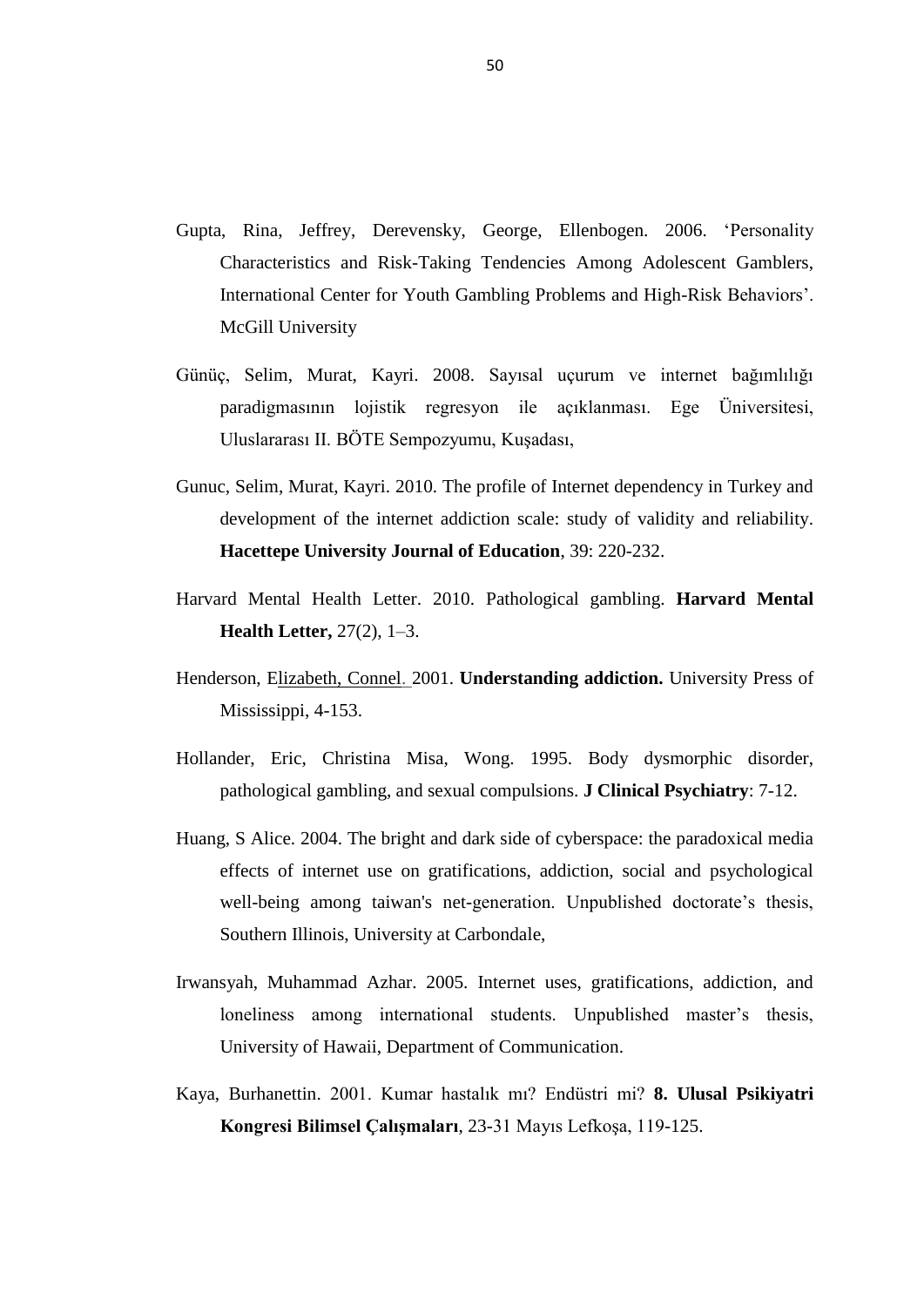- Kalyoncu Ö. Ayhan, Özkan, Pektas, Hasan, Mırsal. 2003. Pathological gambling: a biopsychosocial approach. **Journal of Addiction**; 4 (2): 76-80.
- Kim, Sun-Woo, Ran-Do, Kim. 2002. A Study of Internet Addiction: Status, Causes, and Remedies- Focusing on the alienation factor - **International Journal of Human** Ecology , 3(1), 1-19.
- Kim, Kyunghee, Eunjung, Ryu, Mi-young, Chon. 2006. Internet addiction in Korean adolescents and its relation to depression and suicidal ideation: A questionnaire survey. **International Journal of Nursing Studies**: 43, 185–192.
- Kiralla, Laura Venturini. 2005. Internet addiction disorder: A descriptive study of college counselors in four-year ınstitutions. Unpublished doctoral dissertation, University of La Verne Department of Organizational Leadership, LA Verne.
- Kumar, Shiva Kota Balaji. 1995. Strange quark matter. **Nuclear Physics A,** 590 (1): 29-45.
- Ladouceur, Robert, Chantal, Mireault. 1988. Gambling behaviours among high school students in the Quebec area, **Journal of Gambling Behaviour**: 4: 3-12.
- Lesieur, Henry.1992. Pathological gambling, work, and employee assistance. **J Employee Assistance Research**: 32-62.
- Lee, Sang-Ki, Doug Hyun,,Ha, Kevin C, Yang. 2008. Depression Like Characteristics of 5HTTLPR Polymorphism and Temperament in Excessive Internet Users. **Journal of Affective Disorders**: Vol 109:1 -2: 165–169.
- Lester, David. 1994. Access to gambling opportunities and compulsive gambling. **Int Addict**, : 1611-1616.
- Leung, Louis. 2004. Net-generation attributes and seductive properties of the internet as predictors of online activities and internet addiction. **Cyberpsychology & Behavior:** 7(3), 333-348.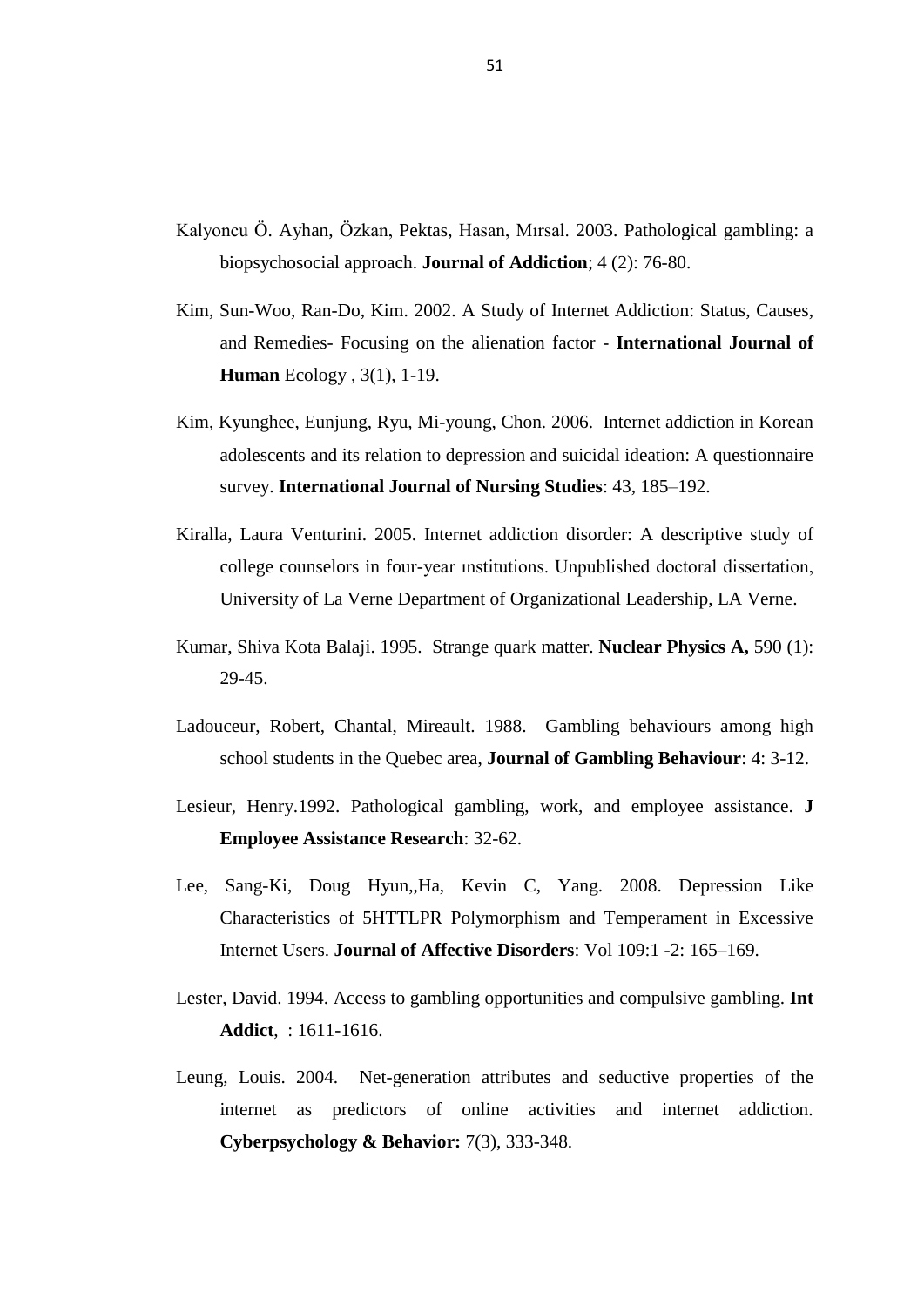- McGlinchey, B James. 2003. Internet usage of college students and relationship to psychopathology and addiction symptomatolgy. Unpublished doctorate"s thesis, University of Washington, Department of Psychology
- Odabaşıoğlu, Gürkan, Özgür, öztürk, Yasin Genç, Özkan, Pektas. 2007. Cases In A Series on the internet addiction: Clinical Views. **Journal of Addiction**; c, 8: 46-51.
- Ögel, Kültegin, 2010. **Sigara, Alkol ve Madde Kullanım bozuklukları**: Tanı, Tedavi ve Önleme. Yeniden Yayınları. İstanbul,:3-12.
- Pallanti, Stefano, Silvia, Bernardi, Leonardo, Querciolana. 2006. The Shorter PROMIS Questionnaire and the Internet Addiction Scale in the assessment of multiple addictions in a high-school population: prevalence of and related disability. **Spector CNS**; 11 (12): 966-74.
- Potenza, N Marc. Marvin A, Steinberg. Susan D, McLaughlin, Ran, Wu, Bruce J, Rounsaville, Stephanie S. O"Malley. 2001. Gender-related differences in the characteristics of problem gamblers using a gambling helpline. **American Journal of Psychiatry**, 15, 1500–1505.
- Sevi, Oya, Marton, 2014. The Comorbidity of Pathological Gambling and Conversion Disorder: Case Report and The Psychotherapy Progress**. Bağımlılık Dergisi - Journal of Dependence**:15 (2), 105-109.
- Shaffer, Howard , Matthew , Hall, Bilt J, Vander, 1999. Estimating the prevalence of disordered gambling behavior in the United States and Canada: A research synthesis. **American Journal of Public Health**, vol. 89, 1369 –1376.
- Shapira, A Nathan, Toby, Goldsmith Toby, Paul E. Keck, Uday M. Khosla, Susan L. McElroy. 2000. Psychiatric features of individuals with problematic internet use. **Journal of Affective Disorders**;57(1-3):267–272.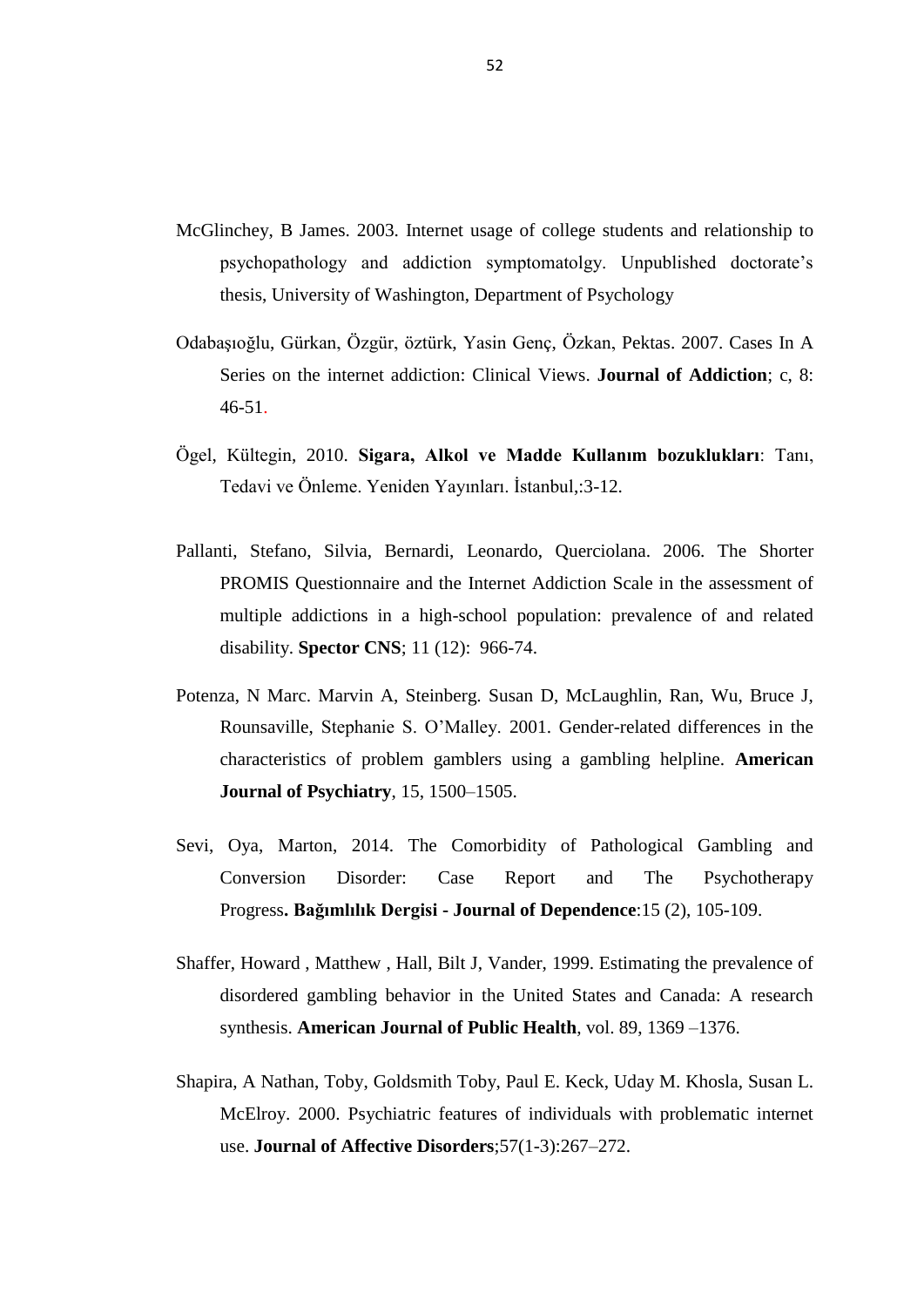- Spada, Marcantonia, Benjamin, Langston, Ana V, Nikčević, 2008. The role of metacognitions in problematic Internet use. **Computers in Human Behavior**, : 24(5), 2325–2335.
- Song, Indeok, 2003. Internet gratifications, depression, self-efficacy, and internet addiction. Unpublished master's thesis, Michigan State University, Department of Telecommunication,
- Stinchfield, Randy, William E, Hanson, Douglas H, Olson. 2006. Problem and pathological gambling among college students. **New Directions for Student Services**: 113, 63-72.
- Svensson, Jessika, Ulla, Romild, Emma, Shepherdson. 2013. The concerned significant others of people with gambling problems in a national representative sample – a 1 year follow up study. BMC Public Health: 13- 1087.
- Tarhan, Nevzat, Serdar, Nurmedov. 2011. "**Bağımlılık'** Timas Yayinlari, Borsa Istanbul. Taschenbuch.
- Thatcher, Andrew, Shamira, Goolam. 2005. Development and psychometric properties of the problematic internet use questionnaire. **South African Journal of Psychology**: 35(4), 793-809.
- Theory Practice, 2000. Journal of Theory and Practice of Educational Sciences-Focused to Small Scale, 7 (1), 387-416.
- Thurlow, Cirispin, Laura, Lengel, Ante, Tomic, 2003. Computer-mediated communication: Social interaction and the Internet. London: Sage Publications, (2004): 150-159. Tresniowski,

Tresniowski, Alex, Ron., Melissa, Morrison. (2003). Gamling Online. **People***, (60)*15:119-122.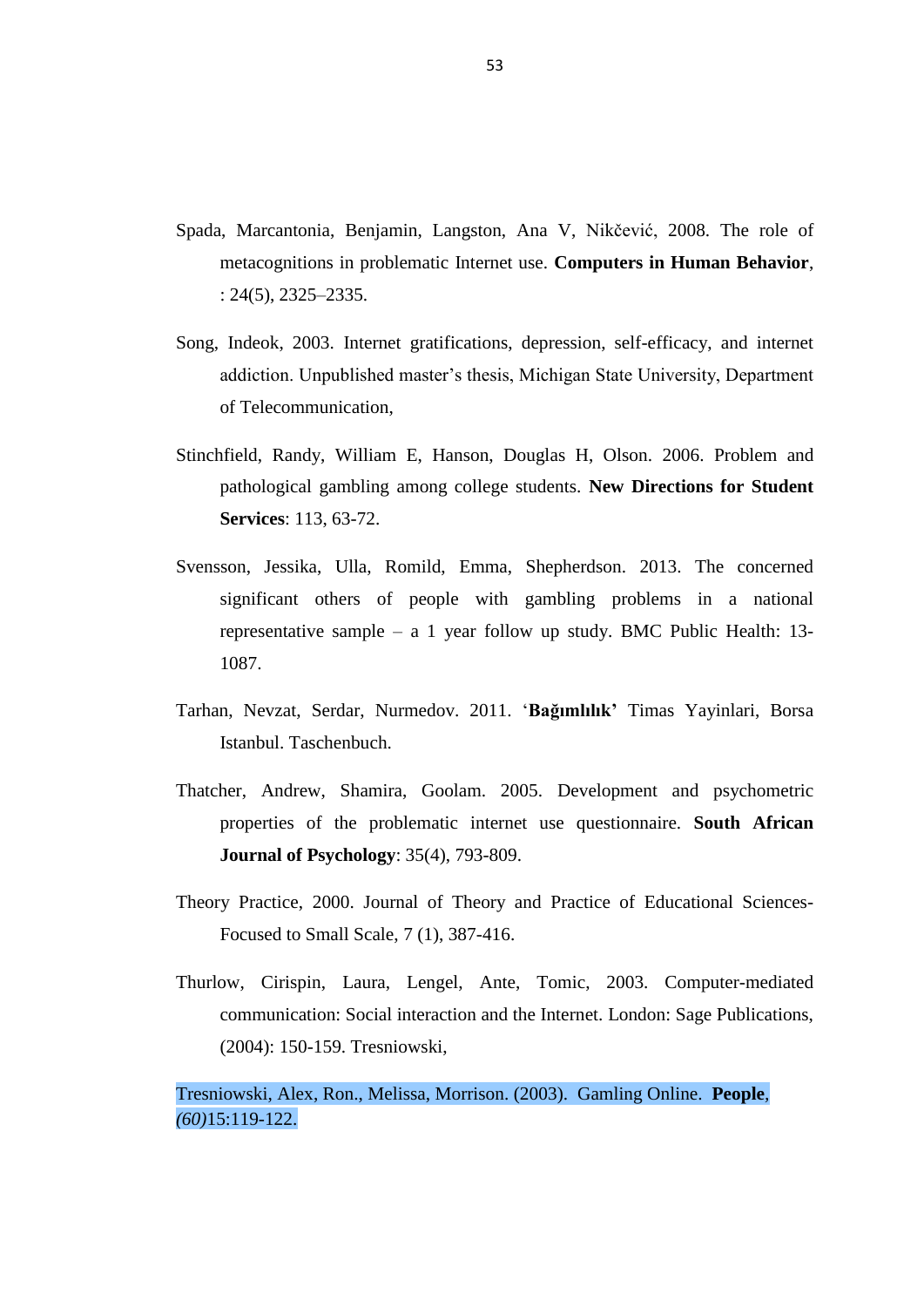Tsai, Chin-chung, Lin, Sunny. 2003. Internet Addiction of Adolescents in Taiwan: An Interview Study. **Cyberpsychology & Behavior**, 6(6),

- Tvedt, H Eric. 2000. Internet Use and Related Factors Among Fifth-Graders. Unpublished master"s thesis, Umeå University, Department of Psychology.
- University of Maryland Medical Center."Pathological Gambling" Retrieved August 27, 2015. <http://umm.edu/health/medical/ency/articles/pathological-gambling>
- Volberg, A. Rachel. 1994. The prevalence and demographics of pathological gamblers: Implications for public health. **American Journal of Public Health,** 237–241.
- Volberg, A. Rachel, Henry J. Steadman. 1988. Refining prevalence estimates of pathological gambling. **American Journal of Psychiatry**, 502–505.
- Volberg, A Rachel, Eric, Silver. 1993. **Gambling and problem gambling in North Dakota. Report to the North Dakota Department of Human Services, Division of Mental Health.** Albany, NY: Gemini Research.
- Volberg, A. Rachel, Pedro A. Vales. 1998. Gambling and problem gambling in Puerto Rico [Juegos de azar y el problema de juego en Puerto Rico]. **Report to the Puerto Rico Treasury Department.**
- Volberg, A. Rachel, Max W, Abbott, Sten, Ronnberg, Ingrid, Munck. 2001. Prevalence and risks of pathologicalgambling in Sweden. **Acta Psychiatrica Scandinavica**, 104, 250–256.
- Walker, B. Michael. 1992. **The psychology of gambling. International series in social psychology.** Oxford, UK: Butterworth-Heinemann Ltd. Wal
- Wan Chin-Shendg, Wen-Bin Chiou, 2006. Why are adolescents addicted to online gaming? An interview study in Taiwan. **Cyber Psychol Behav**, 9(6):762-6.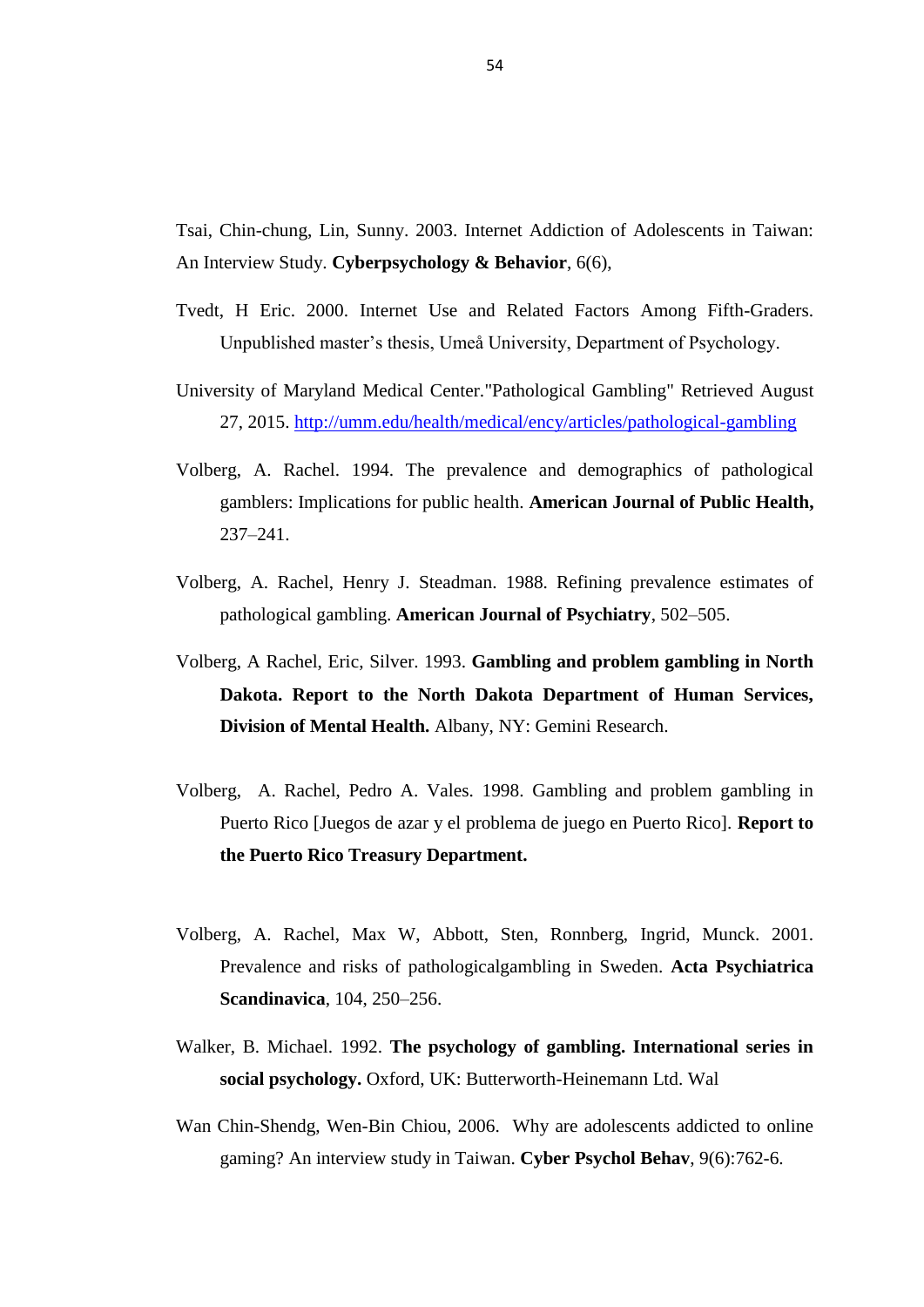- Whang Sang-Min Leo, Sujin Lee, Geunyoung Chang. 2003. Internet over-users" psychological profiles: a behaviour sampling analysis on internet addiction. **Cyberpsychol Behav**, 6(2):143-150.
- Williams, Johnson Robert, Rachel A, Volberg. 2009. Impact of survey description, administration format, and exclusionary criteria on population prevalence rates of problem gambling. **International Gambling Studies**, 9(2), 101–117.
- Wong, L. K. Irene, Ernest M. T So. 2009. Prevalence estimates of problem and pathological gambling in Hong Kong. **American Journal of Psychiatry**, (2003): 60, 1353–1354.

Wood T. Robert., Robert J. Williams., Paul K. Lawton., Why do Internet gamblers prefer online versus land-based venues? University of Lethbridge, Alberta, Journal of Gambling Issues, 20: 235-252.

- Yang, Chang-Kook, Byeong-Moo Choe, Matthew R, Baity, Jeong-Hyeong Lee, Jın-Seok, Cho. 2000. SCL-90-R and 16PF Profiles of Senior High School Students With Excessive Internet Use. **Canadian Journal of Psychiatry**, 50(7), 407.
- Yellowlees, M. Peter, Shayna, Marks. 2007. Internet addiction or problematic Internet use?. **Computers in Human Behavior: 23.**
- Yen, Ju-Yu, Cheng-Fang, Yen, Chih-Hung Ko, Cheng-Chung, Chen, Sue-Huei, Chen. 2007. Family Factors of Internet Addiction and Substance Use Experience in Taiwanese Adolescents**. Cyberpsychology & Behavior**: 10(3).
- Young S. Kimberly S, 1998. Internet addiction: The emergence of a new clinical disorder. **CyberPsychology & Behavior**: 1(3):237–244.
- Young, S. Kimberly, Richard C. Rodgers, 1998. The Relationship Between Depression and Internet Addiction. **Cyberpsychology & Behavior:** 1(1), 25- 28.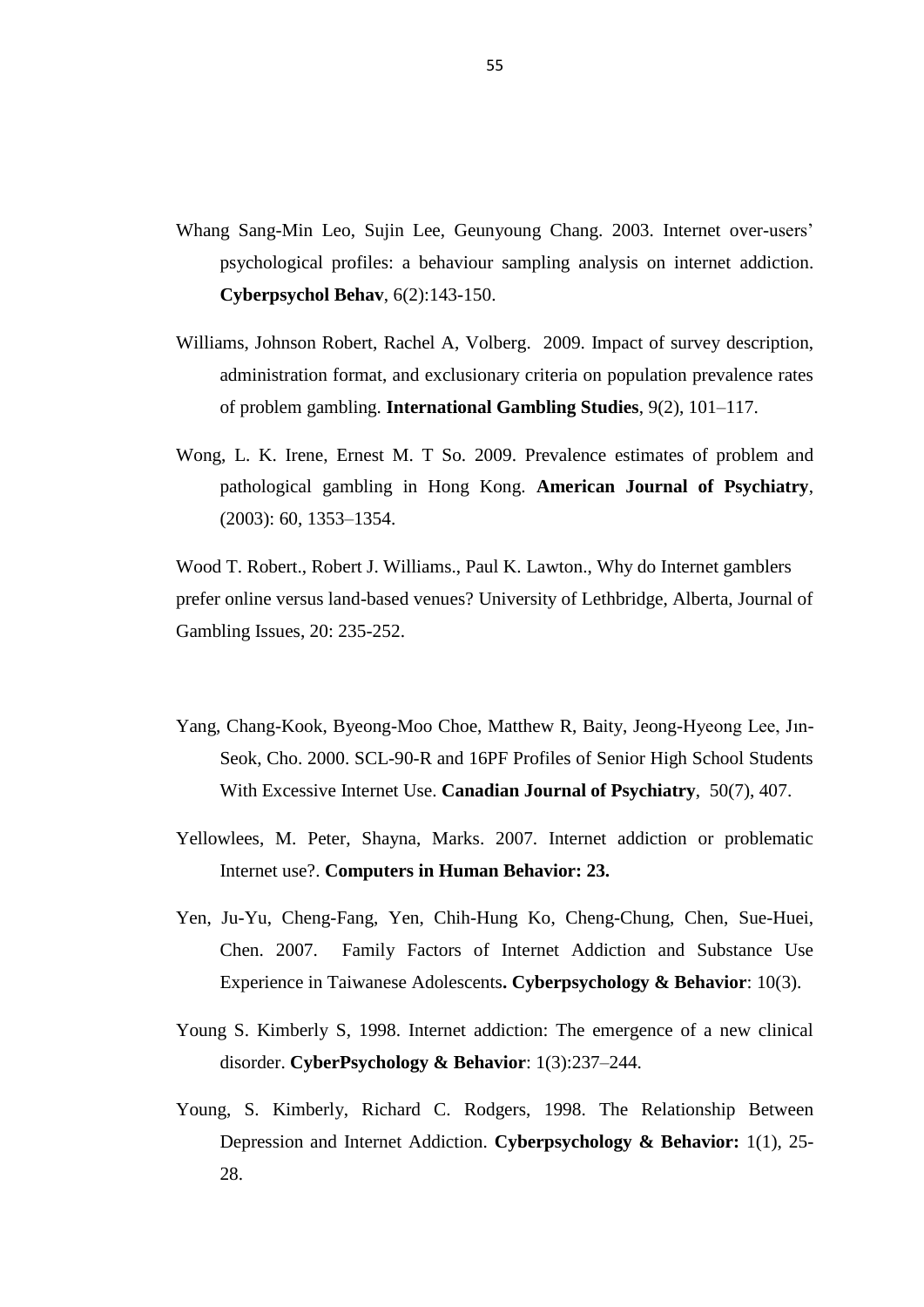Young, S. Kimberly, Carl J. Case, 2004. Internet abuse in the workplace: New trends in risk management. **Cyberpsychology & Behavior**: 7(1), 105-111.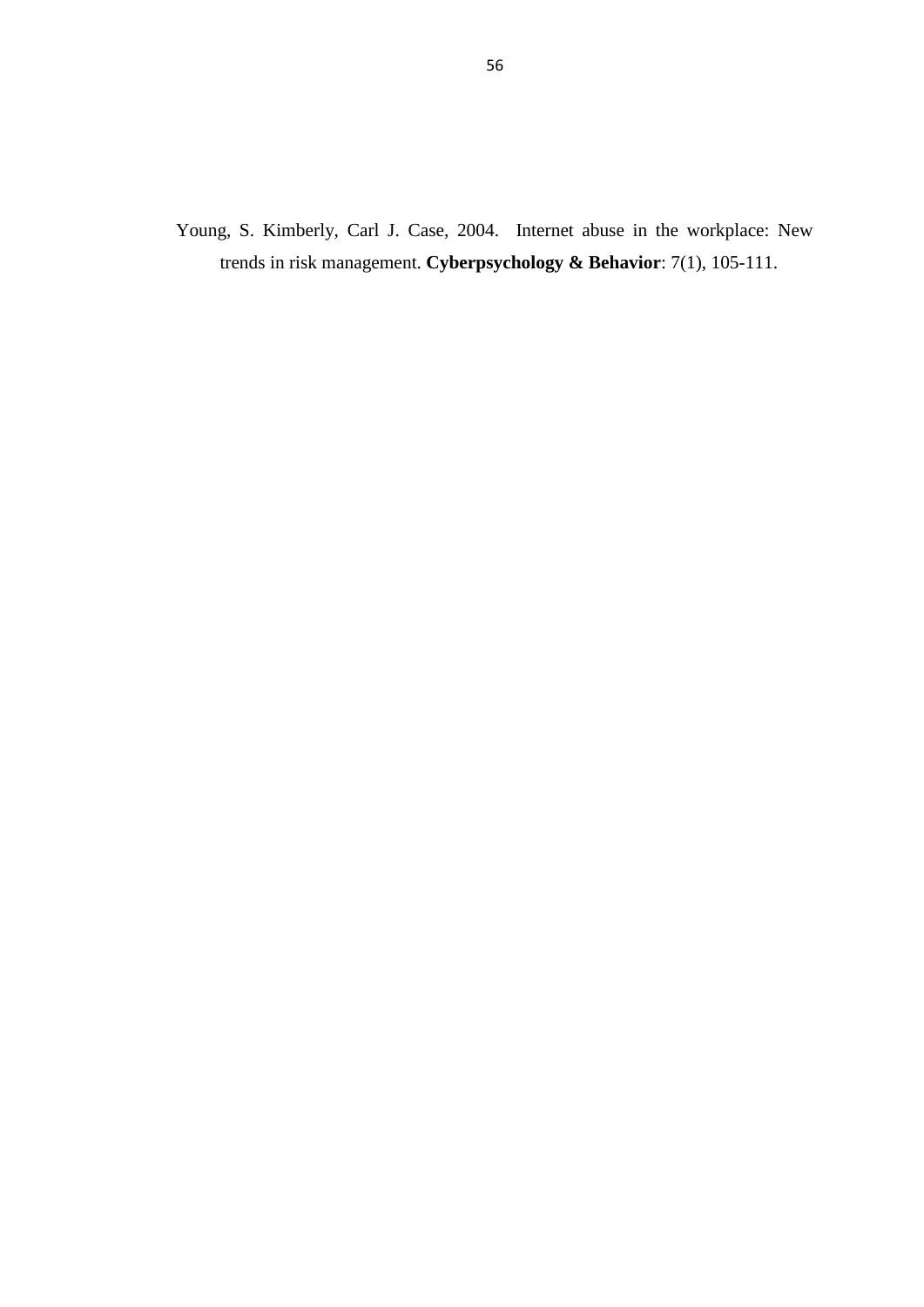#### **AYDINLATILMIġ ONAM**

Bu çalışma, Yakın Doğu Üniversitesi Sosyal Bilimler Enstitüsü Klinik Psikoloji Yüksek Lisans Programı çerçevesinde düzenlenen bir çalışmadır.

Bu çalışmanın amacı yakın doğu üniversitesi öğrencileri arasında problemli kumar oynayanlar ile oynamayanların sosyo-demografik özellikleri karşılaştırmak ve problemli internet kullanımı arasındaki ilişki düzeyini belirlemektir.

Anket tamamen bilimsel amaçlarla düzenlenmiştir. Anket formunda kimlik bilgileriniz yer almayacaktır. Size ait bilgiler kesinlikle gizli tutulacaktır. Yanıtlarınızı içten ve doğru olarak vermeniz bu anket sonuçlarının toplum için yararlı bir bilgi olarak kullanılmasını sağlayacaktır.

Telefon numaranız anketörün denetlemesi ve anketin uygulandığının netleşmesi amacıyla istenmektedir.

Yardımınız için teşekkür ederim.

Psikolog. Yağmur Fırat.

İsim:

İmza:

Telefon: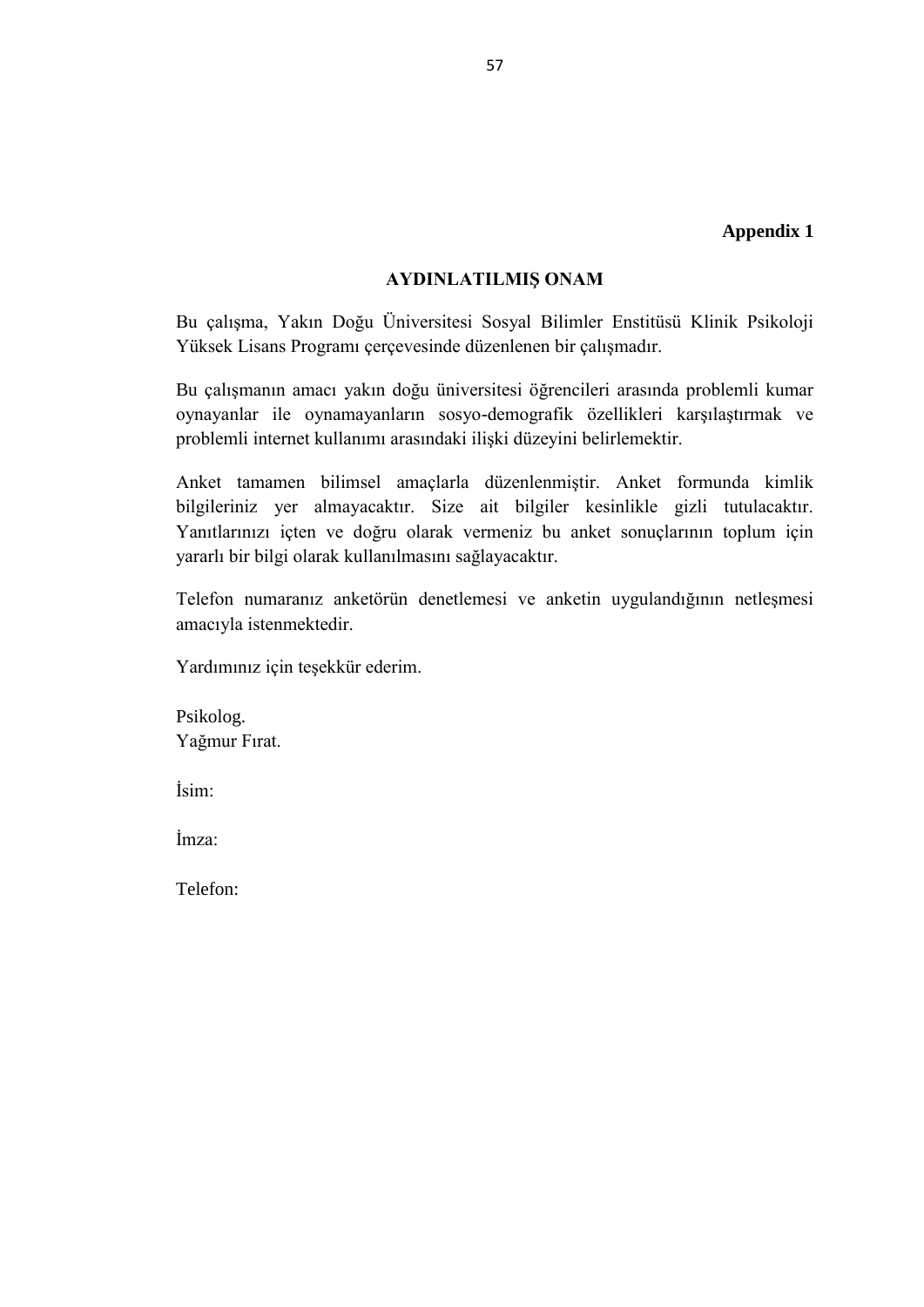#### **BİLGİLENDİRME FORMU**

# ÜNİVERSİTE ÖĞRENCİLERİ ARASINDA PROBLEMLİ KUMAR **OYNAYANLAR İLE OYNAMAYANLARIN SOSYO-DEMOGRAFİK** ÖZELLİKLERİNİN VE PROBLEMLİ İNTERNET KULLANIMININ **KARSILASTIRILMASI, 2015**

 Bu çalışmanın amacı yakın doğu üniversitesi öğrencileri arasında problemli kumar oynayanlar ile oynamayanların sosyo-demografik özellikleri karşılaştırmak ve problemli internet kullanımı arasındaki ilişki düzeyini belirlemektir. Çalışmanın sonucunda elde edilen veriler doğrultusunda problemli ve patolojik kumar oynayanlar ile oynamayanların problemli internet kullanımı arasındaki ilişkinin düzeyi belirlenmiş olacaktır.

 Bu çalışmada size bir demografik bilgi formu ve bir dizi ölçek sunduk. Demografik bilgi formu sizin yaş, cinsiyet gibi demografik özellikleriniz hakkındaki sorunları içermektedir. Ölçekler ise Problem ve Patolojik kumar düzeyini ve problemli internet kullanım düzeyini ölçmektedir.

 Daha önce de belirtildiği gibi, ölçeklerde ve görüşmelerde verdiğiniz cevaplar kesinlikle gizli kalacaktır. Eğer çalışmayla ilgili herhangi bir şikâyet, görüş veya sorunuz varsa bu çalışmanın araştırmacısı olan Psikolog Yağmur Fırat ile iletişime geçmekten lütfen çekinmeyiniz [\(psikologyagmurfirat1986@gmail.com.](mailto:psikologyagmurfirat1986@gmail.com) Telefon: 0533 848 38 85 ).

 Eğer bu çalışmaya katılmak sizde belirli düzeyde stres yaratmışsa ve bir danışmanla konuşmak istiyorsanız, ülkemizde ücretsiz hizmet veren şu kuruluşlar bulunmaktadır:

Eğer üniversite öğrencisiyseniz, devam ettiğiniz üniversitede Psikolojik Danışmanlık, Rehberlik ve Araştırma Merkezine ( PDRAM ) başvurabilirsiniz.

 Eğer öğrenci değilseniz, Barış Ruh ve Sinir Hastalıkları Hastanesine başvurabilirsiniz.

 Eğer araştırmanın sonuçlarıyla ilgileniyorsanız, Haziran 2015 tarihinden itibaren araştırmacıyla iletişime geçebilirsiniz.

Katıldığınız için tekrar teşekkür ederim.

 Psikolog Yağmur fırat Psikoloji Bölümü, Yakın Doğu Üniversitesi, Lefkosa.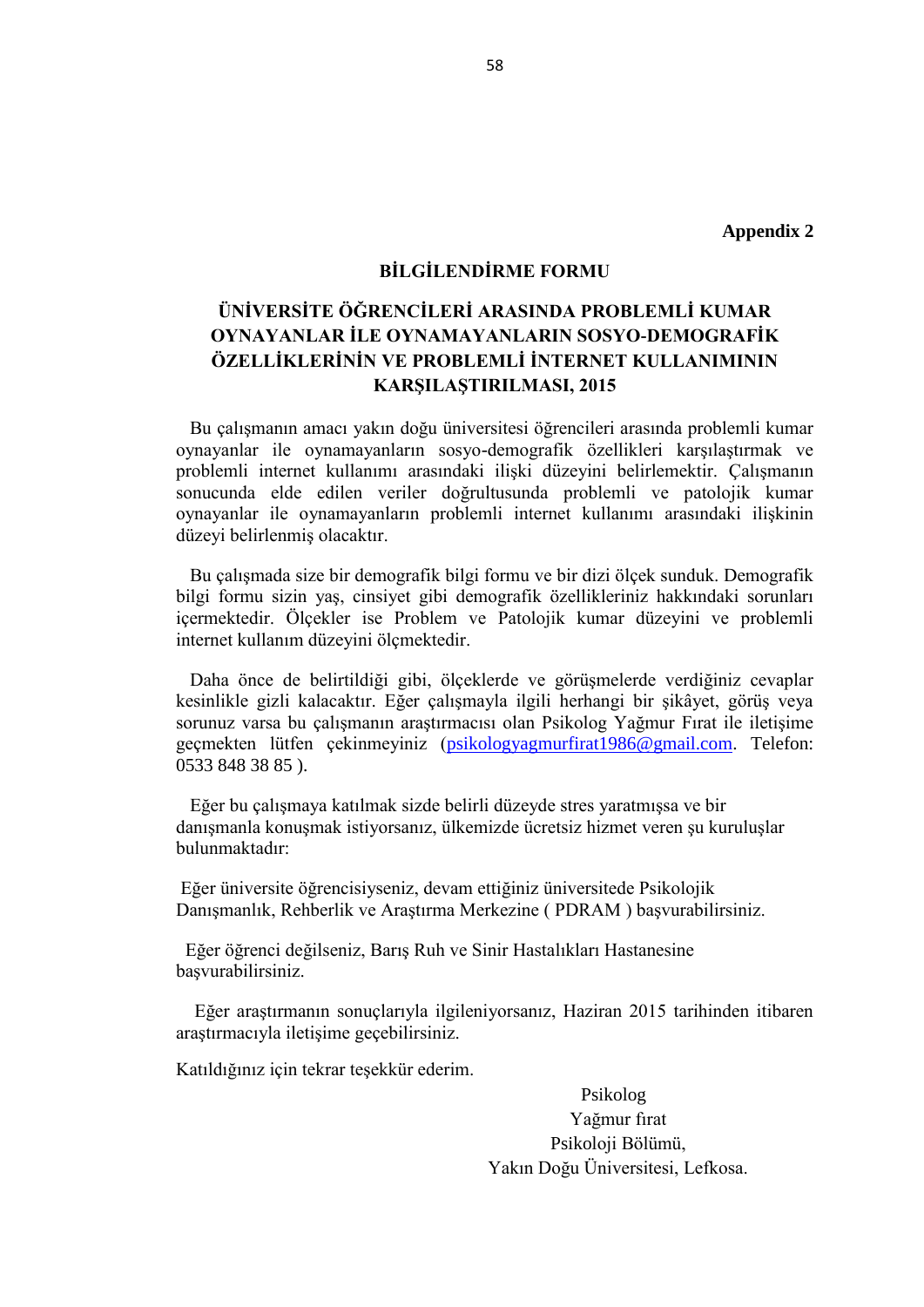# **Appendix 3**

# **Bölüm 1. SOSYODEMOGRAFİK BİLGİ FORMU**

|    | 1. Cinsiyetiniz Kadın $\Box$                                           |         | Erkek          |                                                                                          |                |
|----|------------------------------------------------------------------------|---------|----------------|------------------------------------------------------------------------------------------|----------------|
|    | 2. Yaşınız? $(\dots \dots \dots \dots \dots \dots)$                    |         |                |                                                                                          |                |
|    | 3. Uyruğunuz nedir?<br>K <sub>1</sub> bris $\Box$                      | Türkiye |                | Ingiltere $\Box$                                                                         | Diğer          |
|    | 4. Doğum yeriniz neresidir?<br>K <sub>1</sub> br <sub>1</sub> s $\Box$ | Türkiye |                | Ingiltere $\Box$                                                                         | Diğer          |
|    | 5. Medeni haliniz?<br>$\text{Bekâr}$ Nişanlı                           |         | Evli           | $\log$ anmış Dul                                                                         | Ayrı $\lfloor$ |
|    |                                                                        |         |                | 6. Eğer evliyseniz, ne kadar zamandır evlisiniz? ()                                      |                |
|    | 7. Varsa yaşayan çocuk sayınız? ()                                     |         |                |                                                                                          |                |
| 8. | işaretleyebilirsiniz)<br>Yalnız                                        |         |                | Kiminle ve/veya kimlerle birlikte yaşıyorsunuz? (Birden fazla seçenek<br>Annem - babamla |                |
|    | Esimle                                                                 |         |                | Akrabalarla                                                                              |                |
|    | Cocuklarımla                                                           |         | Arkadaşlarımla |                                                                                          |                |
|    | Kardeşimle                                                             |         |                | Yurtta                                                                                   |                |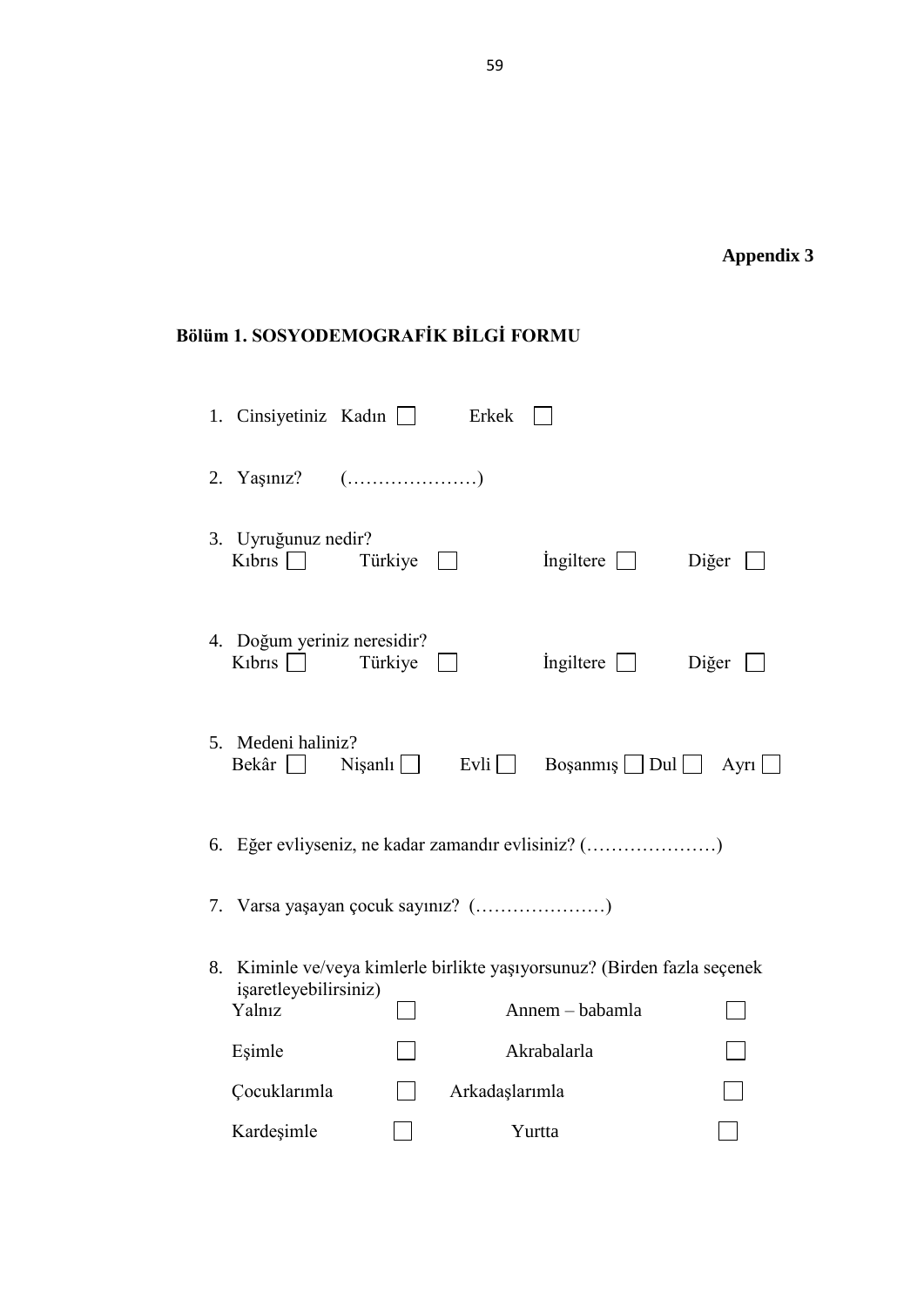- 9. Burs alıyor musunuz?
	- a. Evet
	- b. Hayır
- 10. Aylık geliriniz yaklaşık ne kadardır?
	- a- 1 YTL ve 500 YTL
	- b- 1560 YTL ve 3000 YTL
	- c- 3000 YTL ve 5000 YTL
- 11. Kaç yıldır üniversitedesiniz?
	- a. 1yıl
	- b. 2 yıl
	- c. 3 yıl
	- d. 4yıl
	- e. 5 yıl yada daha fazla

### 12. Öğrencilik dışında başka bir işte çalışıyor musunuz?

- a. Evet tam zamanlı
- b. Evet yarı zamanlı
- c. Hayır

#### 13. Derslerinizdeki başarı durumu nedir?

- a. Okula bu dönemn başladım
- b. Bütün derslerimi geçtim
- c. Birkaç dersten kaldım fakat dönem uzatmadım
- d. Eğitimim bir dönem uzadı
- e. Eğitimim bir dönemden fazla uzadı
- 14. Kendi akademik performansınızı nasıl değerlendirirsiniz?
	- a. Çok iyi
	- b. iyi
	- c. orta
	- d. kötü
	- e. çok kötü
- 15. Annenizin eğitim durumu?
	- a. okumamış
	- b. İlkokul
	- c. Ortaokul
	- d. Lise
	- e. Üniversite ve daha üstü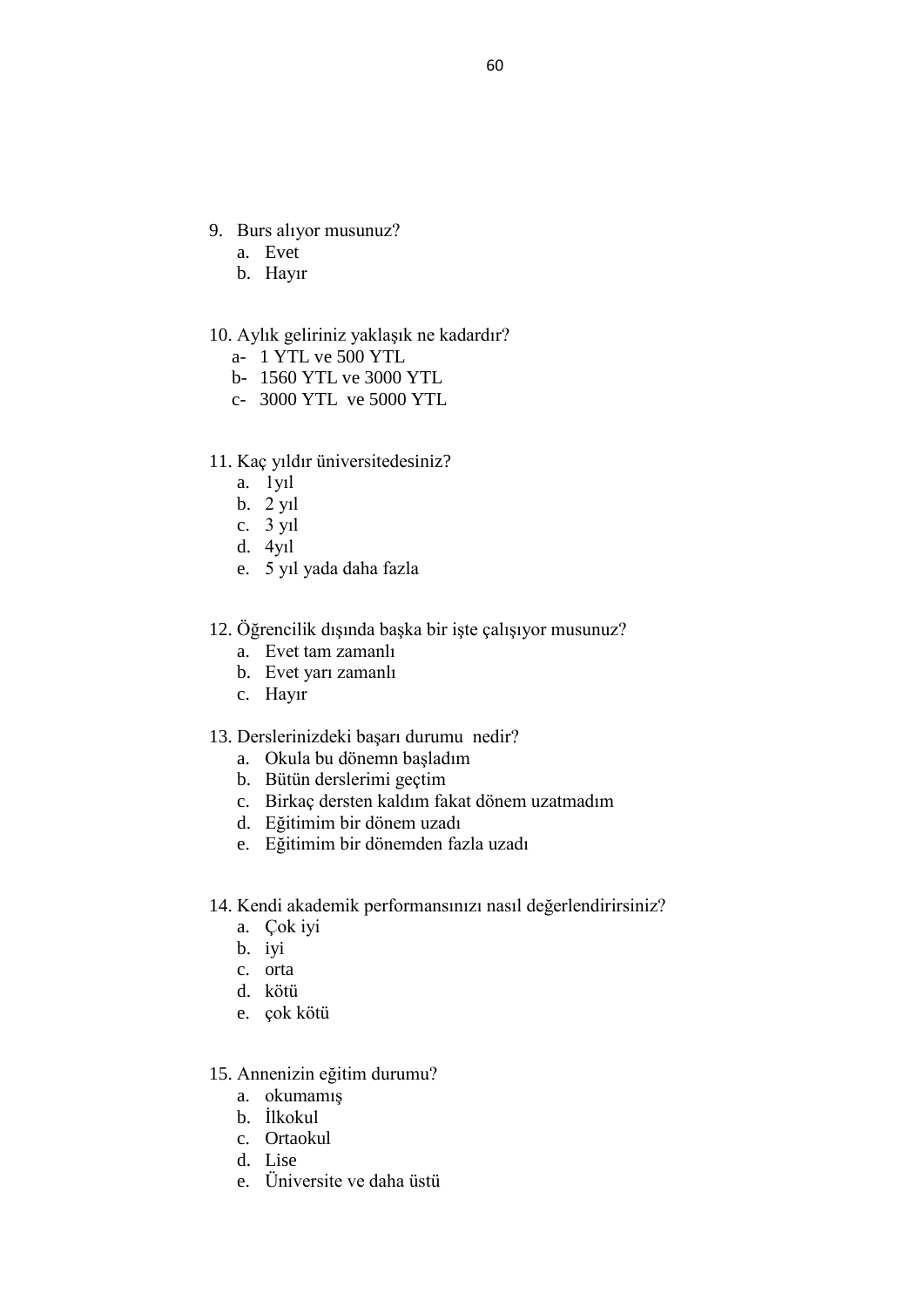- 16. Babanızın eğitim durumu?
	- a. Okumamış
	- b. İlkokul
	- c. Ortaokul
	- d. Lise
	- e. Üniversite ve daha üstü

## 17. Din hayatınızda ne kadar önemli?

- a. Çok önemli
- b. Önemli
- c. Önemsiz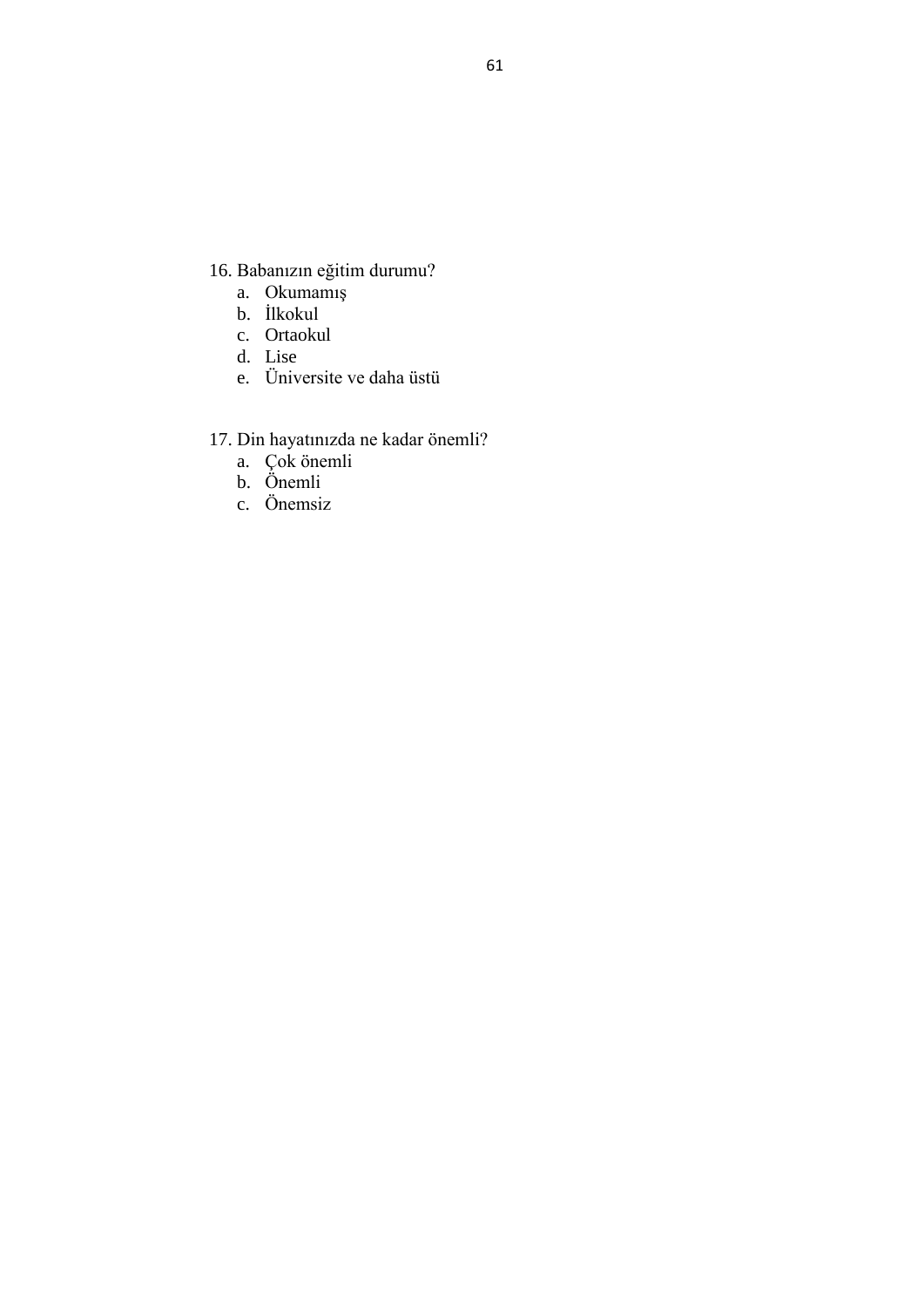# Böüm 2. Kumara olan ilgi ve oynama

|                                                | Hiç            | Haftada | Haftada        |
|------------------------------------------------|----------------|---------|----------------|
| 1. Bugüne kadar aşağıdaki kumar çeşitlerinden  | oynamadım      | bir     | bir            |
| hangisini veya hangilerini oynadığınızı ve     |                | kereden | veya           |
| sıklığını belirtiniz.                          |                | az      | daha           |
|                                                |                |         | fazla          |
|                                                |                |         |                |
| a) At yarışı-Köpek-Futbol                      | $\mathbf{A}$   | B       | $\mathsf{C}$   |
| b) Parasına kağıt oyunları (yanık, poker v.s)  | $\mathbf{A}$   | B       | $\mathsf{C}$   |
| c) Parasına okey                               | $\mathbf{A}$   | B       | $\mathbf C$    |
|                                                |                |         |                |
| d) Parasına zar oyunları (barbut v.s)          | $\mathbf{A}$   | B       | $\mathsf{C}$   |
| e) Horoz dövüşü                                | $\mathbf{A}$   | B       | $\mathsf{C}$   |
| f) Spor Toto veya Spor Loto                    | A              | B       | $\mathsf{C}$   |
|                                                |                |         |                |
| g) Sayısal Loto                                | $\mathbf{A}$   | B       | $\mathsf{C}$   |
| h) Kazı-Kazan                                  | $\mathbf{A}$   | B       | $\mathsf{C}$   |
| i) Milli Piyango                               | $\mathbf{A}$   | B       | $\overline{C}$ |
| j) Borsada oynama                              | $\overline{A}$ | B       | $\overline{C}$ |
|                                                |                |         |                |
| k) Casino oyunları (rulet, makine v.s)         | $\mathbf{A}$   | B       | $\mathsf{C}$   |
| l) Parasına beceri isteyen oyunlar oynama      | A              | B       | $\mathcal{C}$  |
| (bilardo v.s.)                                 |                |         |                |
| m) İnternetten kumar oyunları oynama           | $\mathbf{A}$   | B       | $\overline{C}$ |
|                                                |                |         |                |
| n) Yukarıda belirtilmeyen diğer kumar oyunları | A              | B       | $\overline{C}$ |
|                                                |                |         |                |
|                                                |                |         |                |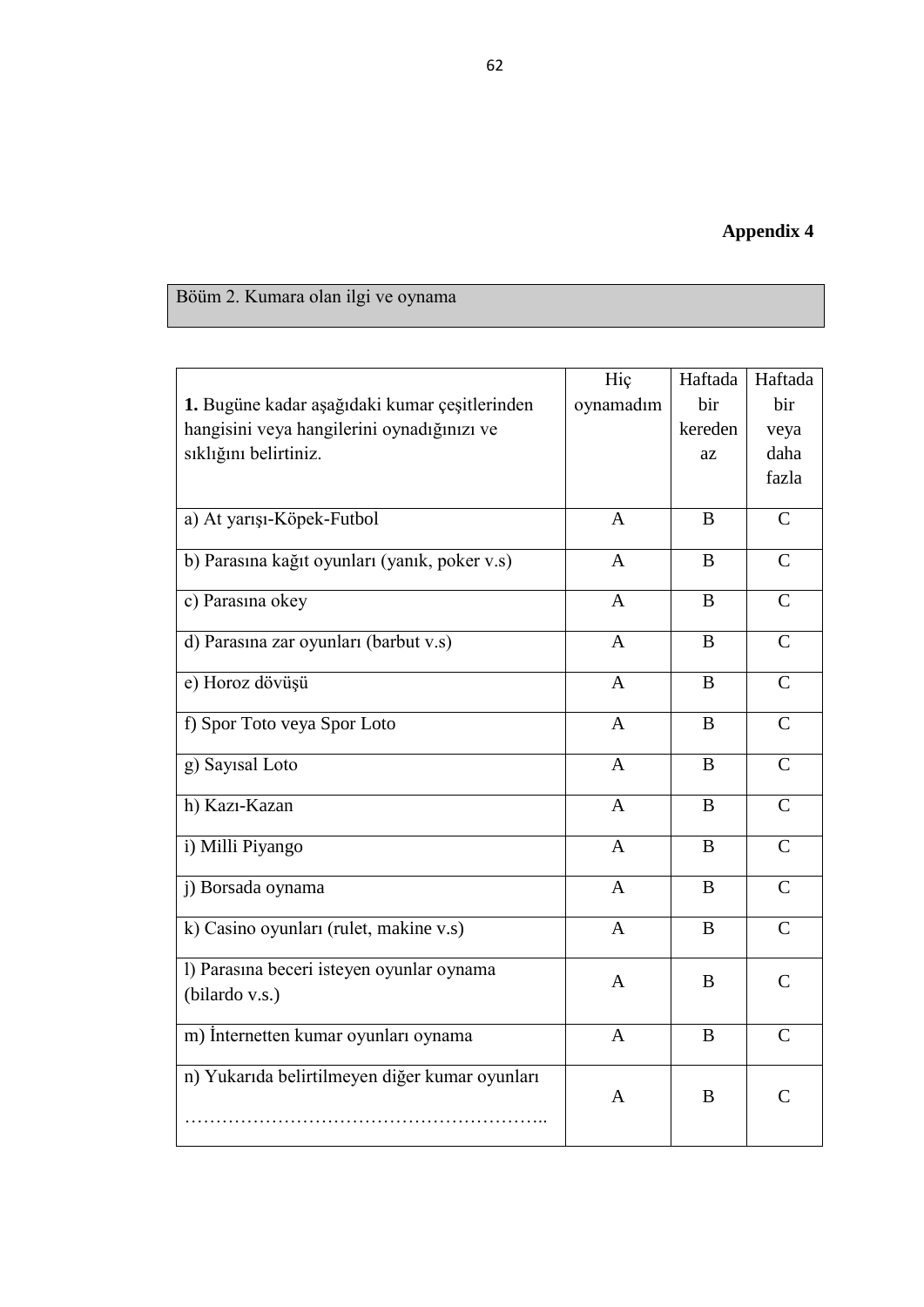**2.** Bugüne kadar bir günde kumara yatırdığınız en fazla para ne kadardır? (.............................)

**3**. İnternette oynadığınız kumar süresi ne kadar?

- A. haftada bir veya daha fazla
- B. haftada bir kerden az
- C. hiç oynamadım
- **4**. İnternette paralı kumarı ne sıklıkla oynuyorsunuz?
- A. haftada bir veya daha fazla
- B. Haftada bir kereden az
- C. Hiç oynamadım
- **5.** internette parasız kumarı ne sıklıkla oynuyorsunuz?
- A. Haftada bir veya daha fazla
- B. Haftada bir kereden az
- C. Hiç oynamadım
- **6.** internete nerden bağlanıyorsunuz?
- A. evden
- B. Yurttan
- C. telefondan
- D. Ziyaret edilen mekanlardan
- E. internet kafeden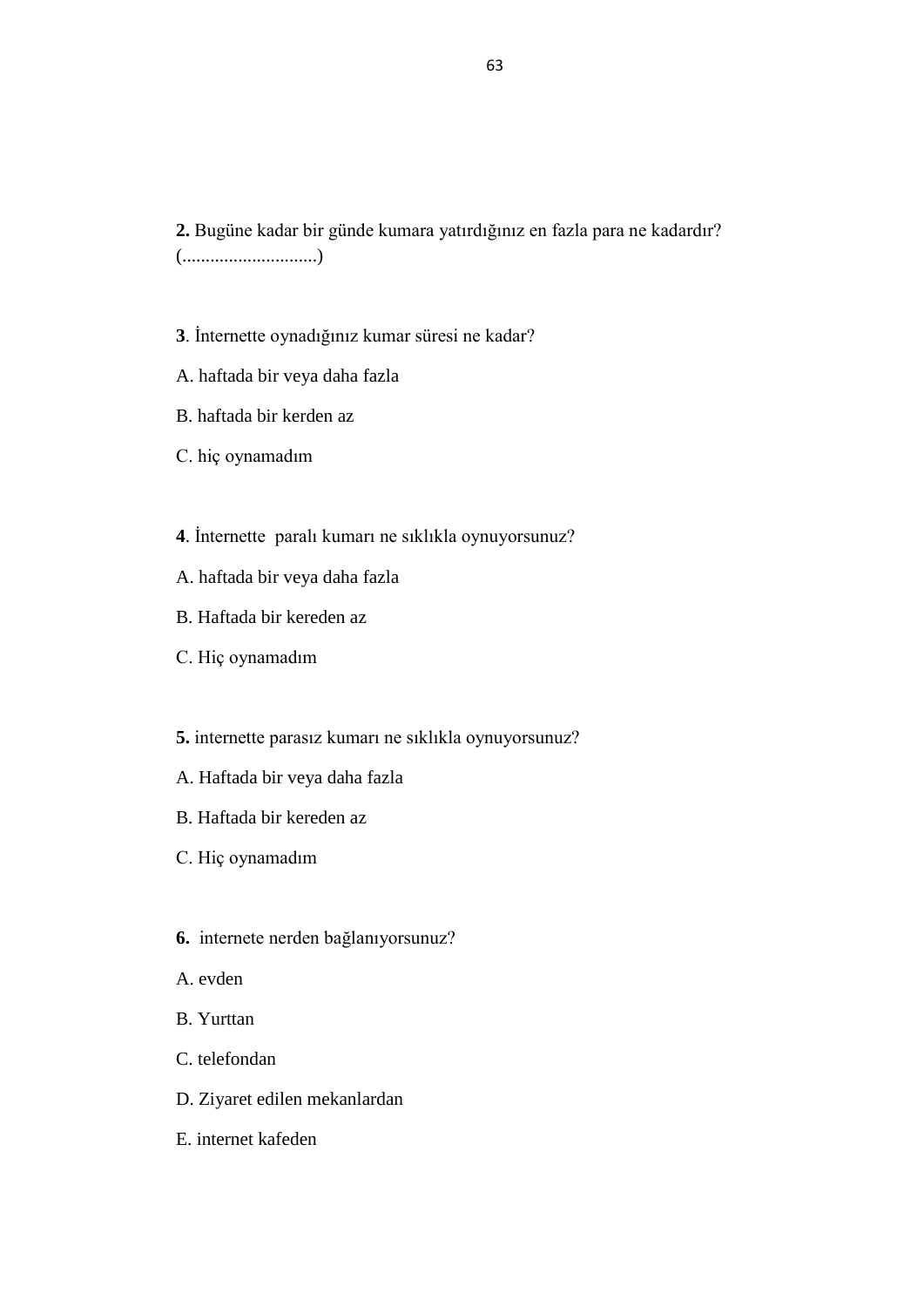**7**. internette ne tip kumar oyunu oynuyorsunuz?

A. Poker

B. 21

C. futbol, basketbol, at yarışı, boks, tenis maçları

D. Rulet

**8.** Hayatınızdaki insanlardan hangilerinin geçmişte veya halen kumar sorunu olduğunu işaretleyiniz?

| Baba                 | Anne            |  |
|----------------------|-----------------|--|
| Kardeşler            | Eş veya partner |  |
| Büyükanne-Büyük baba | Cocuklar        |  |
| Yakın Arkadaş        | Diğer akrabalar |  |
| Diğer                |                 |  |

9. Kumar oynadığınızda, kaybettiğiniz parayı yeniden kazanmak için bir başka gün yine kumar oynamaya gider misiniz?  $\Box$ Hiç gitmem

| Bazen giderim (kaybettiğim zamanların yarısında) |                |
|--------------------------------------------------|----------------|
| Kaybettiğim çoğu zaman tekrar giderim            | $\perp$        |
| Her kaybettiğimde tekrar giderim                 | $\mathbb{R}^n$ |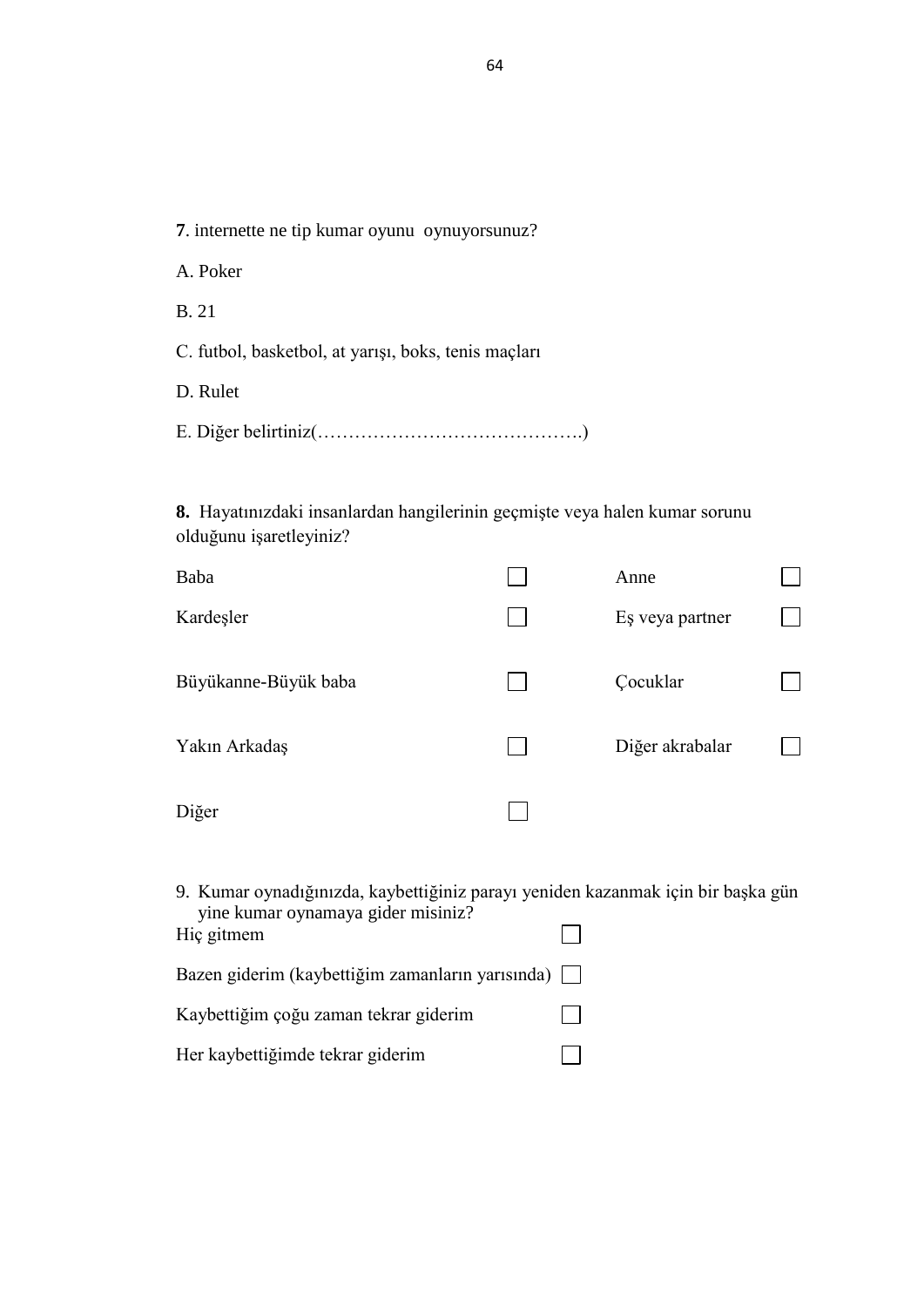| Gerçekten kazanmıyorken, hatta kaybettiğinizde, hiç kumardan para<br>10.<br>kazandığınızı iddia ettiğiniz oldu mu?<br>Evet, kaybettiğim zamanların yarısında<br>Asla<br>$\Box$                                                                | Evet, çoğu zaman      |
|-----------------------------------------------------------------------------------------------------------------------------------------------------------------------------------------------------------------------------------------------|-----------------------|
| Bahis ve kumarla ilgili hiç sorununuz olduğunu düşünüyor musunuz?<br>11.<br>Evet, geçmişte vardı fakat şimdi değil □<br>Hayır                                                                                                                 | Evet                  |
| Hiç niyet ettiğinizden daha fazla kumar oynadığınız oldu mu?<br>12.<br>Evet, oldu                                                                                                                                                             | Hayır, olmadı         |
| Hiç insanların, sizin kabul edip etmediğinize bakmaksızın, bahis oynamanızı<br>13.<br>eleştirdikleri veya size kumar sorununuz olduğunu söyledikleri oldu mu?<br>Evet, oldu                                                                   | Hayır, olmadı         |
| Kumar oynamanızdan veya kumar oynadığınız zaman olanlardan dolayı hiç<br>14.<br>suçluluk duyduğunuz oldu mu?<br>Evet, oldu                                                                                                                    | Hayır, olmadı $\Box$  |
| Bahse girmeyi veya kumar oynamayı bırakmak istediğiniz ama bunu<br>15.<br>yapamayacağınızı düşündüğünüz oldu mu?<br>Evet, oldu                                                                                                                | Hayir, olmadı $\vert$ |
| Bahis kağıtlarını, piyango biletlerini, kumar paralarını, kumar borçlarını veya<br>16.<br>diğer bahis veya kumar delillerini eşinizden çocuklarınızdan veya hayatınızdaki diğer<br>önemli insanlardan hiç sakladığınız oldu mu?<br>Evet, oldu | Hayır, olmadı         |
| Birlikte yaşadığınız insanlarla parayı nasıl harcadığınız konusunda hiç<br>17.<br>tartıştığınız oldu mu?<br>Evet, oldu                                                                                                                        | Hayır, olmadı         |

65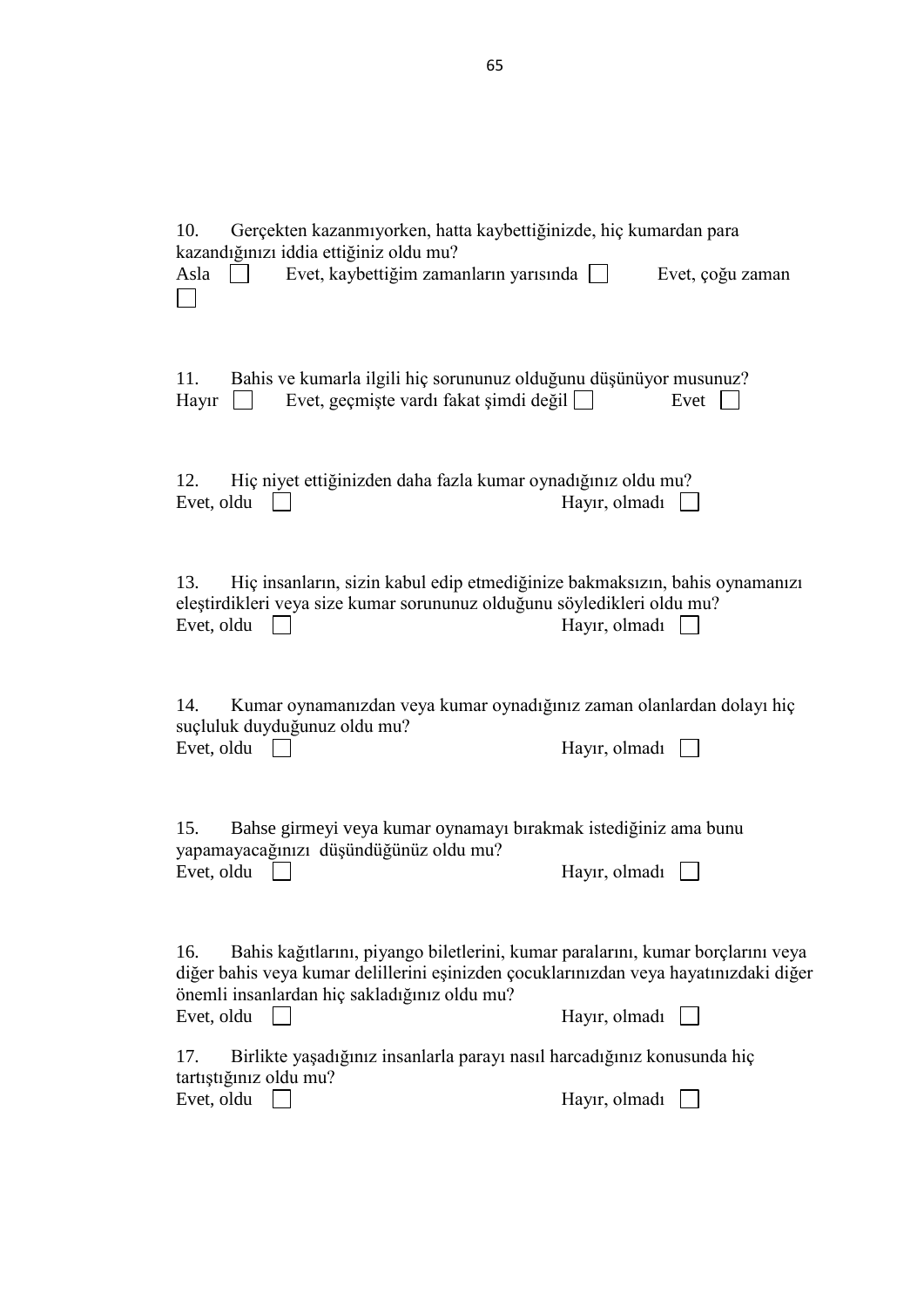| 18.<br>tartışmaların hiç sizin kumar oynamanız üzerinde yoğunlaştığı oldu mu?<br>Evet, oldu               | (Eğer yukarıdaki soruyu "evet" diye cevaplandırdıysanız) Para konusundaki<br>Hayır, olmadı |
|-----------------------------------------------------------------------------------------------------------|--------------------------------------------------------------------------------------------|
| 19.<br>Evet, oldu                                                                                         | Hiç birinden borç alıp kumar yüzünden borcunuzu ödeyemediğiniz oldu mu?<br>Hayır, olmadı   |
| 20.<br>gittiğiniz ya da gitmediğiniz oldu mu?<br>Evet, oldu                                               | Bahis oynama veya kumar yüzünden hiç işinize veya okulunuza geç<br>Hayır, olmadı $\Box$    |
| 21.<br>kimden veya nereden borç aldınız? (Birden fazla seçenek işaretleyebilirsiniz)<br>a-Evin parasından | Eğer kumar oynamak veya kumar borçlarını ödemek için borç aldıysanız,                      |
| b-Akrabalarınızdan                                                                                        |                                                                                            |
| c-Banka/kredi kuruluşlarından                                                                             |                                                                                            |
| d-Kredi kartlarından                                                                                      |                                                                                            |
| e-Tefecilerden                                                                                            |                                                                                            |
| f-Şahsi veya ailevi eşya ve malları satarak                                                               |                                                                                            |
| g-Arkadaş veya tanıdıklardan                                                                              |                                                                                            |
| h-Altın, mücevherleri satarak                                                                             |                                                                                            |
| j-Bahisçiye borçlanarak                                                                                   |                                                                                            |
| k-Kumarhaneye borçlanarak                                                                                 |                                                                                            |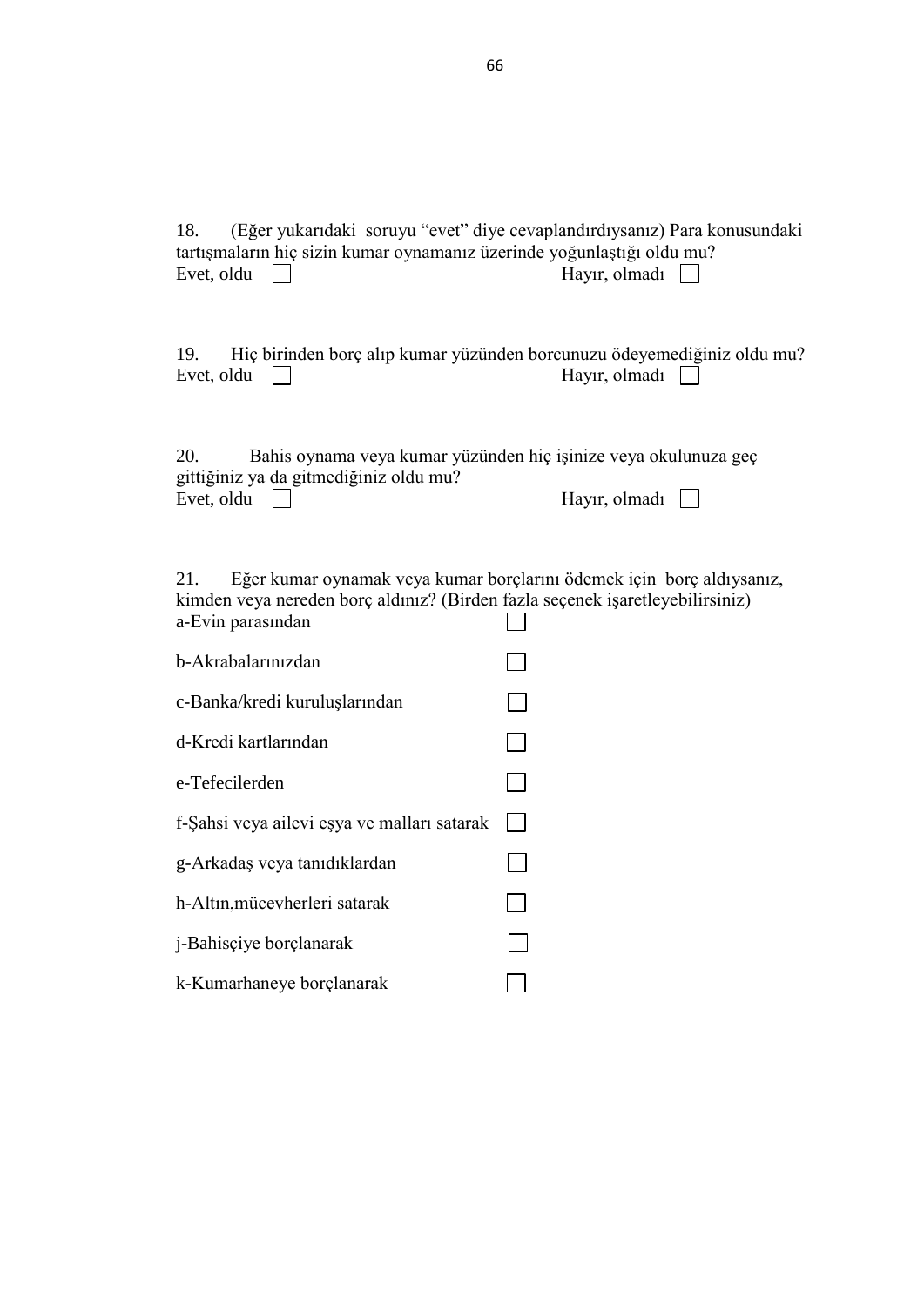| 22. Aşağıdaki mekanlardan hangisine ne<br>siklikta kumar oynama maksadiyla gidesiniz? | Hiç          | Haftada<br>bir<br>kereden | Haftada<br>bir<br>veya      |
|---------------------------------------------------------------------------------------|--------------|---------------------------|-----------------------------|
|                                                                                       |              | az                        | daha<br>fazla               |
| a) Casino                                                                             | A            | B                         | C                           |
| b) Betting Ofis                                                                       | A            | B                         | $\mathcal{C}$               |
| c) Internet                                                                           | $\mathsf{A}$ | B                         | $\mathcal{C}$               |
| d) Kahvehane                                                                          | $\mathsf{A}$ | B                         | $\mathcal{C}$               |
| e) Spor klübü / kulüp                                                                 | A            | B                         | $\mathcal{C}$               |
| f) Diğer                                                                              | A            | B                         | $\mathcal{C}_{\mathcal{C}}$ |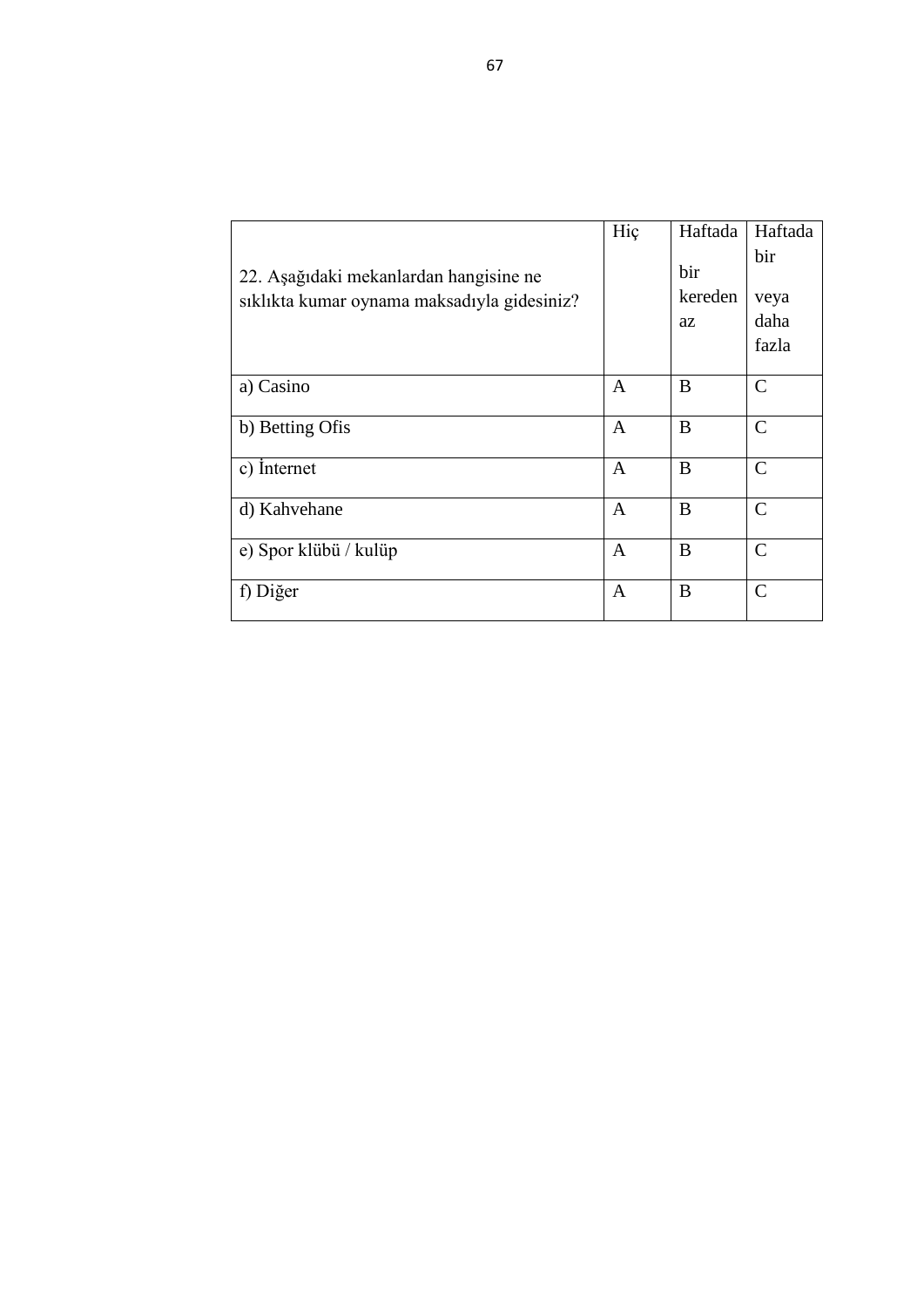### **Appendix 5**

 $\downarrow$ 

# BÖLÜM 3. PROBLEMLİ İNTERNET KULLANIMI ÖLÇEĞİ

Bu anket, bireylerin internet kullanım davranışlarını betimlemek için hazırlanmıştır.

**Nadiren Hiç uygun** 

## **Tamamen Oldukça Biraz**

|                                                                                                                                     | uygun<br>$uygu \nightharpoonup$ | değil | uygun         |          | uygun         |          |  |
|-------------------------------------------------------------------------------------------------------------------------------------|---------------------------------|-------|---------------|----------|---------------|----------|--|
| 1. Internet bağlantımı kesmeye her karar verdiğimde<br>kendi kendime "birkaç dakika daha" diyorum ( ) ( ) ( )<br>€<br>$\rightarrow$ |                                 |       |               |          |               | $\left($ |  |
| 2. Internette geçirdiğim zaman çoğunlukla<br>$\rightarrow$<br>€                                                                     |                                 |       |               |          |               |          |  |
| 3. İnternet ortamında elde ettiğim saygıyı günlük<br>€<br>$\rightarrow$                                                             |                                 |       |               |          |               |          |  |
| 4. Internette, diğer ortamlara göre daha kolay                                                                                      |                                 |       |               | $\left($ | $\rightarrow$ |          |  |
| 5. Internette ismimi gizlemek beni daha özgür kılıyor () () ()<br>$\lambda$<br>(                                                    |                                 |       |               |          |               |          |  |
| 6. Çok istememe rağmen interneti uzun süre<br>€<br>$\lambda$                                                                        |                                 |       |               |          | $($ )         |          |  |
| 7. Internete gerekmedikçe girmekten kaçınıyorum () ()<br>$\big)$<br>(                                                               |                                 |       |               | $\left($ | $\rightarrow$ | €        |  |
| €<br>$\big)$                                                                                                                        |                                 |       | $\rightarrow$ | €        | $\lambda$     |          |  |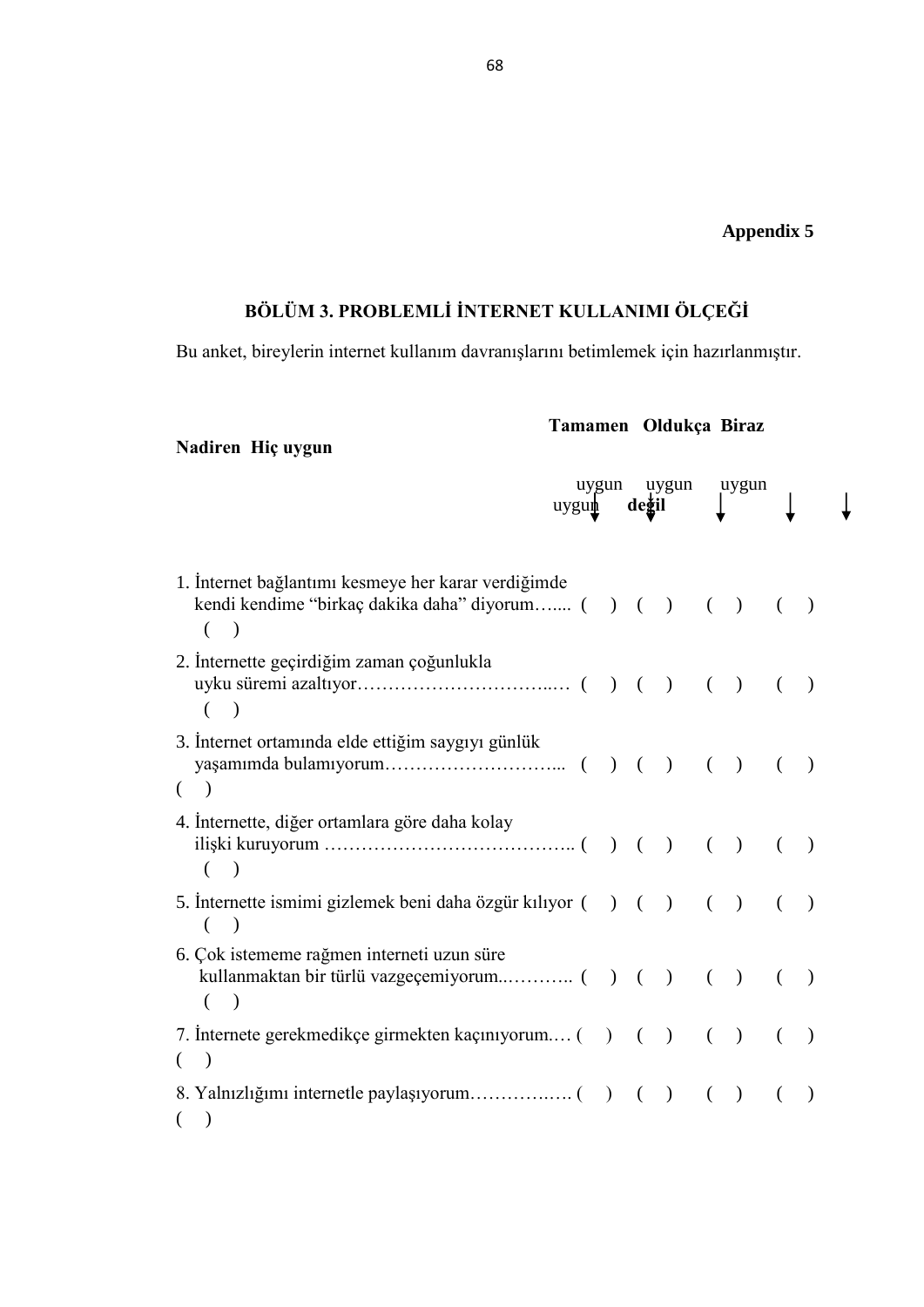| 9. Tekrar internete girene kadar kendimi huysuz,                                                            |  |  |
|-------------------------------------------------------------------------------------------------------------|--|--|
| $\lambda$                                                                                                   |  |  |
| 10. Problemlerimden bunaldığımda sığındığım en iyi yer internettir () ()<br>$\rightarrow$ ( )               |  |  |
| 11. Birisi internette ne yaptığımı sorduğunda                                                               |  |  |
| 12. Planladığımın dışında fazladan bir dakika bile<br>interneti kullanmıyorum $( ) ( ) ( ) ( ) ( ) ( ) ( )$ |  |  |
| 13. Internette bağlantı kurduğum insanlara kendimi<br>$\lambda$                                             |  |  |
| 14. Internete giremediğim zaman, internette olmayı                                                          |  |  |

**Hiç** uygun

# **Tamamen Oldukça Biraz Nadiren**

|                                               |  |  |  | uygun               |  |  |  |  |  |  |  |  |  | $\frac{1}{2}$ degil |  |  |  |  |  |  |  |  |  | uygun uygun<br>edil |  |  |  |  |
|-----------------------------------------------|--|--|--|---------------------|--|--|--|--|--|--|--|--|--|---------------------|--|--|--|--|--|--|--|--|--|---------------------|--|--|--|--|
|                                               |  |  |  |                     |  |  |  |  |  |  |  |  |  |                     |  |  |  |  |  |  |  |  |  |                     |  |  |  |  |
| 16. Internet yüzünden yemek yemeyi unuttuğum  |  |  |  | ( ) ( ) ( ) ( ) ( ) |  |  |  |  |  |  |  |  |  |                     |  |  |  |  |  |  |  |  |  |                     |  |  |  |  |
| 17. Internette daha fazla vakit geçirmek için |  |  |  |                     |  |  |  |  |  |  |  |  |  |                     |  |  |  |  |  |  |  |  |  |                     |  |  |  |  |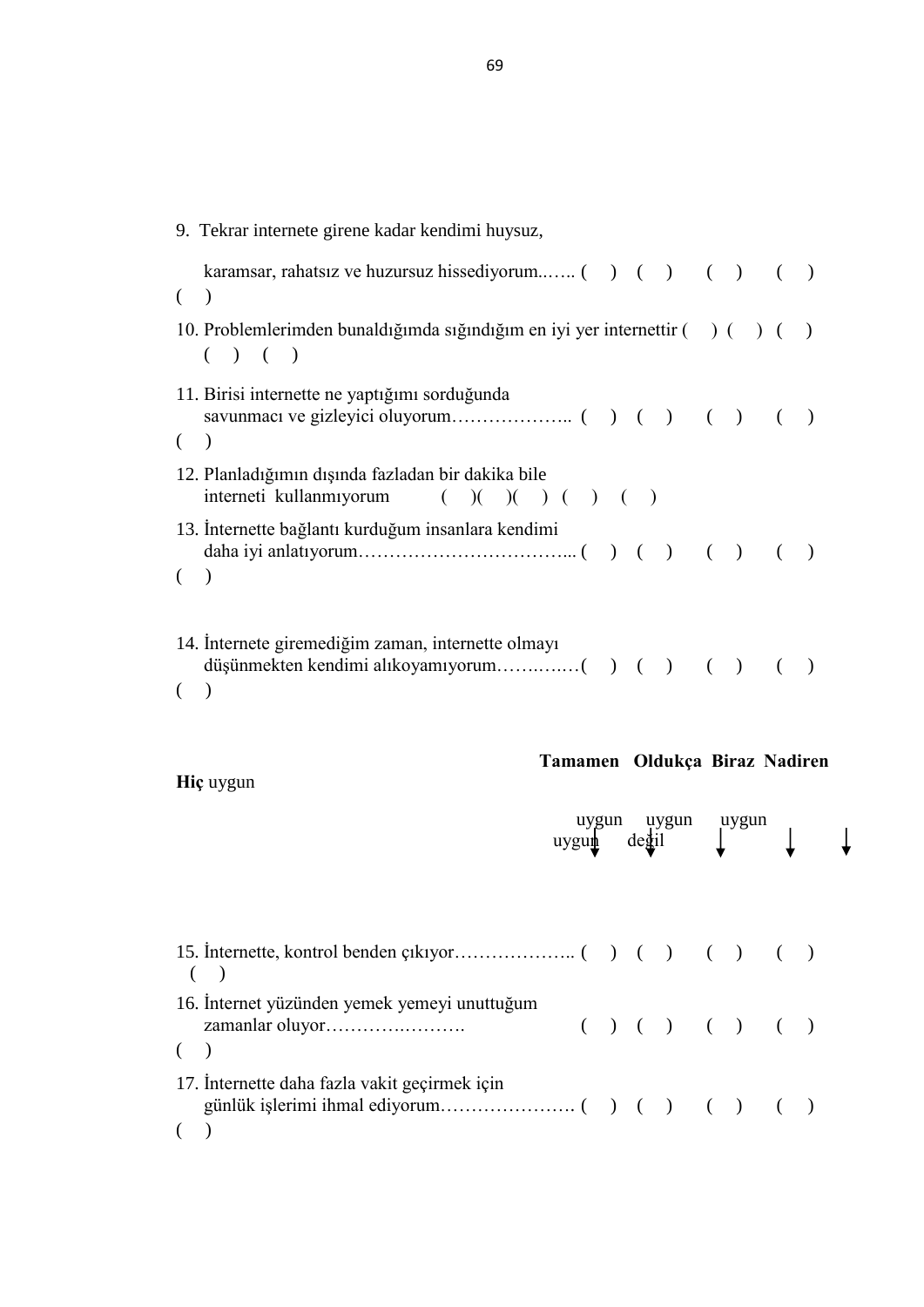|          | 18. Sosyal aktiviteler için para harcamaktansa<br>internete erişmek için harcamayı tercih ediyorum () ()      |  |               |          | $\left( \quad \right)$ | $\left($       | $\rightarrow$ |
|----------|---------------------------------------------------------------------------------------------------------------|--|---------------|----------|------------------------|----------------|---------------|
| $\left($ |                                                                                                               |  |               |          |                        |                |               |
| €        | 19. Sürekli ziyaret ettiğim internet sitelerini                                                               |  | $\bigcup$     | $\left($ | $\rightarrow$          | $\left($       | $\big)$       |
|          |                                                                                                               |  |               |          |                        |                |               |
|          | 20. Internet kullandığım süre boyunca                                                                         |  | $\rightarrow$ | $\left($ | $\rightarrow$          |                | $\rightarrow$ |
| €        |                                                                                                               |  |               |          |                        |                |               |
|          | 21. Yapmam gereken işler çoğaldıkça,<br>internet kullanma isteğim de o ölçüde artıyor () ()                   |  |               | $\left($ | $\rightarrow$          | (              |               |
| €        | $\lambda$                                                                                                     |  |               |          |                        |                |               |
|          | 22. Internet, yapmam gerekenleri ertelemek için                                                               |  |               | $\left($ | $\rightarrow$          | $\left($       | $\big)$       |
| €        |                                                                                                               |  |               |          |                        |                |               |
|          | 23. İnternet kullanımım, benim için önemli kişilerle<br>olan ilişkilerimde problem yaşamama neden oluyor() () |  |               | $\left($ | $\rightarrow$          | $\left($       | $\lambda$     |
| €        |                                                                                                               |  |               |          |                        |                |               |
|          | 24. Internet kullanırken başkalarının                                                                         |  | $\rightarrow$ | $\left($ | $\big)$                | €              | $\big)$       |
| €        |                                                                                                               |  |               |          |                        |                |               |
| €        | 25. Interneti kullanmasam bile sürekli aklımda  ()                                                            |  | $\rightarrow$ | $\left($ | $\rightarrow$          | €              | $\rightarrow$ |
| €        |                                                                                                               |  | $\big)$       | €        | $\lambda$              |                | $\big)$       |
|          | 27. Internette çok fazla zaman geçirdiğim için                                                                |  |               |          |                        |                |               |
| €        |                                                                                                               |  |               |          |                        |                |               |
|          | 28. Internet kullanmayı bırakamadığım için<br>randevularıma veya derslerime geç kalıyorum( ) ( ) ( ) ( )      |  |               |          |                        |                |               |
| €        | $\lambda$                                                                                                     |  |               |          |                        |                |               |
|          | 29. Sabahları uyandığımda bir an önce                                                                         |  |               |          |                        | $\overline{a}$ | $\big)$       |
|          |                                                                                                               |  |               |          |                        |                |               |